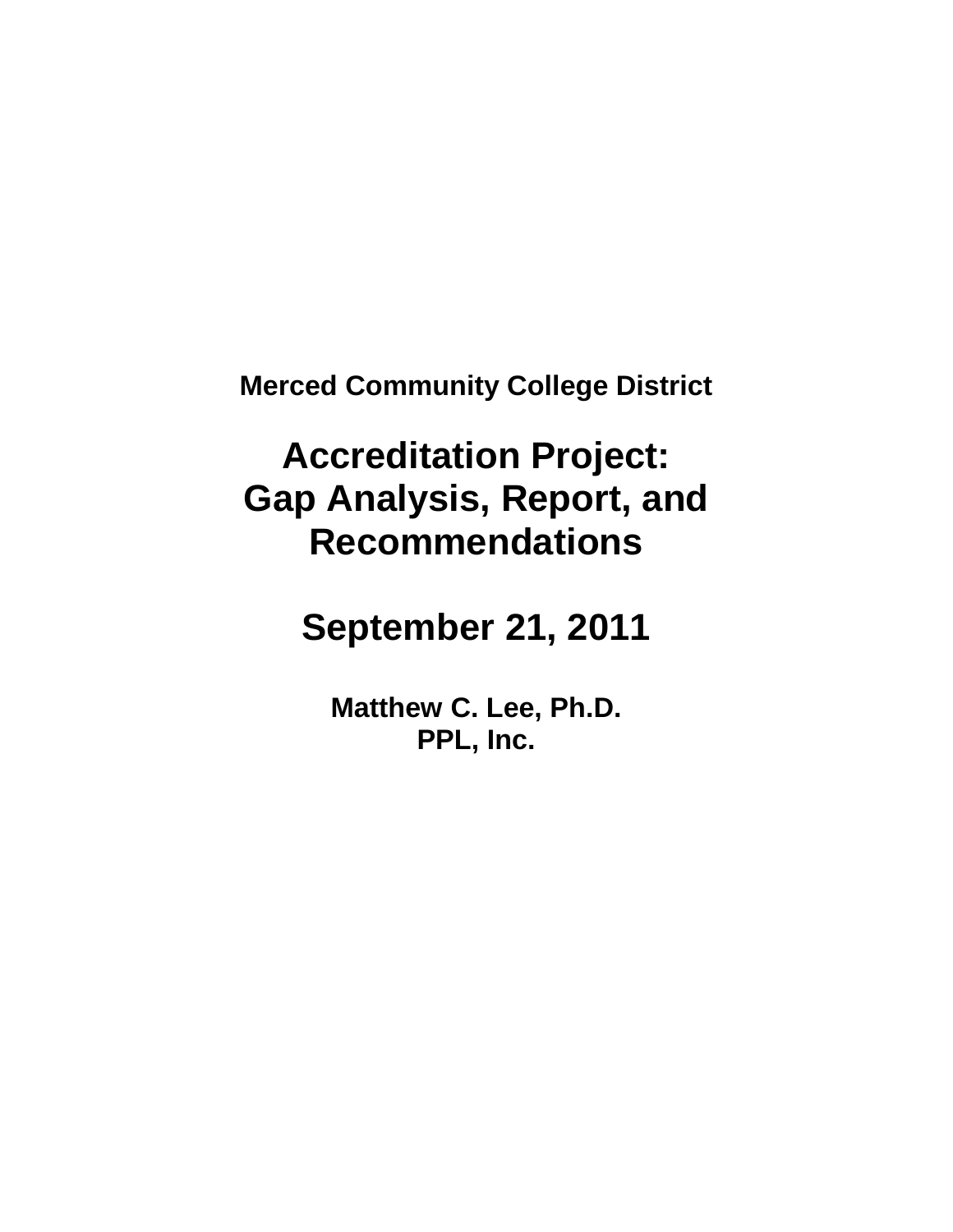# **Table of Contents**

| Team Recommendation 2: Student Learning Outcomes                     |  |
|----------------------------------------------------------------------|--|
| Team Recommendation 3: Integrated Planning, Evaluation, and Resource |  |
|                                                                      |  |
|                                                                      |  |
|                                                                      |  |
|                                                                      |  |
| Sound Practice in Completion and Integration of Planning Cycles  42  |  |
|                                                                      |  |
|                                                                      |  |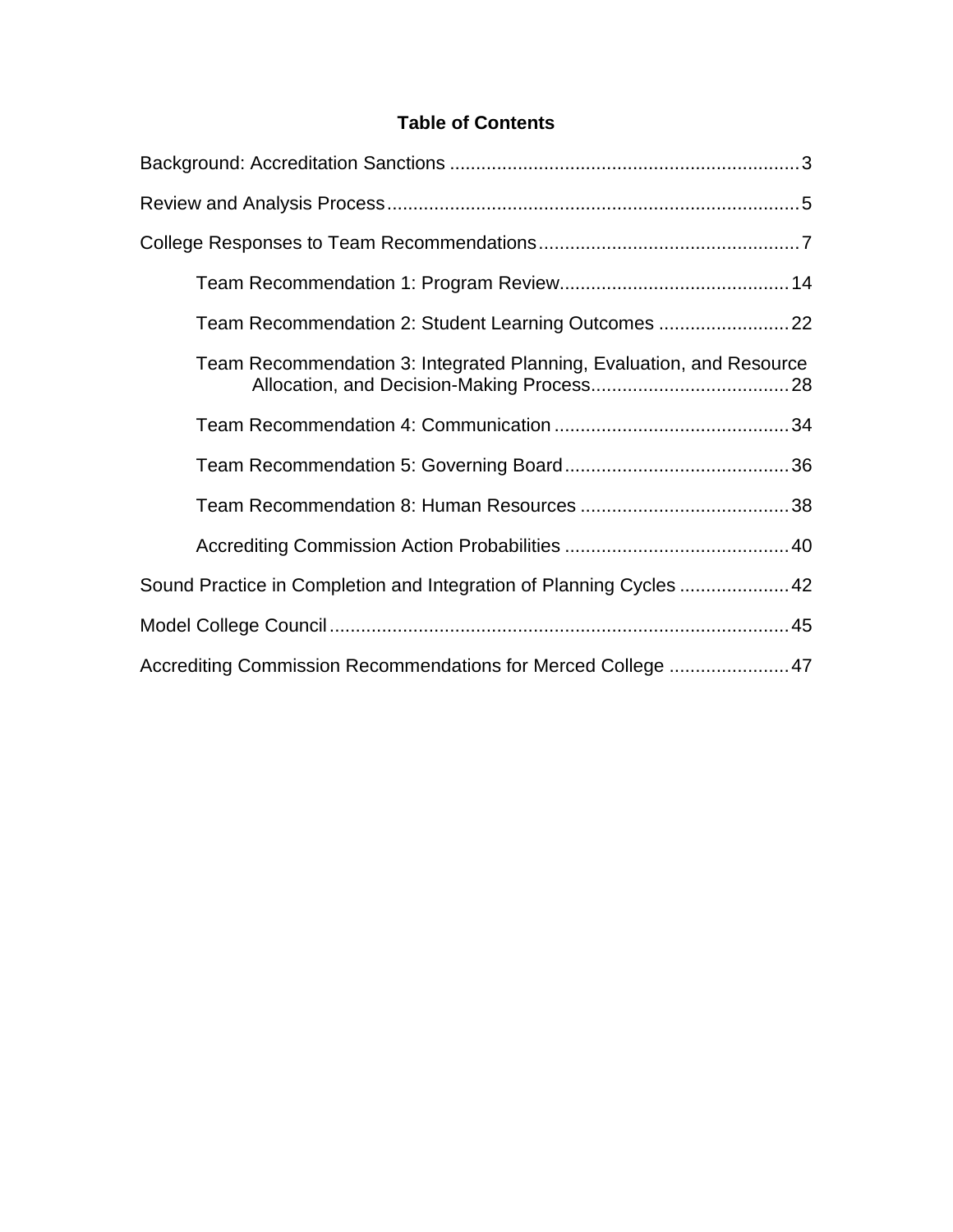# **Accreditation Project Gap Analysis, Report, and Recommendations Matthew C. Lee, Ph.D. PPL, Inc. September 21, 2011**

# *Background: Accreditation Sanctions*

At its June 2011 meeting, the Accrediting Commission for Community and Junior Colleges placed Merced College on Warning. The Commission made its decision largely because of certain issues that the College has failed to address adequately since the last accreditation visit.

As noted in the Commission's *Accreditation Reference Handbook*, the Warning sanction is the first step along the road to losing accreditation. It indicates that the institution "has pursued a course deviating from the Commission's Eligibility Requirements, Accreditation Standards, or Commission policies to an extent that gives concern to the Commission." The next step, in the absence of adequate, timely corrective action, is Probation, which indicates that the institution actually "deviates significantly from the Commission's Eligibility Requirements, Accreditation Standards, or Commission policies, but not to such an extent as to warrant a Show Cause order or the termination of accreditation." The third step is a Commission order to the institution to "show cause why its accreditation should be continued." An institution under Show Cause has the burden of proof "to demonstrate why its accreditation should be continued." A college under any of these first three sanctions does retain its accreditation.

The final sanction, again in the absence of sufficient corrective action, is termination of accreditation.

The U.S. Department of Education requires recognized accrediting bodies to terminate accreditation when an institution found out of compliance with Accreditation Standards fails to come into compliance within a twoyear period. Consequently, the Commission will take action to terminate accreditation if deficiencies are not resolved within this period. Under extraordinary circumstances, the institution may be granted additional time when the Commission determines good cause for extension exists.

Termination of accreditation, of course, would be a tragedy for any community college, because it would lose access to all federal financial aid, and any credits a student earned after the college's loss of accreditation would not be transferable to other schools. An institution in such straits might have to close its doors, although alternatives to outright closure do exist; for example, the college could contract with another district, until it corrected its deficiencies enough to reapply for accreditation. That step was taken by Compton College, the only California community college to lose its accreditation in many years.

I want to be very clear about all these Commission sanctions, not to frighten anyone, but to highlight the severe consequences of inadequate action, to call attention to the fact that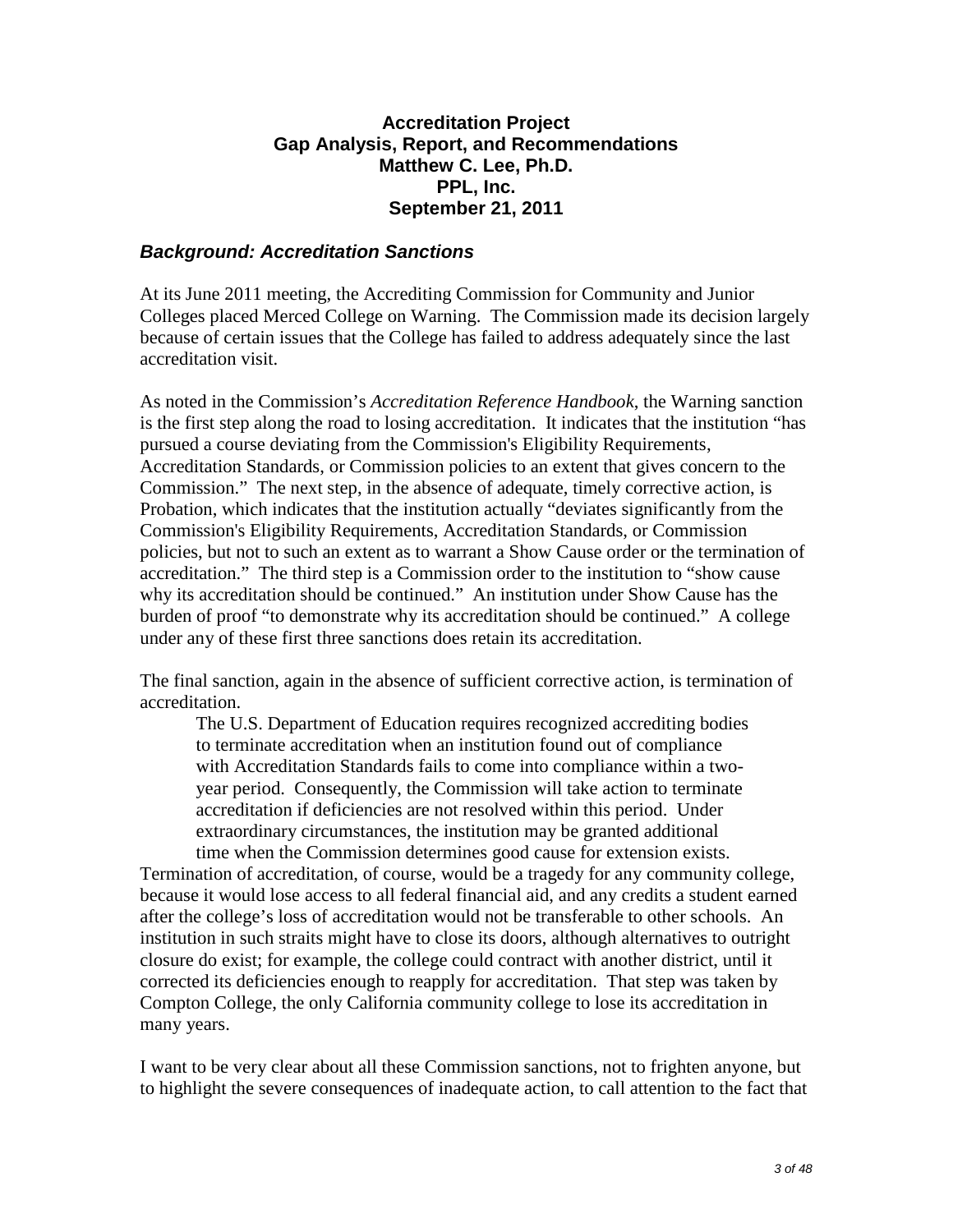the clock is ticking, and to convey a sense of urgency to the College community. As the reader will see below, Merced has made progress since the team's visit, but much more work is needed in numerous areas before the College is back in the Commission's good graces.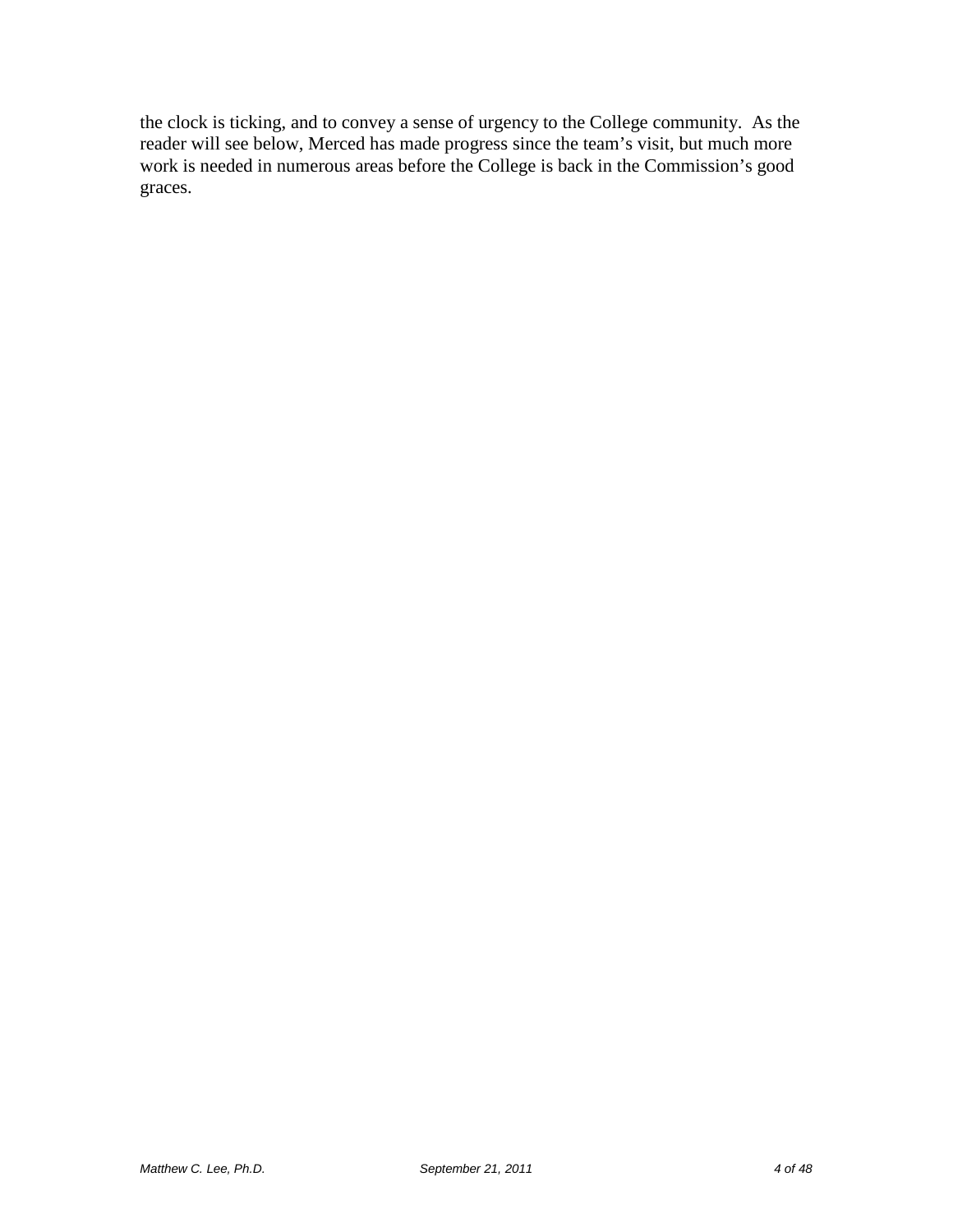# *Review and Analysis Process*

The College President asked me to carry out the following task and report on my conclusions.

• Evaluate the College's progress to date and make concrete recommendations on the direction of work needed to resolve each of the five urgent Evaluation Team Recommendations that the Commission cited in its Action Letter of June 30, 2011.

This report is based on my review and analysis of over 300 documents, including the following:

- The Accreditation Self-Study, Evaluation Report, and Commission Action Letter
- Existing District foundational statements (Vision, Mission, and Core Values)
- The Strategic Plan, which includes the revised foundational statements that are pending approval
- Selected minutes and other documentation produced by the Educational Master Planning Committee and the Instructional, Student Services, Administrative Services, Technology and Research, and Facilities Master Planning Committees, and other committees
- The Educational and Facilities Master Plan
- The Master Planning Handbook
- A sample of course, program, and institutional student learning outcomes (SLOs); associated assessments and results; and planned improvements
- A sample of comprehensive program reviews, annual updates, and other documents related to planning and program review from Instruction, Student Services, Administrative Services, and Technology and Institutional Research
- Documentation of the College's resource allocation process, with selected resource allocation requests, and actual allocations for 2011-12
- Documentation of dissemination and discussion of planning, data analysis, assessment results, resource allocation priorities, institutional effectiveness, and related information
- Documentation of student and employee survey findings and other research
- Documentation of human resources operations and plans
- Documentation of College governance structures and processes
- Documentation of Board development activities and plans, Board members' relationship to participatory governance structures, Board evaluation practices, and the Board Code of Ethics.
- Policies, procedures, structures, and processes associated with all the items listed above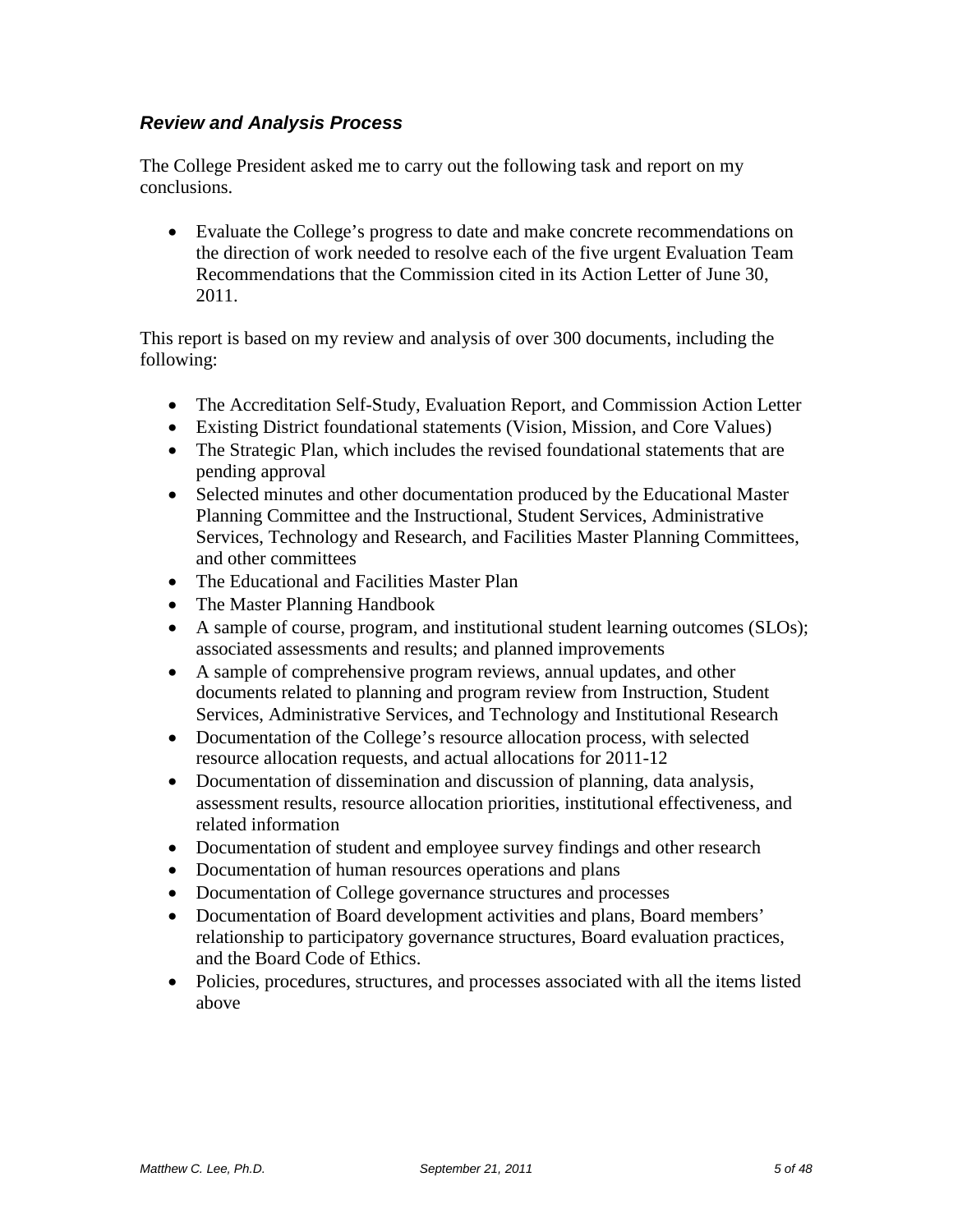In addition, with the expert logistical help of Stacey Hicks, I conducted structured interviews, some in multiple sessions, with the following people:

| Ben Duran               | <b>Anne Newins</b> | Marianne Tortorici     |
|-------------------------|--------------------|------------------------|
| <b>Mazie Brewington</b> | Marie Bruley       | Cherie Davis           |
| Doug Kain               | Richard Marashlian | <b>Myshel Pimentel</b> |

I also met on campus with members of the planning, program review, and SLO teams, and on campus and via telephone and Skype with the College President and members of the Cabinet.

The findings in this report thus rest on a substantial amount of evidence, and I am confident that they accurately reflect that evidence. However, I have not read every possible document, nor have I interviewed every employee. To the extent that the information I have analyzed is not sufficiently comprehensive, or not entirely representative of the College's structures, processes, and issues, it is possible that my findings in some particulars might be subject to revision. Of course, it is up to the President and the College to decide what weight to give them, and how best to respond to my recommendations.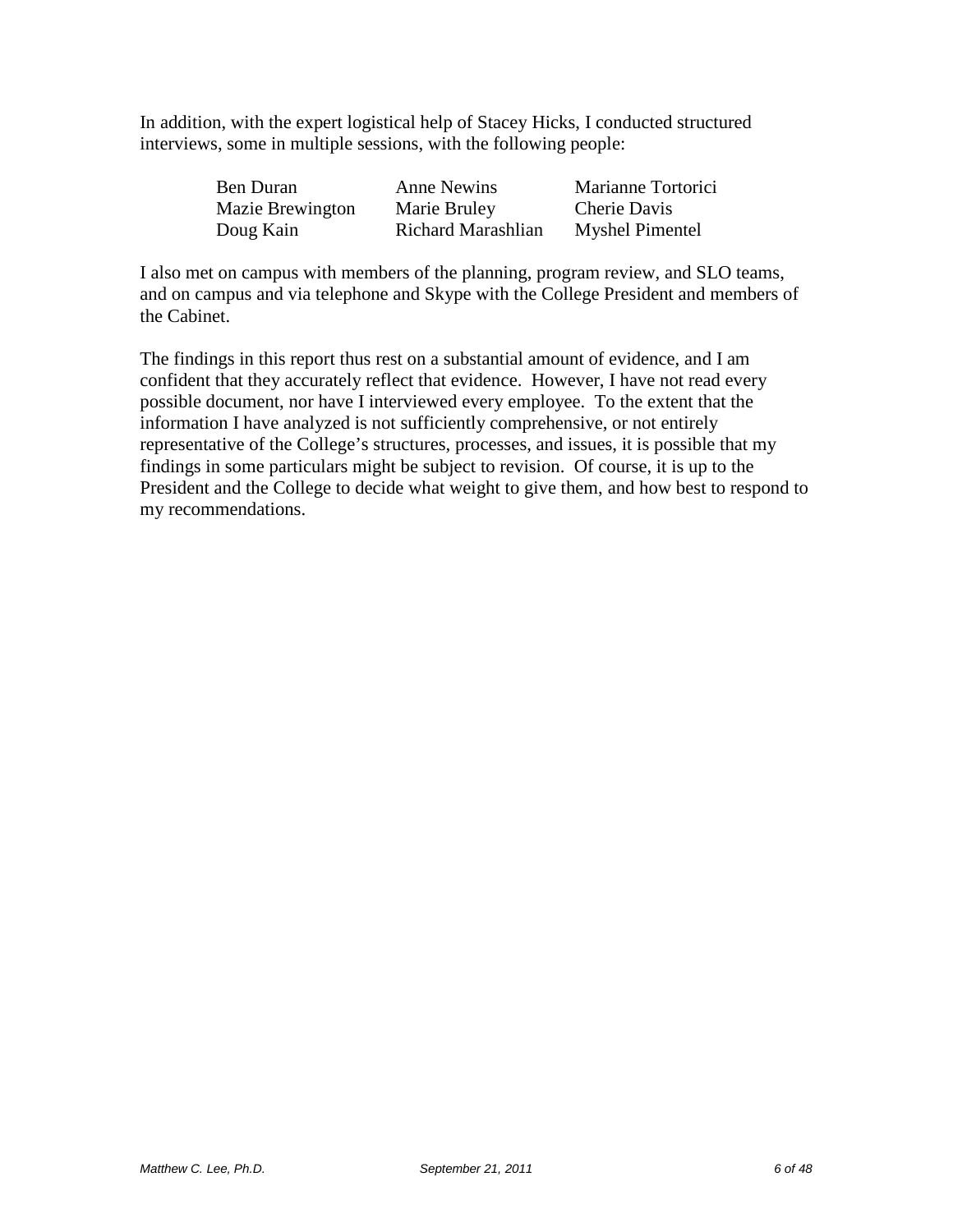# *College Responses to Team Recommendations*

### *Overall Observations*

- 1. Warning is a serious Commission sanction that requires immediate and sustained corrective action involving the entire campus community.
- 2. All five of the Action Letter Recommendations involve the establishment and effective execution of formal processes related to assessment, planning, resource allocation and other decision-making, implementation, governance, and institutional improvement. In recent years, Merced College has invested significant energy and resources in the establishment of such processes, including Program Review, SLO identification and assessment, the deliberations of the Master Planning Committees, and the systemization of class scheduling and operational budgets. However, the College has had difficulty making meaningful progress in executing these processes, for several reasons.
	- a. Like many small or young organizations—especially those that are relatively unconstrained by external pressures—Merced College, for its first several decades, evidently based its planning and decision-making to a large degree (though not exclusively) on personal relationships and informal, seat-of-the-pants, often hidden processes. That approach can work very well for a long time. But community colleges are increasingly constrained by external forces, from funding limitations to tightening regulations to accreditation standards. More importantly, in this day and time, first-rate colleges do not have the luxury of working by the seat of the pants any more: They must systematically adopt transparent best practices in institutional effectiveness in order to serve their students well and remain viable in the future. When they seek to do so, as Merced has done over the last few years, the change can be wrenching, and progress is often halting.
	- b. In addition, the face of the College has changed significantly over the past few years. Half the current faculty reportedly arrived within the last seven years. Many longtime employees, including senior management, have departed, taking part of the institutional memory with them. New senior managers have introduced new styles, methods, and procedures to move the College toward more systematic operations that adhere more closely to standard practices in the field. New faculty association leadership has altered labor-management relations. All these changes (and more) in a relatively short time, added to the pressure of adapting to the pressing organizational necessities described above, make for an environment that is not very conducive to unity in moving the College forward.
	- c. The College also appears to have encountered specific pockets of sometimes fierce resistance to the implementation of some assessment and improvement processes. Part of that resistance is no doubt due to the changes I have just noted. Some is reportedly due to inadequate knowledge of how to go about those processes. And some is reportedly related to the desire for additional compensation for the work involved.
	- d. Reportedly, individuals within departments work well together, but in recent years the feeling of being part of a College-wide team has declined. Each department focuses on its own needs and issues, as one would expect, but reportedly pays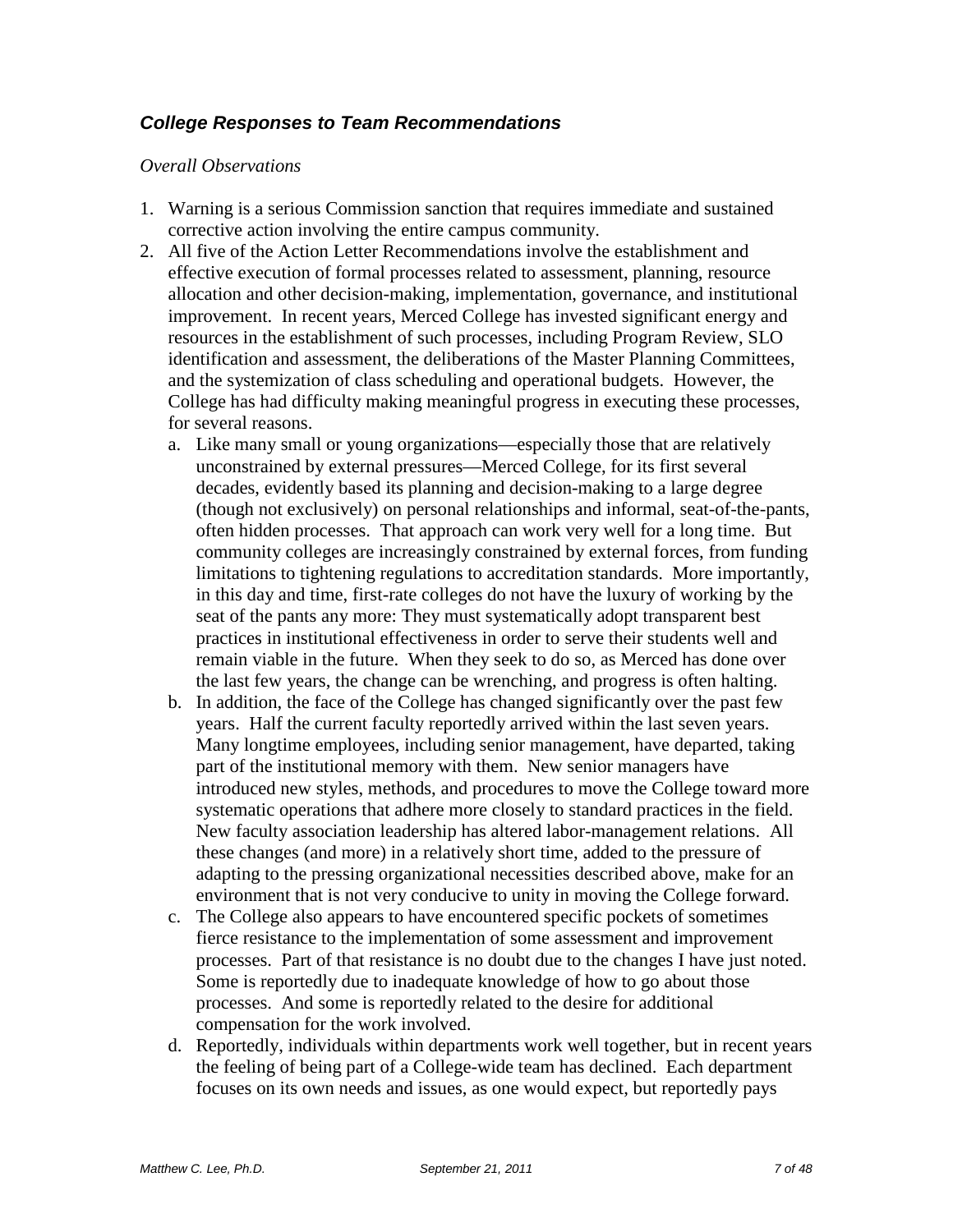little attention to the needs and issues of other departments. This "silo effect" is not uncommon at community colleges, but it inevitably undermines collective efforts to improve institution-wide performance and address institution-wide concerns—such as an accreditation sanction. Unless the problem is faced squarely and overcome, it can eventually lead to cross-departmental antagonisms that are poisonous to employees, students, and the long-term health of the institution.

- 3. In my interactions with the College and my review of recent documents, I have detected less sense of urgency than I expected, particularly given the two-year dropdead deadline for resolving the Recommendations. It is as though many people do not take the Commission's sanction seriously, or believe that others will do whatever is necessary to make everything all right.
- 4. The Commission's first three Recommendations relate to processes that are cyclical, and the Commission is seeking essentially the same end result in every context: Actual, documented implementation of institutional improvements based on the results of formal evaluation processes. (See *Sound Practice in Completion and Integration of Planning Cycles* below.) In the same vein, the Commission's action letters have moved toward stronger language in recent years than in the past, particularly when placing a college on Warning or Probation. Rather than writing, for example, "The progress report should demonstrate the institution's substantial progress on the recommendations," the Commission President is more likely to write, as she did for Merced, "The Follow-Up Report of March 15, 2012 should demonstrate that the institution has addressed the recommendations…, resolved the deficiencies, and now meets Accreditation Standards." In other words, the Commission wants to see not just intentions or merely progress, but demonstrable implementation of improvements and completion of cycles. Fully resolving the Commission's five urgent recommendations in this fashion in six months or less is a tall order for Merced College.
- 5. Some active and productive participants in the College's planning, assessment, and related processes, and in efforts to respond to the Recommendations, are reportedly beginning to resent bearing the lion's share of the load in these efforts. Gaining full reaffirmation of accreditation is the business of everyone at the College, not just the relatively small subset of people who, as at every community college, typically perform most committee service. All employees need to recognize the gravity of this situation, and a greater proportion need to step up and offer constructive engagement and active assistance in moving the College forward.
- 6. The Accreditation Committee at Merced reportedly comes into existence every six years for production of the Self-Study, and then fades away after that document is submitted, since it has no other defined responsibilities. In contrast, accreditation ought to be an ongoing process integrated with other collegial processes.
- 7. The President, two of the Vice Presidents, and some faculty members have served on one or more accreditation evaluation teams within the last three to five years. The extent to which other administrators, faculty, and staff have done so is unclear. Service on an accreditation team is an excellent way to gain perspective on one's own programs, services, and operations, and to gather ideas on best practices. It also provides invaluable insight on the evaluation process itself. I have no hard data to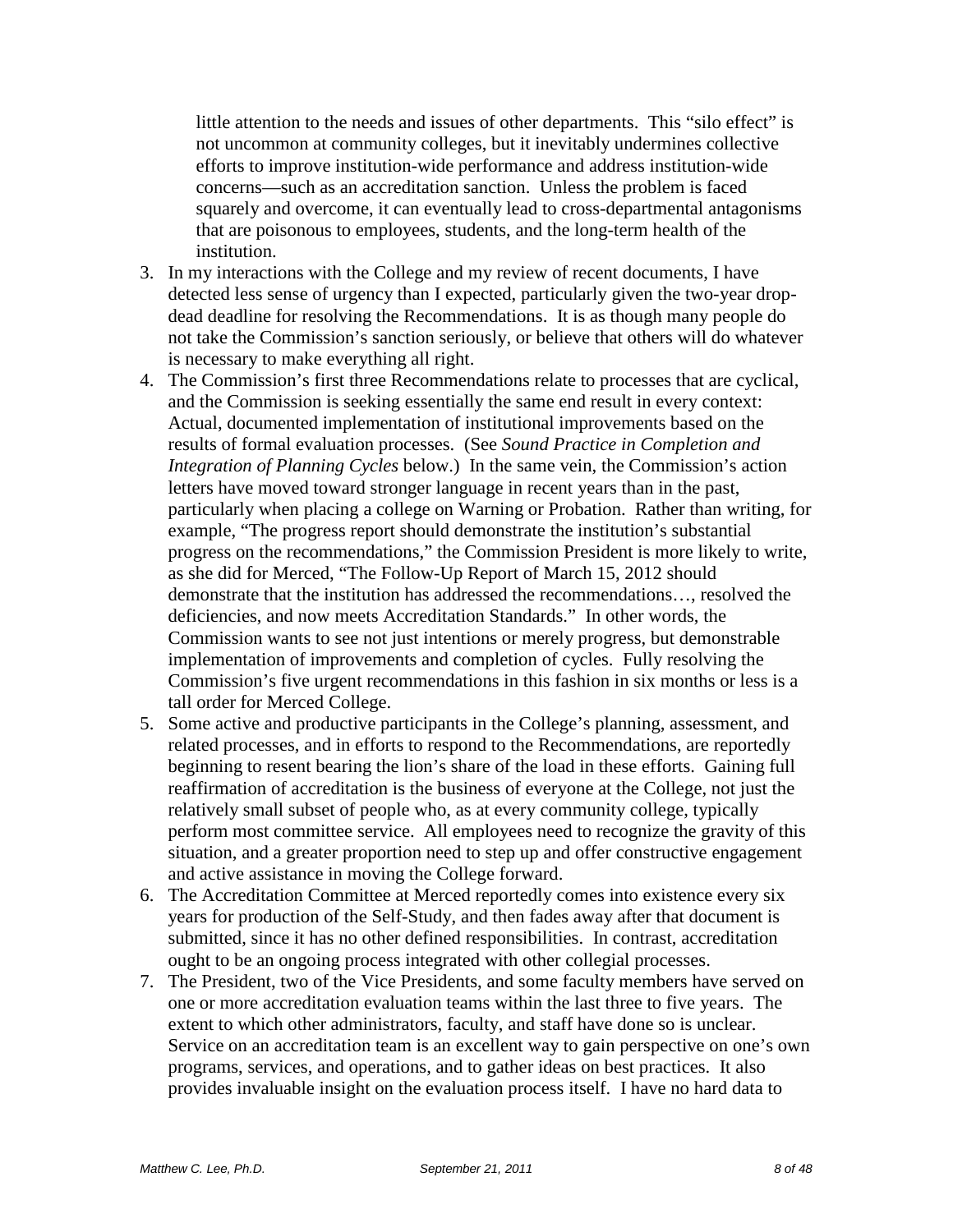support the assertion, but in my view, colleges with a significant number of people who have served on teams in the recent past are almost inevitably more effective in their own accreditation self-studies and more successful in demonstrating to visiting teams their adherence to the Standards than colleges that lack such experience.

- 8. Every college has negative aspects, since every college consists primarily of human beings. It is important to use the accreditation Self-Study , Follow-up Report, and other reporting processes to uncover those negatives and engage them straightforwardly, so that the College can improve. In my judgment, and based on the evidence I have analyzed, the Merced College Self-Study contained an unusually small number of negative observations about College practices and operations. It is, of course, misleading and unproductive to overemphasize the negatives, but it is also misleading and short-sighted, and can be hazardous, to underplay them. Sometimes a college can get away with it, but if evaluation team members sense a whitewash, they are more likely to recommend a sanction than if problems had been addressed headon. Moreover, the college that ignores or downplays significant operational issues, even if the team fails to notice the lapse, loses an opportunity to confront, discuss, and solve the problems.
- 9. Although the issue did not rise to the level of a recommendation, the team pointed out that the College's written code of ethics does not include classified and management staff.
- 10. There is no College Council at Merced College to provide coordination, facilitation, and communication for shared-governance and other major College issues. From an organizational standpoint, the Educational Master Planning Committee is the closest thing the College has to such a council, but it focuses heavily on resource allocation issues.
- 11. The team encouraged the college "to consider examining the newly established (three years) participatory governance procedures to determine how effectively [they are] working for the campus as a whole," and suggested that the college "examine committee structures to determine if they support continuous improvement processes and are not overly burdensome to the individuals involved, and work to ensure that the voice of the classified staff is more evident college wide," although it did not include these specific ideas in any of its formal Recommendations. Evaluating all governance structures and processes on a regular basis, and making modifications as needed to make them more efficient and less burdensome, represent good practice and also meet ACCJC Standard IV.A.5.
- 12. The College did take a significant positive step this year in communication, participation, and transparency by inviting all classified staff to the Convocation, and making arrangements in the various offices to permit them to do so. The Convocation is now, and plans call for it to remain, a truly collegewide gathering of all employees.
- 13. Merced makes less use of institutional research than I would have expected for a college with its needs and resources.
	- a. For example:
		- (1) The Office of Grants and Institutional Research (OGIR) appears to offer limited support to the program review process, beyond the annually updated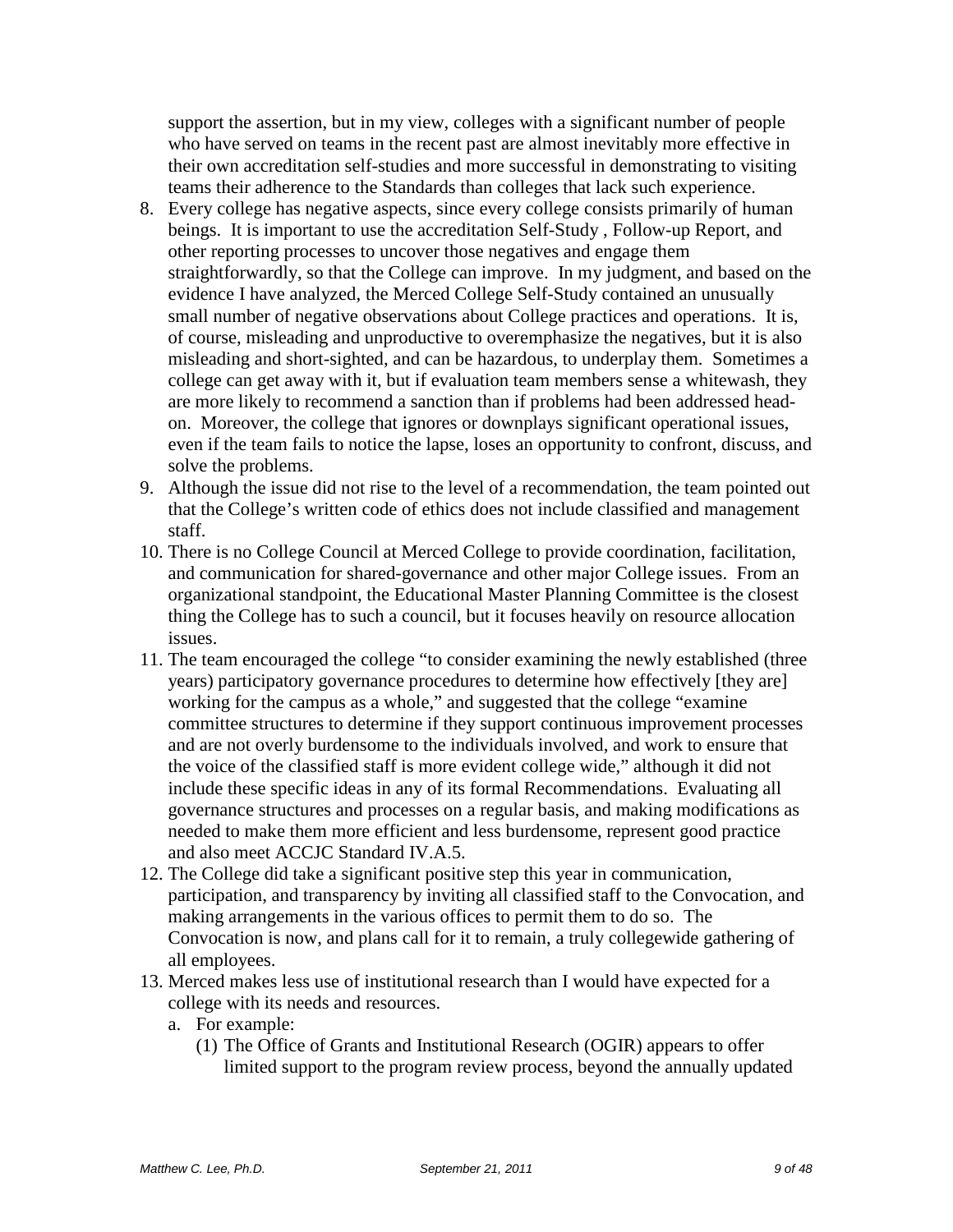instructional program review (IPR) datasets, and to the outcomes assessment process.

- (2) OGIR reportedly provides no support in the evaluation of the processes Merced uses for program review, SLO identification and assessment, planning, governance, and so on.
- (3) OGIR was not involved in supporting development of the Strategic Plan.
- (4) There is no established institutional process or rubric for setting research priorities. At present, the Vice Presidents are setting priorities for OGIR services.
- b. The reasons for this underutilization appear to relate at least in part to staffing.
	- (1) The Vice President for Technology and Institutional Research was substantially involved in production research projects, such as the Institutional Effectiveness Metrics webpage. He departed in July 2011, removing significant capacity from the department; indeed, even the department's ability to maintain the projects on which he worked is now unclear.
	- (2) The current OGIR manager specializes in grants and environmental scans, not in other production research.
	- (3) Of the two research analysts, one ws on leave for a significant amount of time until recently.
	- (4) Existing staff reportedly do not have much expertise in evaluation methodologies per se.
- c. The demand for institutional research resources, which inevitably outstrips the supply, is certain to rise over the next few years, in my judgment.
- 14. A recurring theme in the interviews was the lack of sufficient expert information technology staff to support the wide array of increasing campus needs, and a continuing failure to meet those needs. The evaluation team said that the Technology and Research Master Planning Committee was developing a "cross-campus assessment tool for end users of technology resources," which, if properly designed, could prove useful in addressing this issue. However, I was unable to find any evidence that such a tool is in fact under development.

## *Consultant Recommendations*

- 1. It is crucial for the President, the Vice Presidents, and constituency leadership to overcome or set aside any differences they might have, unify their efforts, employ their skills to help all members of the campus community recognize the urgency of the problems the Commission has identified, and inspire and lead them to contribute actively to the solutions. Every group and every individual at the College must take responsibility for making meaningful contributions toward the common cause, or share responsibility for the College's failure to improve its effectiveness and gain full reaffirmation.
- 2. Merced is about to enter its sixth decade. It is no longer young, and, after the growth of recent years, no longer small. To remain viable in the future, the College must adopt well-defined, formal, documented structures and processes designed to improve and maintain institutional effectiveness, including assessment, planning, resource allocation, and communication—and then follow through with proper execution in all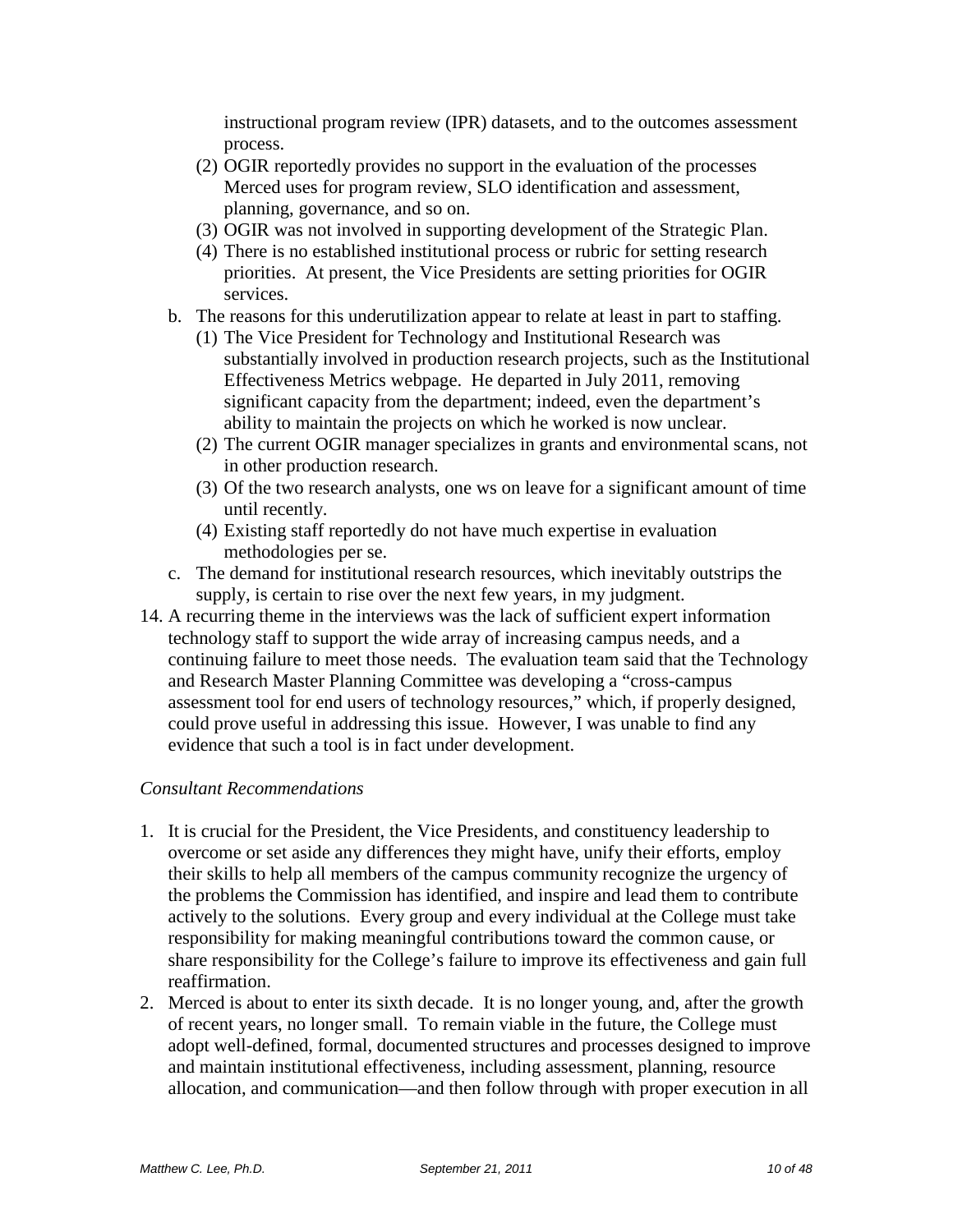areas. That does not mean that the personal relationships that make Merced a fun place to work should be forsaken, only that those relationships cannot be allowed to drive planning, resource allocation, and decision-making processes.

- 3. The College should consider establishment of a College Council as the top-level shared-governance body on campus, chaired by the President, with the Vice Presidents and the presidents of all constituency groups as members. To facilitate beginning this discussion, I have made some concrete suggestions about the purposes, roles, and functions of this Council, which are contained in the Model College Council section at the end of this report. Such a Council, properly constituted, can serve as a clearinghouse and forum for dealing transparently with crucial College issues, and help weave together the disparate interests that inevitably exist on campus.
- 4. As one of its first tasks, the College Council should coordinate an evaluation of the governance structures and processes on campus (including all shared-governance committees), analyze participation rates and practices in all constituencies, and make recommendations to break down silos; broaden meaningful participation; improve efficiency, perhaps through consolidation of functions into a smaller number of bodies; and thus both reduce and spread the burden that now falls on a relatively small proportion of people. It should also establish a schedule for periodic reevaluation going forward.
- 5. The College, through the appropriate governance process, should establish a permanent, standing Accreditation Committee. A formal procedure should specify member eligibility and the selection process. I suggest that the College consider the following model for Committee functions:
	- a. The Committee and its members will become the expert campus resources on accreditation processes and requirements.
		- (1) All Committee members will receive appropriate training on their duties, Commission standards, and Commission expectations for reports. (Note that Commission training can be useful, but by itself is not sufficient.)
	- b. The Committee will guide and monitor the accreditation process for the entire college, including:
		- (1) Develop timelines and recommend policies and procedures for accreditation, consistent with the guidelines provided by ACCJC.
		- (2) Coordinate training for faculty, staff, and management with regard to accreditation requirements and related College policies and procedures.
		- (3) Monitor progress on preparing reports, resolving recommendations, and other accreditation-related processes, and initiate corrective action where appropriate.
		- (4) Provide assistance for or, if necessary according to established criteria, replace Committee or subcommittee chairs or members, if work is found inadequate at specified milestones.
	- c. The Committee will provide a forum for ongoing campus dialogue on accreditation issues and practices.
	- d. In consultation with the appropriate governance structures and processes, the Committee will recommend faculty and staff to the President for subcommittees as needed.
	- e. Members will serve as co-chairs on subcommittees.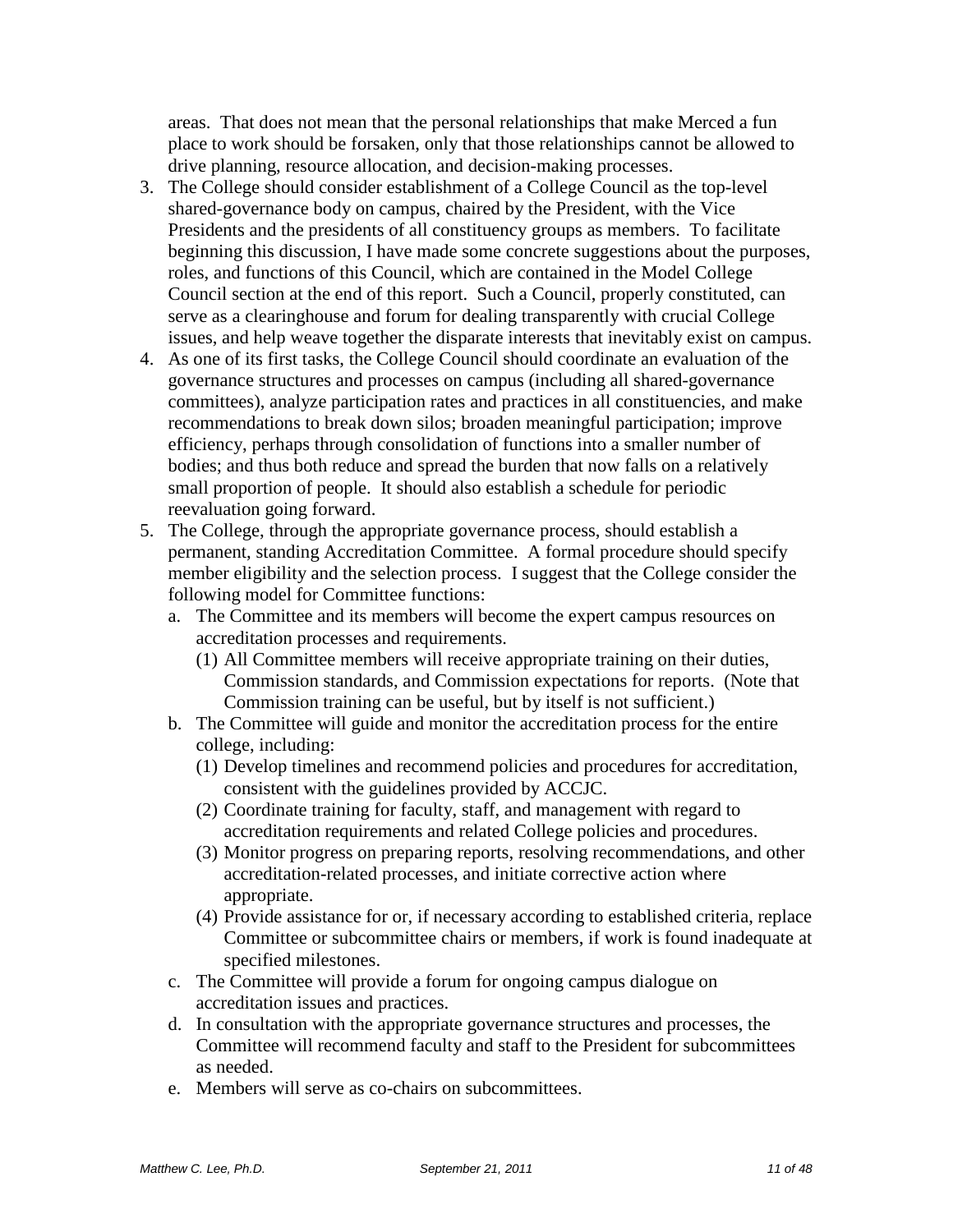- f. The Committee will recommend a pool of candidates to the President for editing the self-study under the supervision of the Accreditation Liaison Officer (ALO).
- g. The Committee will review and provide input on midterm, follow-up, and other special reports to the Commission. If requested by the ALO, it will help draft such reports.
- h. The Committee will report to the College Council.
- i. Members and conveners will fulfill their responsibilities as described in an appropriately constructed Committee Responsibilities document.
- j. Members will be willing to serve on accreditation teams.
- 6. The College should include realistic, accurate appraisals of its progress on the Recommendations and Standards in the Follow-Up Report, the midterm report, and the next self-study.
- 7. The College should update its written code of ethics to include classified and management staff.
- 8. The College should encourage all managers, supervisors, faculty members, and classified staff members, for the good of the institution and their own professional development, to volunteer for service on a Commission accreditation team, and to participate in formal accreditation training, at least once per six-year cycle.
- 9. The College should carefully evaluate its institutional research resources in light of its ongoing and anticipated needs in that area, and consider augmenting its research capacity through such measures as the following:
	- a. Convene a shared-governance advisory committee to establish research priorities and develop a rubric for applying those priorities to all research requests. OGIR can then apply the rubric, and the committee need meet only annually to evaluate the process and make any necessary revisions.
	- b. Establish, maintain, and disseminate a research calendar, to facilitate clarity and communication about research priorities and activities.
	- c. Disseminate information about available research services more effectively to the campus community.
	- d. Provide training as needed for OGIR staff in research methods and tools to improve their productivity.
	- e. Reconfigure existing staff duties to optimize service and efficiency.
	- f. Confirm the validity of the Institutional Effectiveness Metrics webpage, maintain the underlying data, and build on that tool to increase the distribution of research capacity across campus.
	- g. Hire additional staff with skill-sets suited to the College's anticipated needs.
- 10. On a regular basis, the College should systematically evaluate its information technology resources, its method of establishing priorities for allocating them to projects and tasks, and its process for monitoring the effective implementation of those priorities. The evaluation, consistent with Strategic Plan Goal Three, should produce an updated plan for concrete improvements. An appropriate first step would be a properly designed survey of users about their needs—particularly any pressing unmet needs.
- 11. The College should make this report available to all College personnel, and the President should urge them not to view the number and scope of its recommendations as discouraging. It is the nature of an analysis such as this to focus more on the work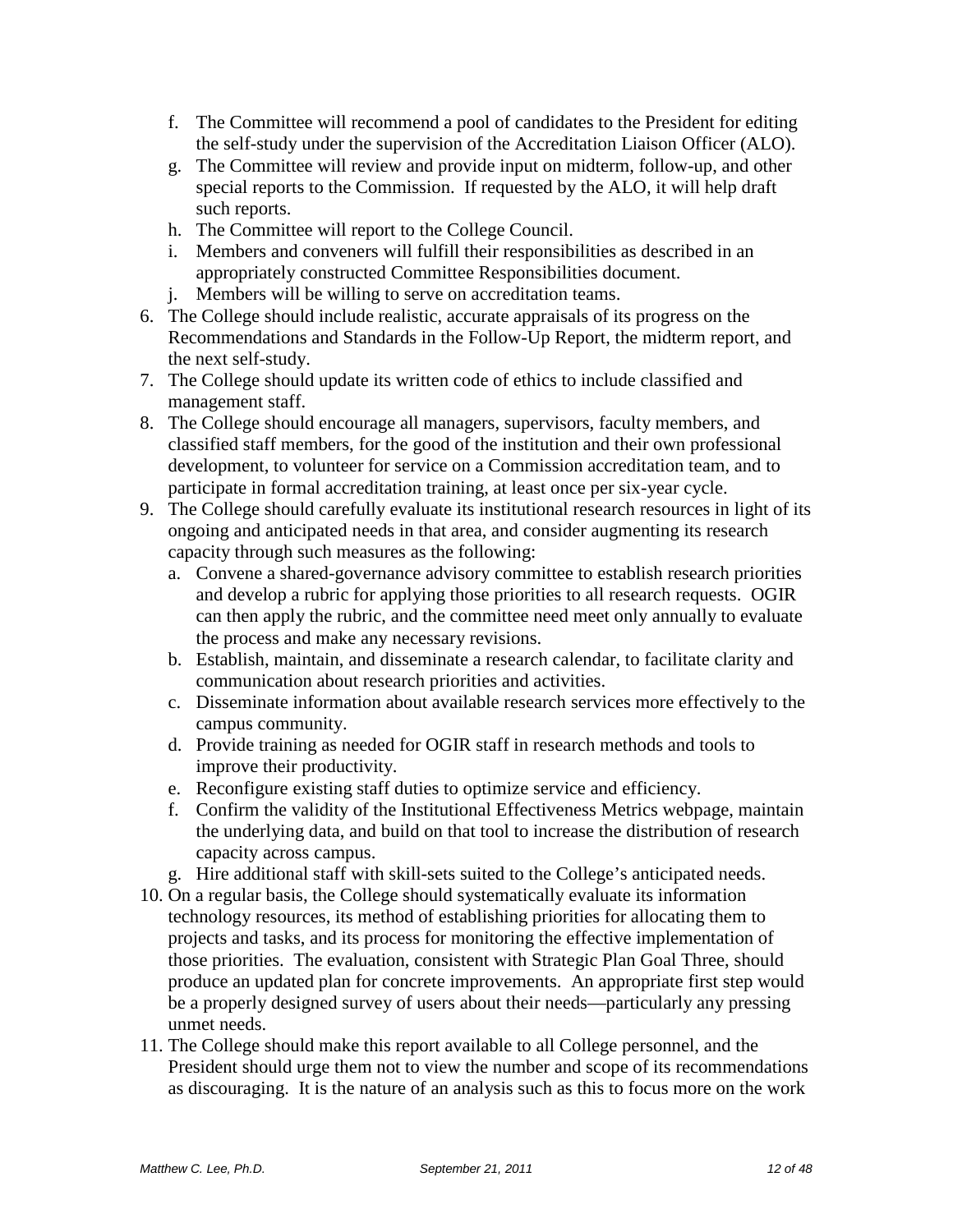that needs to be done than on what is in good shape. Merced College has many strengths, chief among them a corps of talented, energetic, and thoughtful people who are dedicated to the College and its students. The College should build on those strengths, and keep moving forward.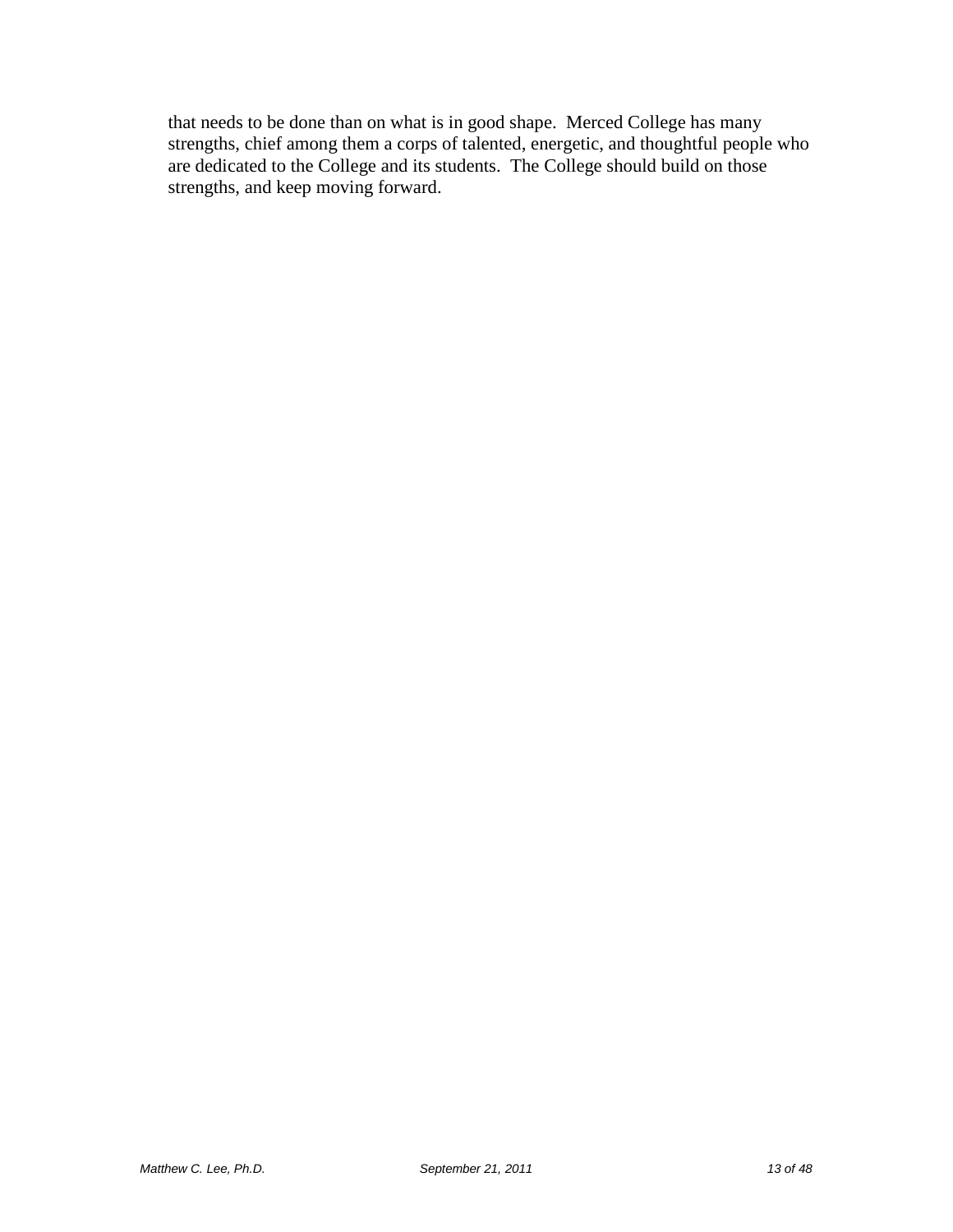#### **Team Recommendation 1: Program Review**

*In order to meet the standard and ensure that progress continues toward achieving the Sustainable Continuous Quality Improvement level of the Accrediting Commission for Community and Junior Colleges' rubric for program review, the team recommends that the college continue to apply the recommendations of the 1999 and 2005 comprehensive evaluation teams, fully implement its new program review process, and ensure that the process is ongoing, systematic and used to assess and improve student learning and achievement and that the results of program review are used to continually refine and improve program practices. (I.B.2, I.B.3, I.B.5, IIA, II.A.5, II.C.2, III.D.3)*

- I.B.2: The institution sets goals to improve its effectiveness consistent with its stated purposes. The institution articulates its goals and states the objectives derived from them in measurable terms so that the degree to which they are achieved can be determined and widely discussed. The institutional members understand these goals and work collaboratively toward their achievement.
- I.B.3: The institution assesses progress toward achieving its stated goals and makes decisions regarding the improvement of institutional effectiveness in an ongoing and systematic cycle of evaluation, integrated planning, resource allocation, implementation, and reevaluation. Evaluation is based on analyses of both quantitative and qualitative data.
- I.B.5: The institution uses documented assessment results to communicate matters of quality assurance to appropriate constituencies.
- IIA: The institution offers high-quality instructional programs in recognized and emerging fields of study that culminate in identified student outcomes leading to degrees, certificates, employment, or transfer to other higher education institutions or programs consistent with its mission. Instructional programs are systematically assessed in order to assure currency, improve teaching and learning strategies, and achieve stated student learning outcomes. The provisions of this standard are broadly applicable to all instructional activities offered in the name of the institution.
- II.A.5: Students completing vocational and occupational certificates and degrees demonstrate technical and professional competencies that meet employment and other applicable standards and are prepared for external licensure and certification.
- II.C.2: The institution evaluates library and other learning support services to assure their adequacy in meeting identified student needs. Evaluation of these services provides evidence that they contribute to the achievement of student learning outcomes. The institution uses the results of these evaluations as the basis for improvement.
- III.D.3: The institution systematically assesses the effective use of financial resources and uses the results of the evaluation as the basis for improvement.

#### *Observations*

1. Most of the essential elements of a sound program review process are in place at Merced, and a great deal of work by dedicated faculty, staff, and managers has gone into making that process happen. Many departments accomplished an impressive amount of thoughtful and productive work in the first round of program reviews some five years ago. Both Instruction and Student Services now have dedicated program review coordinators, who serve as resources to the programs, facilitate progress, and spearhead improvements. Resource requests based on program review flow into a resource allocation process that has become markedly more transparent in the last two years. In many departments and meetings, lively discussions of program review results and their implications for student learning evidently do take place. In these respects and others, Merced is in better shape than many of its sister community colleges have been.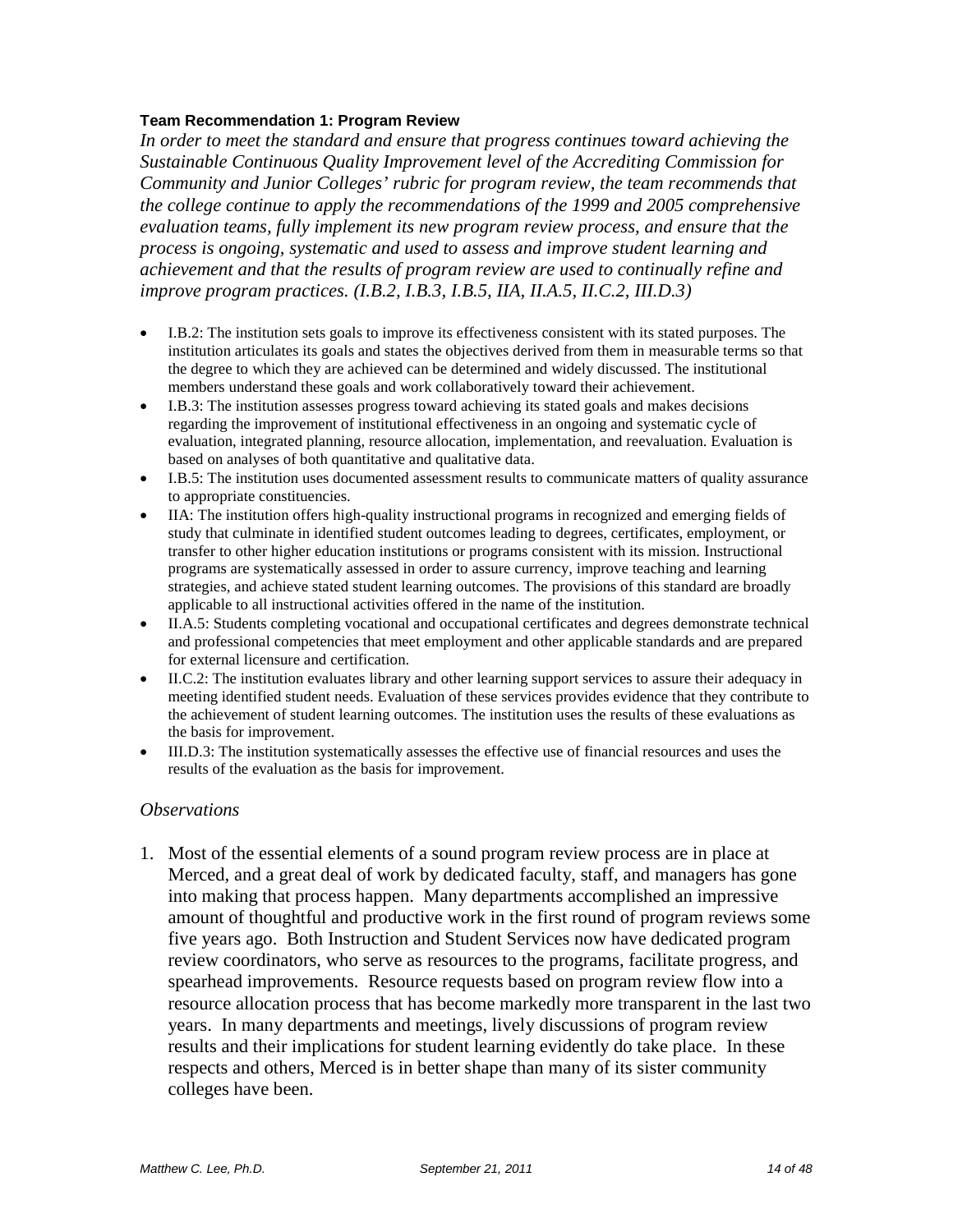- 2. Instruction's move to online program review using Curricunet was an important advance in principle, but the conversion was reportedly rushed, producing problems for users that increased their frustration and might have produced more resistance to participation than would have existed otherwise. In addition, the 2010-11 forms appear to have left behind some explicit linkages that the previously used templates contained, such as those among program SLO assessment results, planned improvements, and resource requests.
- 3. Quality control of program reviews is inconsistent.
	- a. The peer review system in Instruction never got off the ground in 2010-11, reportedly because peer reviewers did not materialize as expected.
	- b. According to the July 2011 Student Services Program Review Handbook, a quality control system is in place for submitted documents in that area (though it is unclear to me whether this process has been fully implemented yet). The Student Services program review coordinator provides formative feedback on drafts of each report. In addition, an Oversight Committee evaluates each submitted program review or update on six yes/no dimensions that focus mainly on document completeness and clarity. It then makes comments and recommendations, on the basis of which the program review team makes revisions before submitting the final report to the Student Services Master Planning Committee.
	- c. Feedback on program reviews in the Technology and Institutional Research area was provided in meetings of the Technology and Research Master Planning Committee, but did not appear to be based on any formal criteria.
	- d. I found no evidence one way or the other of quality control in Administrative Services program reviews.
	- e. Evaluation and improvement of program review processes have been taking place at least since 2009 (see the Fall 2009 Accreditation Survey results). The 2011-12 forms in both Instruction and Student Services include a form for gathering feedback from participants to be used in process evaluations, but of course neither the evaluations nor the improvements have yet occurred.
- 4. The system for tracking and reporting overall institutional progress in program review was not clear to me. There is a report of instructional programs that have completed reviews, for instance, but it lists only 43 programs as of Spring 2010, a number that is inconsistent with the contention by some interviewees that the vast majority of programs have completed reviews. I found no consolidated report on program reviews completed in the other areas of the College, though all or nearly all programs in those areas have in fact done at least one program review.
- 5. Despite the improvements in program review over the past several years, the team found that Merced is only "working toward the proficiency level" in the Commission's *Rubric for Evaluating Institutional Effectiveness* for Program Review, when it is supposed to have achieved the Sustainable Continuous Quality Improvement (SCQI) level back in 2008. (The end of Recommendation 1 comprises a quote from that rubric at the SCQI level.) In my judgment, that finding was due primarily to two main problems, which clearly interact with each other: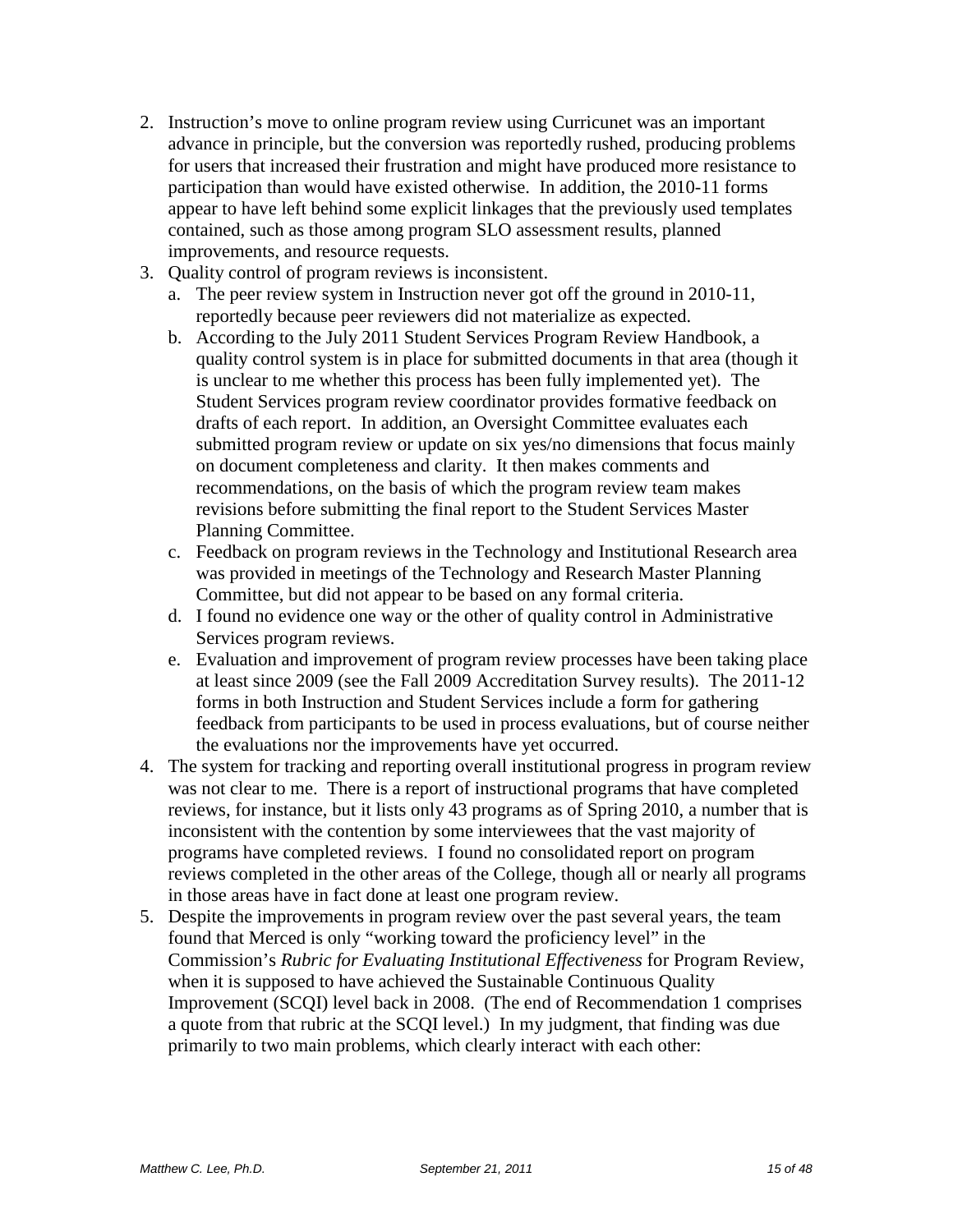- a. Widespread inconsistent understanding and confusion among participants regarding the components and principles of program review. This issue can be addressed through systematic campuswide training.
- b. Deficient integration among the pieces of program review that are in place, which is due in part to the structure of the forms used in the process. A well-designed program review form should lead the user straightforwardly through each step of the assessment-analysis-improvement goals-resource request process.
- 6. To resolve the Recommendation, improvements are needed in full and consistent implementation across the College, clear and consistent integration with institutional planning and resource allocation (see also Recommendation 3), campuswide dialogue, using results for continuous institutional improvement, and review and refinement of program review processes.
- 7. The meaning, scope, and application of planning components vary from program to program, and reflect a certain amount of confusion about the nature of these components. Such inconsistency undermines the effectiveness of the program review process, and the comparability of its products.
	- a. For example, "goal" is used in Merced program reviews in numerous ways, including the following:
		- (1) As an alternative way of stating the program mission or a primary program function
		- (2) As a comprehensive strategic initiative
		- (3) As a more narrowly focused aim for improvement
		- (4) As a measurable objective
		- (5) As identification of a needed resource
		- (6) As a learning outcome
	- b. Sometimes an objective functions as something else entirely, such as a resource request or a rationale for the existence of a goal.
	- c. The line of integration linking program assessments to analyses, improvement goals, and resource requests is often vague, broken, or nonexistent.
	- d. The distinction between describing the methods of measuring effectiveness on the one hand, and reporting and interpreting the results of those measurements on the other, is not clear to many participants, which results in redundant entries in their program reviews.
	- e. Actual implementation of improvements based on program review findings is reportedly rarely cited, and thus rarely evaluated.
	- f. Specific examples of such inconsistencies and confusion come from across the College.
		- (1) In a sample of 2011-12 Instruction program reviews on Curricunet, I found the following in early September 2011:
			- a) The connection between SLOs and the program's goals was often unclear. Most often, the program SLOs were merely listed.
			- b) The reported means of assessment sometimes applied to the Goal, and sometimes to the SLOs. Sometimes the Goal statement actually was an SLO; sometimes it was a resource. The evident confusion might have been due to the structure of the form: The title of the section is "Program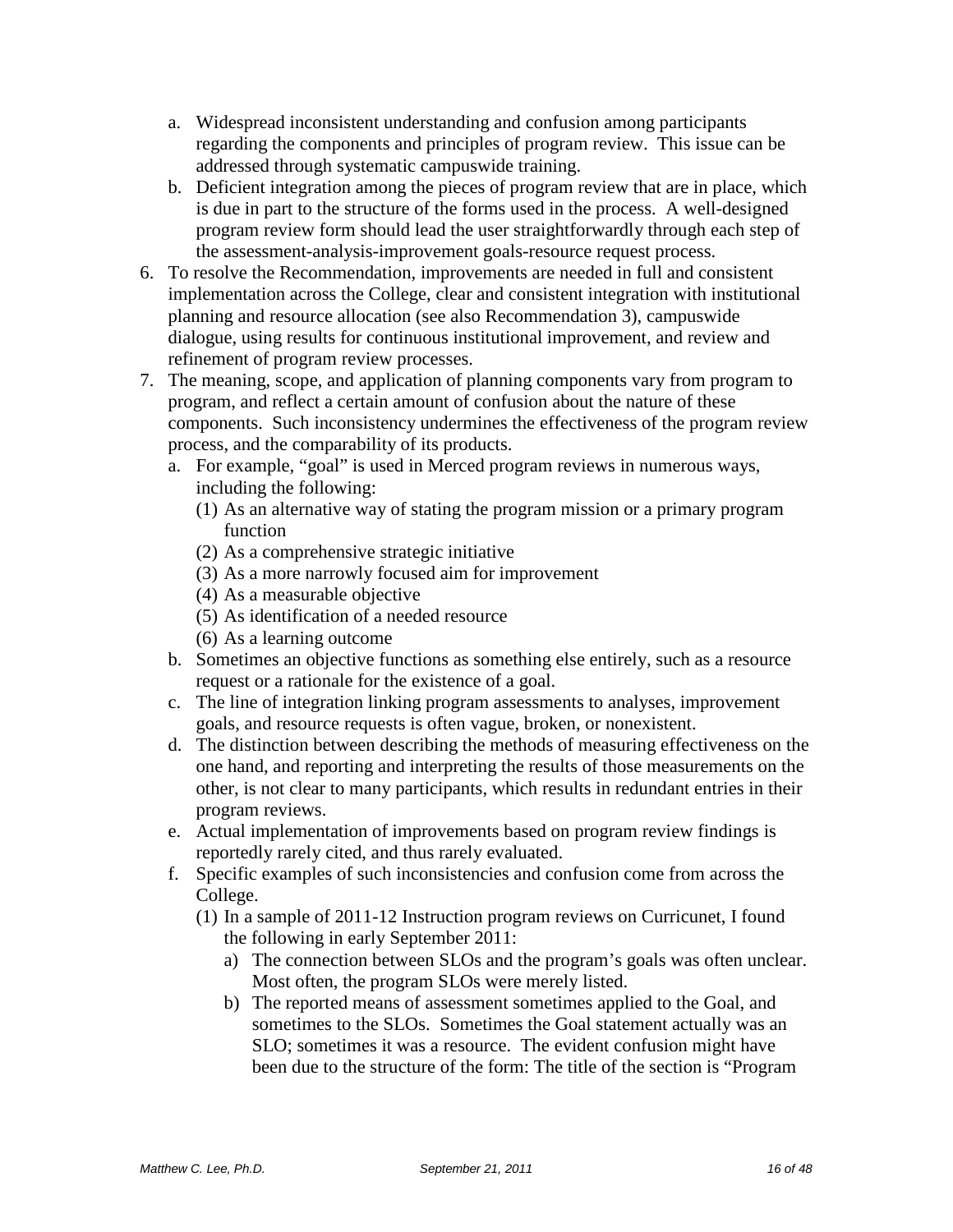SLO Assessment," rather than just "Program Assessment," and appears just above the heading, "Program Goal Statement #1."

- c) Requests, when listed in the body of the program reviews, each showed a goal, but the nature of the link between the requested resource and the goal was often unclear. The resource request table does have a place to describe the relation to the goal "or SLO" selected, but the goal is not identified on each line.
- (2) The annual update forms used in 2010-11 and the process and forms set forth in the July 2011 Student Services Program Review Handbook are more structured than the Curricunet forms used in Instruction, and in terms of clarity and simplicity, represent substantial improvements over the process and forms that Student Services formerly used.
	- a) Each action plan is tied to a planning goal, and includes responsibilities, expected outcomes, costs, and a timeline. Each goal is related to the Strategic Plan, other master plans, and/or SLOs if applicable, and has measurable outcomes. Program SLOs are tied to Institutional SLOs, and each includes an assessment method, results of the assessment, analysis of the results, and improvements needed based on that analysis.
	- b) However, some problems remain in terms of integration, based on the sample documents I reviewed.
		- (1) The analyses of SLOs and of other measures do not comprise an integrated program assessment, and do not connect with Deficiencies; Deficiencies do not appear to connect with the Action Plans.
		- (2) Personnel, Facilities, and Equipment/Supplies/Tech deficiencies are based on support or needs of the service area, without any reference to SLOs or analysis of other measures of effectiveness. Only Financial Deficiencies are to be explicitly tied to SLOs, "when possible."
		- (3) Unmet Professional Development needs also are not tied to SLOs or analysis of other measures of effectiveness.
		- (4) In some 2010-11 updates, listed goals were really just resource requests, and in one 2010-11 update, the action plans and expected outcomes in the Proposed Action Plan section simply restated the goal descriptions and projected measurable outcomes in the Planning Goals section, respectively.
- (3) The last Administrative Services program reviews were done in 2008 and 2009. Plans reportedly call for at least annual updates in all offices during 2011-12.
	- a) The structure of the program reviews called for goals and measurable objectives, measures of service effectiveness (typically in the form of a client satisfaction survey), a plan for improvement based on assessment of strengths and weaknesses, and resource requests with justifications.
	- b) However, as in other areas, problems of integration were evident.
		- (1) The intended conceptual distinction between program goals and objectives and the goals in the plan for improvement, which were supposed to be related to the program goals and objectives, was unclear.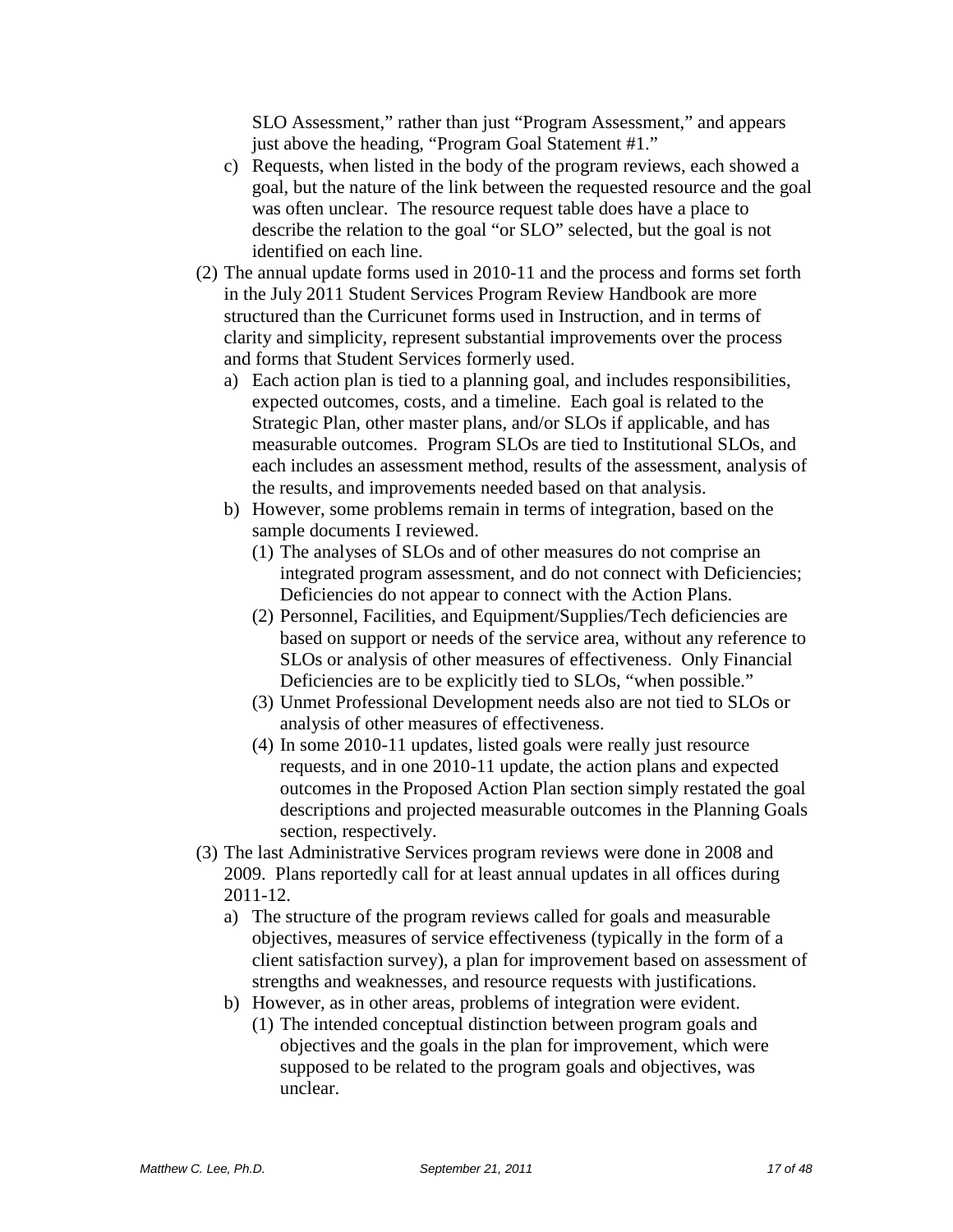- (2) Some respondents appeared uncertain about the nature of a goal or objective, or the distinction between a goal and an objective. In one program, three stated objectives were actually a goal rationale, a resource need, and a goal statement. In another, the listed program goals were actually just function descriptions.
- (3) Identified strengths and needs for improvement were often not clearly tied to the service effectiveness findings.
- 8. The former and present Instructional Program Review and SLO coordinators have been addressing some of these issues in a revision of the forms they are preparing for Curricunet. At the former coordinator's request, I provided a few additional suggestions to improve the clarity of the forms and to highlight the integration thread that should run from program assessments (including both SLOs and other student data) through analysis of the assessment results, identification of needed improvements, formulation of program goals, requests for resources to support achievement of those goals, and completing the cycle by considering progress on improvement goals made in the prior year.
- 9. In addition, the Academic Senate is considering a resolution to create a consolidated Instructional Program Review and Student Learning Outcomes Assessment Committee (IPRSLOAC) under the Curriculum Committee to take on several tasks, including quality control of instructional program reviews, monitoring completions, and training participants.
- 10. Interview respondents reported that many faculty members distrust the data they are given in the Instructional Program Review (IPR) datasets, to such an extent that they substitute their own performance reports. Such reported problems might be due in part to inconsistent definitions of a "program."
	- a. A comparison of a sample of 10 Curricunet Programs of Study with the corresponding program definitions in the IPR datasets raised questions about possible discrepancies in three programs, and suggested the need for regular monitoring.
		- (1) The Program of Study for the Accounting AA lists ACTG 53 as an option, but the dataset did not include that course.
		- (2) The Chemistry AS dataset includes a large number of both Core and Elective courses that do not appear in the Program of Study.
		- (3) The Mathematics AA dataset includes a large number of Elective courses that do not appear in the Program of Study.
- 11. My understanding is that Student Services, and possibly all other programs, will be moving to the Curricunet system for program reviews.
- 12. The apparent requirement for all programs to focus exclusively on student learning outcomes per se, as opposed to service outcomes for example, resulted in forced and not very meaningful outcome statements in some programs. I understand that in the next set of program review, programs will be permitted to define and assess service outcomes, which should reduce that problem.
- 13. Program reviews do not include any explicit evaluation of the program's overall effectiveness or viability, but rather focus on the outcomes and constituent elements of the program and how they could improve.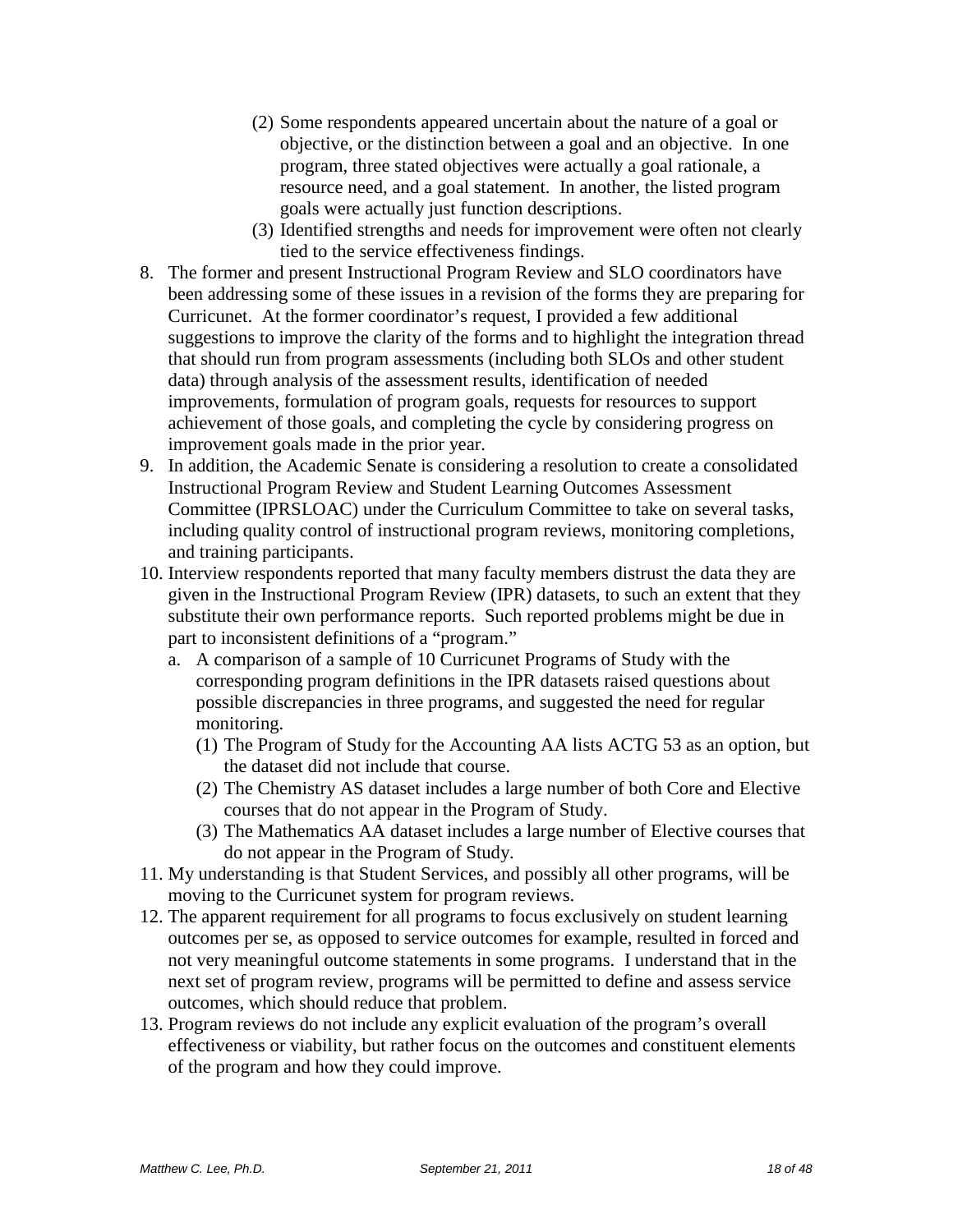14. Processes for program review and for institutional planning and budget development are among the Title 5 academic and professional matters for collegial consultation, and at Merced are subject to mutual agreement between the Academic Senate and the Board.

## *Consultant Recommendations*

#### See also *Consultant Recommendations* under Recommendation 3 below.

- 12. The College should provide systematic and rigorous training as soon as possible for all program review respondents on the components and principles of proper program review as applied at Merced College. (See also Recommendation 3.) The new IPRSLOAC, if it is approved, should play a prominent role in this training for Instruction programs, but training is also required in the other areas of the College. The results of training should include a common understanding of the distinct meanings of and relationships among at least the following concepts as used in a Merced College program review:
	- a. Assessment (as applied to outcomes, to other performance measures, and to the program as a whole)
	- b. Assessment measures
		- (1) Outcomes
		- (2) Other performance measures
	- c. Goals
	- d. Objectives
	- e. Outcomes
		- (1) Student learning outcomes
		- (2) Service or administrative outcomes
	- f. Action Plan/Plan for Improvement
	- g. Deficiency
	- h. Resource
- 13. Given this common understanding, and the need for Merced to implement (and demonstrate to the Commission) full integration of program review, planning, and resource allocation, the College should bring the structure of program review more into alignment across all programs with respect to the elements listed in *Effective Integrated Program Review, Annual Planning, and Resource Allocation with Outcomes* on page [43.](#page-42-0) That does not mean that all the program review forms necessarily should look the same, although they could (particularly given the move of most programs to Curricunet). Some program review considerations in noninstructional programs differ from those in instructional programs, for example. But it does mean that the College should move as quickly as it can to the point where every program review includes the following elements at minimum:
	- a. Assessment of program effectiveness using appropriate measures (including applicable outcomes) and methods
	- b. Assessment of the effects of any previously implemented improvements, and progress on any previously established goals and objectives
	- c. Analysis of the results of the assessments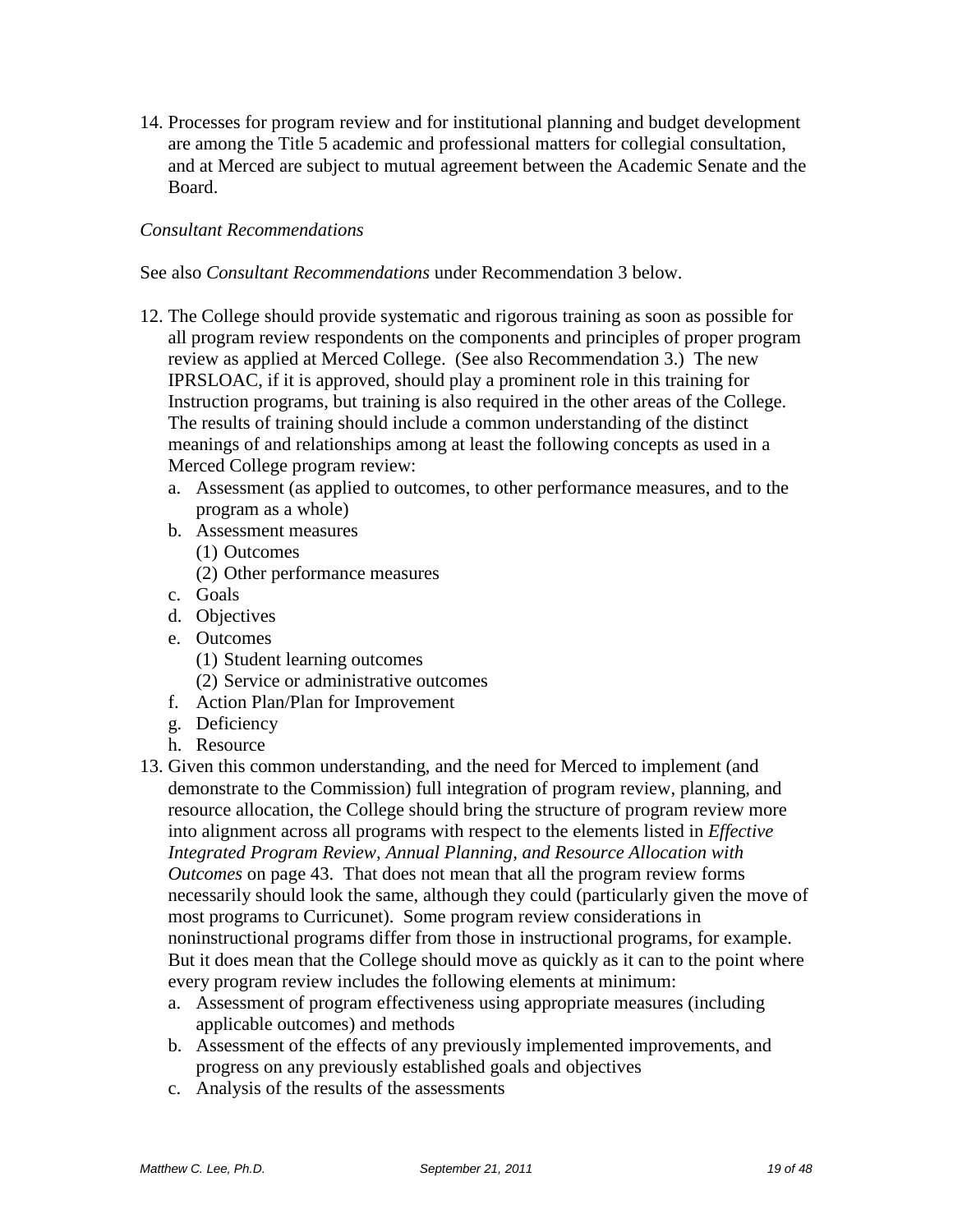- d. Analysis of the implications of and for higher-level plans and outcomes at other levels
- e. Specific goals clearly based on analysis results, to maintain or increase effectiveness and/or to facilitate achievement of outcomes
- f. Measurable objectives for each goal, including timelines and identification of those responsible for ensuring progress
- g. Resources demonstrably required to achieve each objective or make significant progress toward each goal
- 14. In conjunction with the training mentioned above, the College should establish a schedule of recurring opportunities for campuswide dialogue on program review results, outcomes assessment, and resource allocations in relation to the improvement of student learning and institutional effectiveness. Such forums, workshops, and/or other experiences should be designed to help break down departmental and constituency boundaries, and to enrich, enliven, broaden, and make permanent the productive conversation about student learning and institutional effectiveness that makes a community college a great place to be, for both educators and students.
- 15. The College should systematize quality control of program review across the institution, to ensure that all programs participate regularly in the process, and that they take it seriously as a means to improve student learning and institutional effectiveness. I suggest that an ad hoc task force composed of representative members of the new IPRSLOAC (if it is approved), the Student Services Oversight Committees, TRMPC, and ASMPC coordinate these efforts and make appropriate recommendations to the Educational Master Planning Committee.
- 16. The College should formalize and document a system for the periodic evaluation and improvement of all structures and processes associated with integrated planning, evaluation, resource allocation, and decision-making, including program review.
- 17. The College should follow through on opening up program assessment to include, where appropriate, not just SLO achievement, but also service outcomes and other measures relevant to program effectiveness.
- 18. The College should establish a file or database that tracks and reports progress on program review completions across the institution, and update it at least annually. All Master Planning Committees, constituency leadership, and senior management should receive a copy of the completions report after every update, so that the entire College remains well-informed about the status of program review. If all program reviews eventually reside on the Curricunet system, then that system should provide the requisite tracking and reporting mechanisms.
- 19. The College should establish a process to ensure consistency among the set of courses that defines each instructional program in the IPR datasets, the corresponding set of courses listed in the Program of Study in Curricunet, and the corresponding set of courses that comprise the program for which program SLOs have been defined. For example, before beginning each comprehensive program review or annual update, instructional program faculty could check for consistency among these course sets. If they uncover discrepancies, they should initiate immediate corrective action, and the responsible data custodian should make corrections in timely fashion, before the faculty begins work in earnest on the review or update.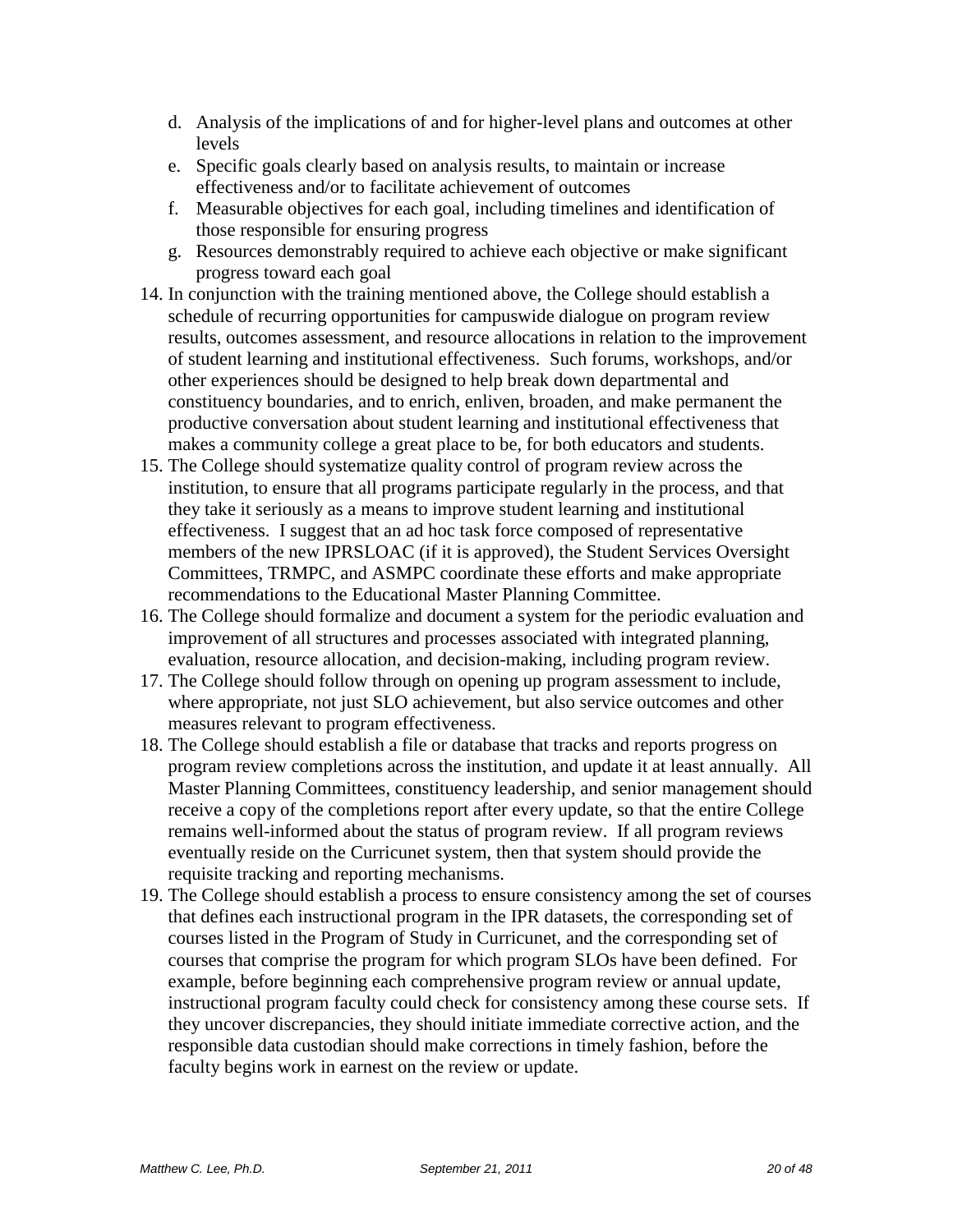20. The College should consider adding to program review an overall evaluation of program effectiveness, health, or viability.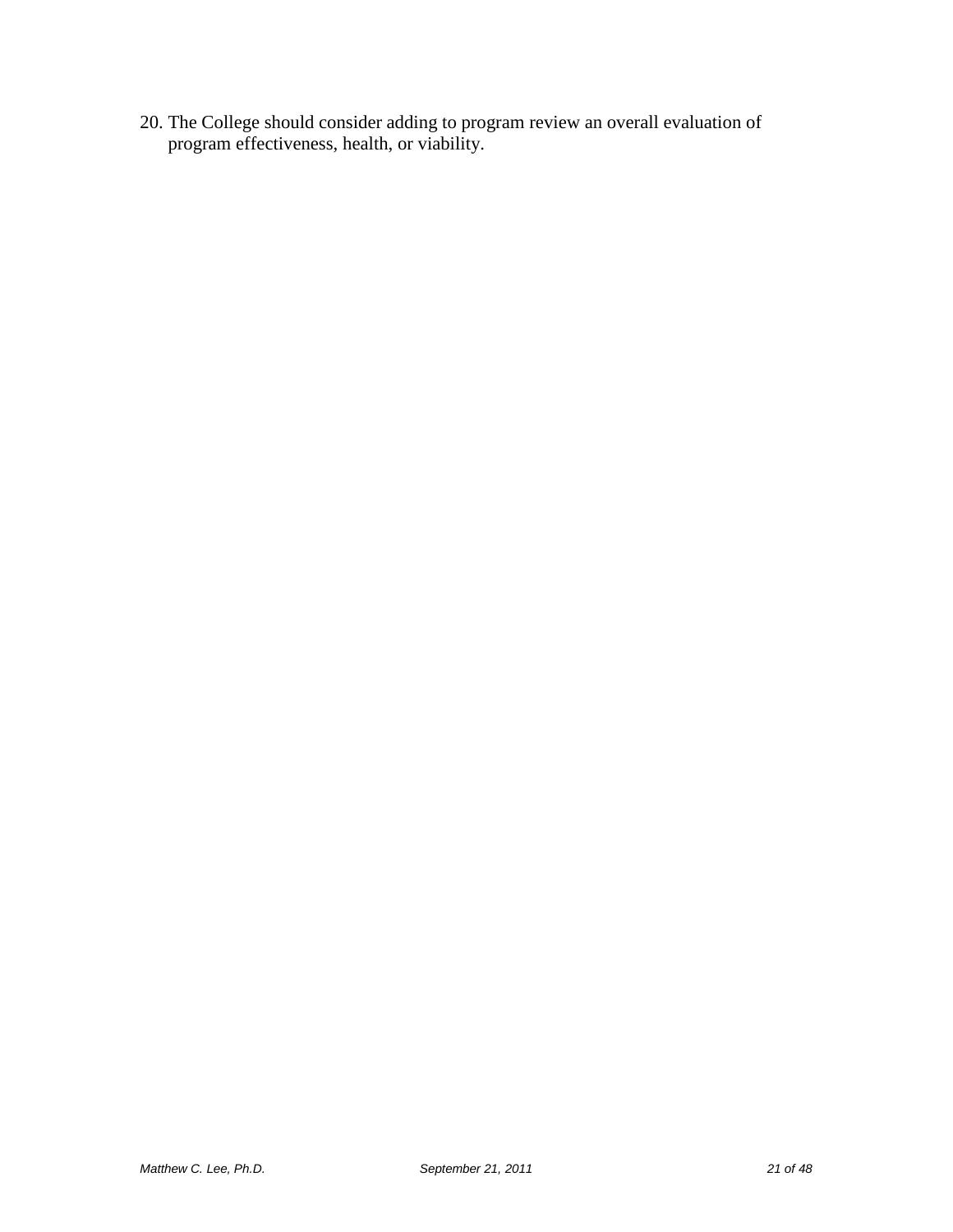#### **Team Recommendation 2: Student Learning Outcomes**

*To meet the standard and ensure that the proficiency level of the Accrediting Commission for Community and Junior Colleges' (ACCJC) rubric for student learning outcomes is reached by the fall 2012 deadline established by the ACCJC, the team recommends that the college continue its efforts to fully implement the recommendation of the previous team and ensure that student learning outcomes and assessment are ongoing, systematic and used for continuous quality improvement regardless of location or means of delivery; dialogue about student learning is ongoing, pervasive and robust; evaluation and fine tuning of organizational structures to support student learning is ongoing; student learning improvement is a visible priority in all practices and structures across the college; a timeline indicating how the college will meet the Commission's fall 2012 requirement of proficiency is created and published; and learning outcomes are specifically linked to program reviews. (II.A.1, II.A.1.a, c, II.A.2.a, h, II.C.2, III.A.1.c)*

- II.A.1: The institution demonstrates that all instructional programs, regardless of location or means of delivery, address and meet the mission of the institution and uphold its integrity.
- II.A.1.a: The institution identifies and seeks to meet the varied educational needs of its students through programs consistent with their educational preparation and the diversity, demographics, and economy of its communities. The institution relies upon research and analysis to identify student learning needs and to assess progress toward achieving stated learning outcomes.
- II.A.1.c: The institution identifies student learning outcomes for courses, programs, certificates, and degrees; assesses student achievement of those outcomes; and uses assessment results to make improvements.
- II.A.2.a: The institution uses established procedures to design, identify learning outcomes for, approve, administer, deliver, and evaluate courses and programs. The institution recognizes the central role of its faculty for establishing quality and improving instructional courses and programs.
- II.A.2.h: The institution awards credit based on student achievement of the course's stated learning outcomes. Units of credit awarded are consistent with institutional policies that reflect generally accepted norms or equivalencies in higher education.
- II.C.2: The institution evaluates library and other learning support services to assure their adequacy in meeting identified student needs. Evaluation of these services provides evidence that they contribute to the achievement of student learning outcomes. The institution uses the results of these evaluations as the basis for improvement.
- III.A.1.c: Faculty and others directly responsible for student progress toward achieving stated student learning outcomes have, as a component of their evaluation, effectiveness in producing those learning outcomes.

#### *Observations*

- 1. General
	- a. The team found that Merced is at the Development level of implementation of SLOs overall, based on the Commission's *Rubric for Evaluating Institutional Effectiveness*. The Commission requires it to be at the next level, Proficiency, by Fall 2012.
	- b. Assertions in the Self-Study concerning the extent of SLO identification and assessment at all levels were not accurate. For example, the following language appears on page 73: "The College has developed, implemented, and is in the process of assessing SLOs for 100 percent of its programs, courses, and all student services programs. Institutional SLOs also have been created and are assessed as part of course and program assessments. Ongoing assessment occurs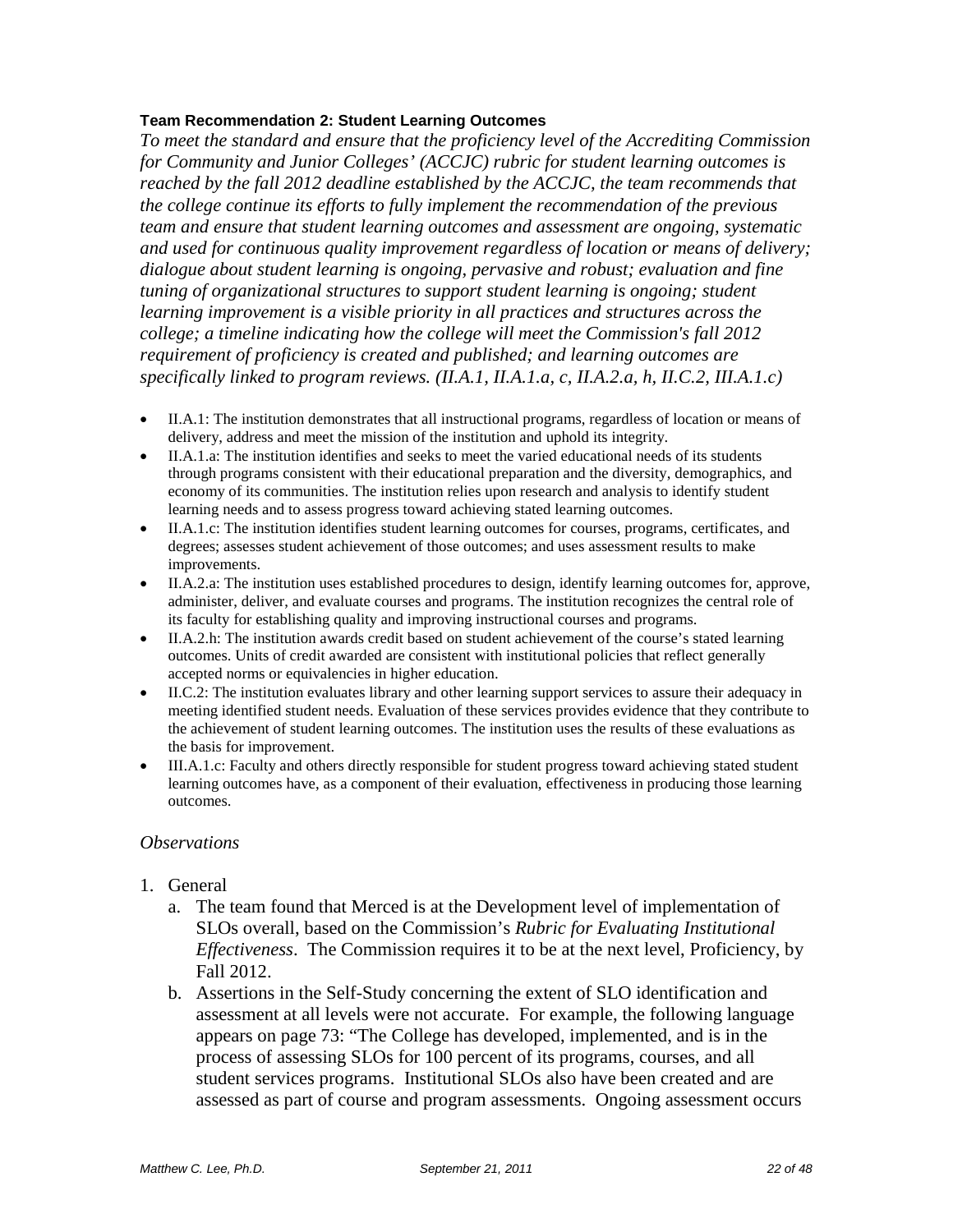for all programs and student services, with approximately 35 percent of college courses being assessed regularly." In fact, nowhere near all program SLOs have been assessed, and assessment of ILOs has not even begun. Such inaccurate assertions, even assuming they are inadvertent, are inappropriate, misleading, and hazardous to the accreditation health of any college that makes them, and represent a poor model of institutional behavior.

- c. Documentation of SLO assessment, analysis, and implementation of planned improvements to complete the cycle at each level—course, program, and degree/institution—is scattered in multiple places across the College. I have found no systematic evaluation of overall progress toward the Proficiency level. Consequently it is unclear whether the College's progress on learning outcomes will be sufficient by Fall 2012 to pass muster at the Proficiency level.
- d. Fall 2009 Accreditation Survey Results
	- (1) All employees who expressed an opinion recognized that SLOs are emphasized in the curriculum, but fewer thought that they are used meaningfully to improve student learning.
	- (2) The majority of employees in all categories agreed that the "College community engages in dialogue about continuous improvement of student learning." My discussions with College employees, however, indicates that this dialogue occurs in pockets, not widely across the institution.
- e. Recommendation 2 actually calls for the College to go beyond Proficiency and achieve Sustainable Continuous Quality Improvement (SCQI) regarding student learning outcomes, presumably by Fall 2012. The College could appeal the language of this recommendation, and ask the Commission President in effect to replace the SCQI phrasing with Proficiency phrasing. Alternatively, it could simply note in the Follow-Up Report that the Recommendation as written would require progress on SLOs beyond the timeline the Commission established three years ago, and that the College has focused on achieving the characteristics of Proficiency, while working hard toward SCQI. In the latter case, it would probably be a good idea for the College President to notify the Commission President of the issue, and of how the College plans to deal with it.
- 2. Course SLOs
	- a. According to the Spring 2011 report to the ACCJC, 43 percent of all college courses have ongoing assessment of learning outcomes. This figure is based on a course assessment index maintained by the former instructional program review and SLO coordinator. Although the ACCJC SLO rubric does not actually specify that SLOs and authentic assessment be in place for *all* courses in order for an institution to reach Proficiency, the implication is there. So to be safe, the proportion of active courses with ongoing assessment of SLOs should be approaching 100 percent by Fall 2012.
	- b. The documentary evidence indicates that initial training in the development and assessment of course SLOs was strong and consistent with sound practice in the field.
	- c. It also demonstrates that many faculty and departments have been actively engaged and deeply interested in course SLO assessment and the improvement of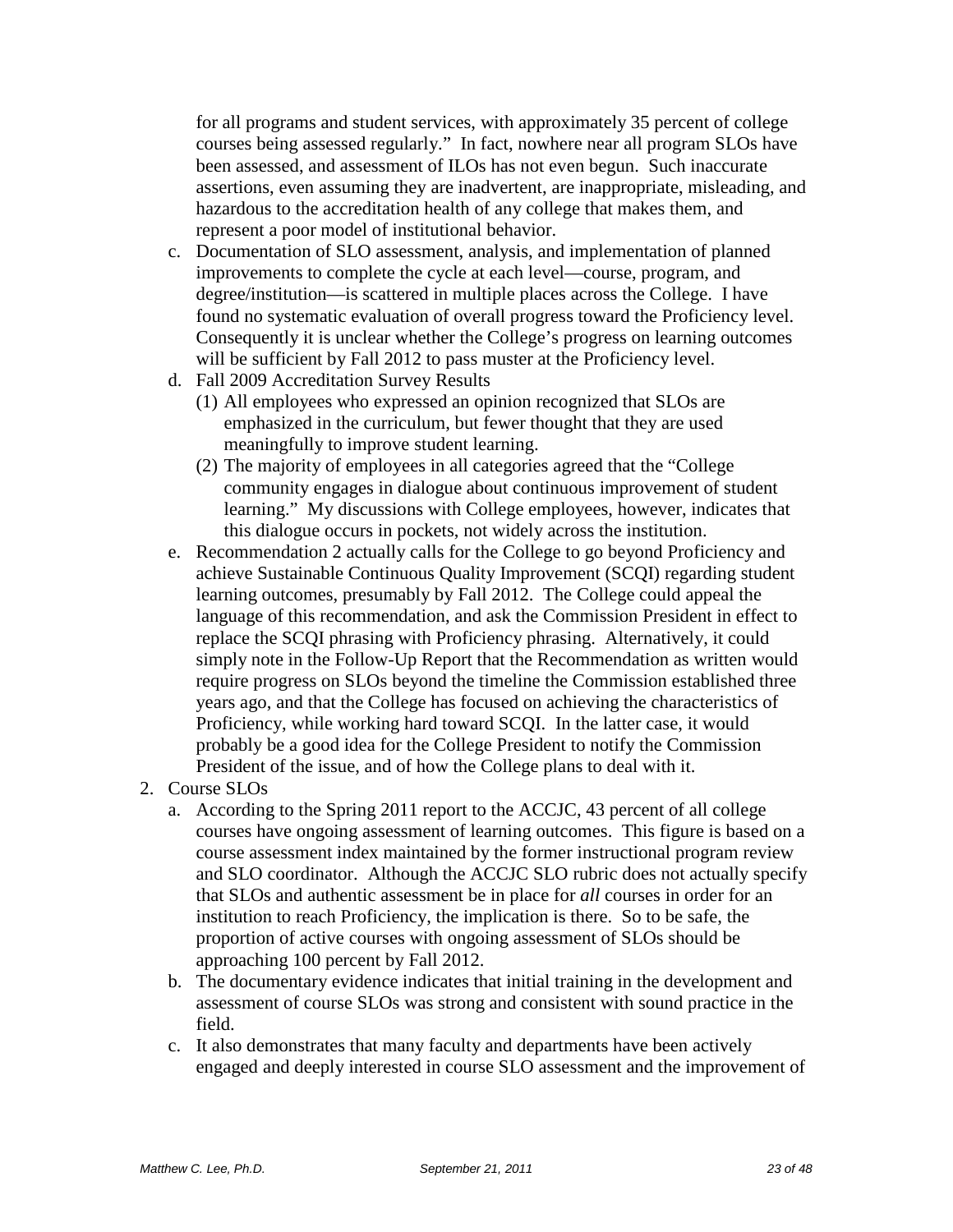learning, despite indications from other sources that some faculty are not so involved.

- d. The course SLO assessment forms are impressive. They are simple and straightforward, and yet elicit almost all the most important information pertaining to SLO attainment in a mere two pages. They identify participants, link the course SLOs to program and institutional learning outcomes, and report any improvements needed in both the program and the SLOs themselves. The samples I consulted by and large showed serious consideration of the issues and findings, and reasonable conclusions regarding necessary improvements. The only piece missing is the answer to the following question: To what extent did the improvements undertaken as a result of the last course SLO assessment cycle enhance student learning?
- e. As a stopgap, indirect measure, grade distributions have been used to gauge course SLO attainment in many cases. In my judgment, while a sound analysis of grade distributions is an important component of evaluating student performance and institutional effectiveness, it offers very little insight on the achievement of SLOs per se. Years ago, the call for defining learning outcomes arose in part because grades were regarded as a poor gauge of student learning. Each A-F grade would have to be tied explicitly and rigorously to a certain level of achievement of course SLOs for that situation to have changed significantly.
- f. Surveys of students regarding their own perceptions of SLO attainment have also been also commonly used, in part because they are relatively easy to administer and analyze. The statistical reports on those student surveys present results three ways in graphical form, and with proper training are easy to understand. However, the person who provided support for creation and analysis of those surveys reportedly is no longer available, so the survey method might not be available for 2011-12. The method(s) to which faculty will turn for course SLO assessment is unclear.
- g. More direct measures of course SLO attainment, such as common exam questions or rubrics for gauging performance, are used but are still relatively rare, judging from the samples I have seen. The unavailability of the survey method might encourage more faculty to design and use direct measures.
- h. All programs in Instruction have reportedly created SLO Grids to show the relationship among course SLOs, program SLOs, and institutional learning outcomes.
- 3. Program SLOs
	- a. According to the Spring 2011 report to the ACCJC, 68 percent of all College programs have ongoing assessment of learning outcomes. The source and reliability of this figure are unclear to me.
	- b. Instructional
		- (1) Program SLOs have been established for all active programs, appear in all instructional program reviews, and are published in the College Catalog.
		- (2) The nature and extent of program SLO assessment in Instruction are not at all clear, despite the report to ACCJC. I have been unable to find any credible documentation that would support the 68 percent figure or any other. According to one knowledgeable interviewee, assessment of program SLOs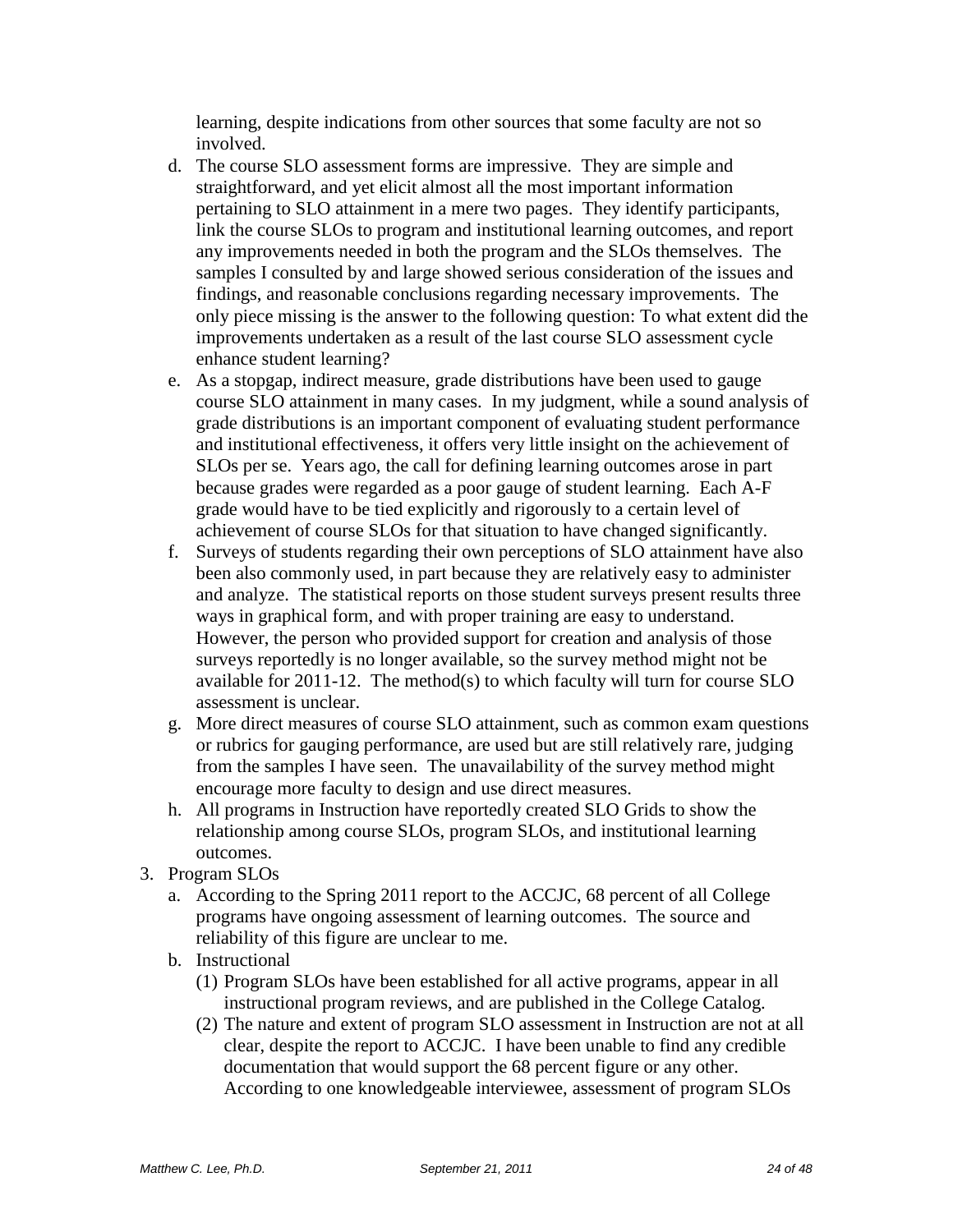reportedly has been largely indirect, relying on a trickle-up effect from assessment of course SLOs, but I have not seen any direct evidence even of that approach. Assessment of program SLOs based on achievement of course SLOs can work, but the mapping between the two sets of SLOs must be clear and rigorous, and the assessment methodology must be designed and executed properly.

- c. Noninstructional
	- (1) Program SLOs, assessment methods, assessment results, and analysis are to be listed in all Student Services program reviews, according to the July 2011 Student Service Program Review Handbook. In the two 2010-11 annual updates I consulted, assessment results were reported and analyzed in one but not in the other. Each program is supposed to use the analysis to identify needed improvements, either in the SLOs or in the services provided, though that linkage is inconsistent (see Recommendation 1 above). A survey now in draft form will ask students to rate their satisfaction with each service, so presumably each program will be establishing service outcomes and criteria related to student satisfaction for 2011-12. Student Services reportedly has established a single common SLO for all programs related to use of technology, and the survey will also provide some information related to that SLO.
	- (2) Technology and Institutional Research reported program SLOs for each of its units, with ILO links and measurement methods, in the Technology and Institutional Research Program and Budget Planning Processes manual, April 2009; the Office of Grants and Institutional Research assessed its outcomes in its 2009 program review.
	- (3) Administrative Services program SLOs have not been established, though the program reviews in that area do include some objectives that would qualify as performance indicators. They also include satisfaction survey results, but have not established service outcomes related to client satisfaction.
- 4. Institutional Learning Outcomes (ILOs)
	- a. Five ILOs were established several years ago, and mapped to GE Breadth requirements. The connections between program SLOs and ILOs are documented in the SLO Grids submitted in program reviews in Instruction, and in program review reports in all Student Services and some Technology and Institutional Research departments.
	- b. Assessment of ILOs has not yet begun in earnest.
- 5. The Board relies primarily on the Academic Senate in the academic and professional matters of curriculum, degree and certificate requirements, grading policies, and standards or policies regarding student preparation and success, all of which intersect with SLOs. Pursuant to that reliance, for example, the Board adopted a November 2004 Academic Senate resolution on principles of assessment of student learning outcomes, which sets forth the purposes of assessment, how it is to be used, and the fact that "faculty, in consultation with the entire college community, will shape and design institutional assessment activities and will identify the core knowledge and skills that our students need to master." Most faculty reportedly understand and accept the responsibilities described in this Board-approved resolution, but some do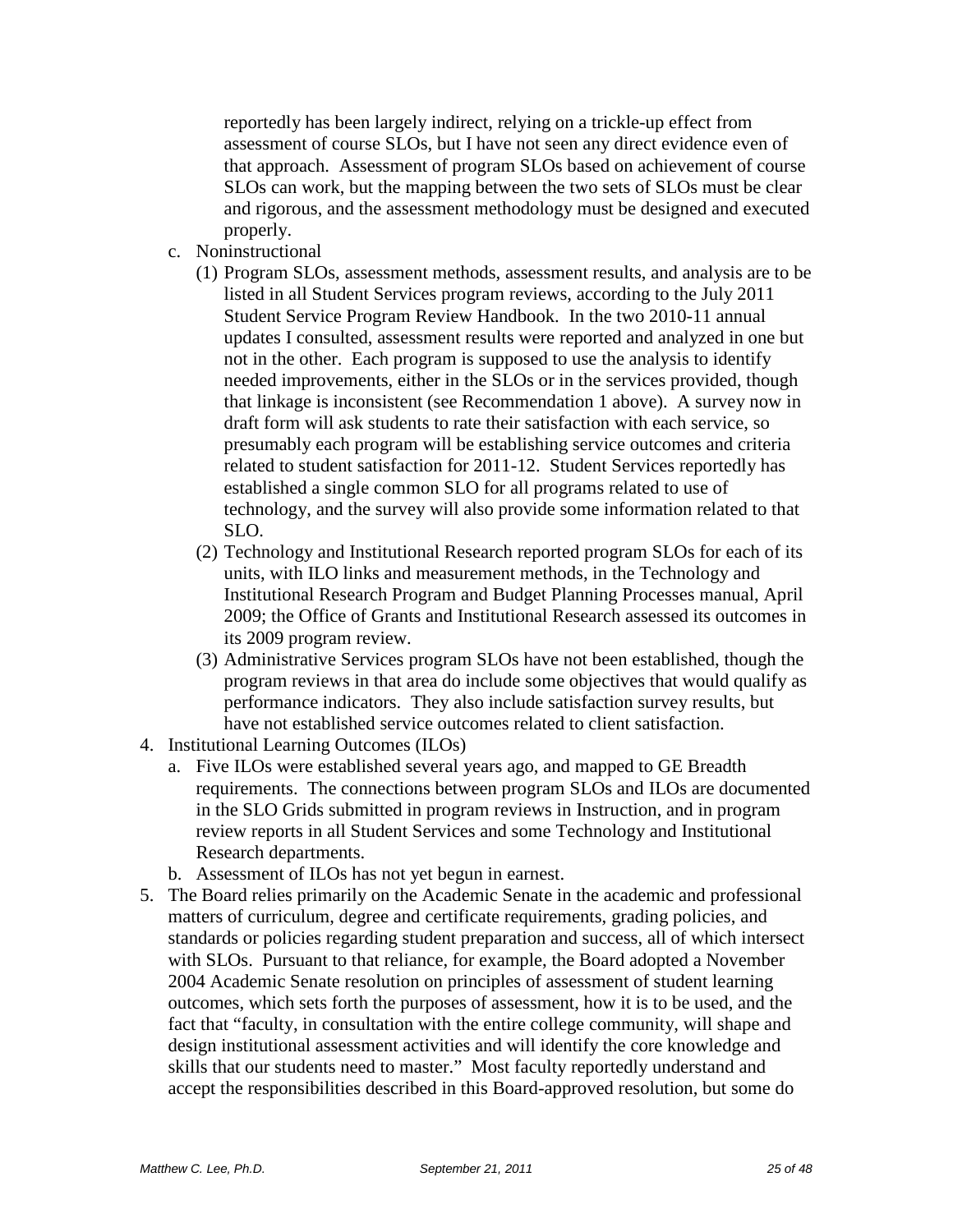not, and in fact refuse to participate in the outcomes assessment process without additional compensation.

6. See *Observations* under Recommendation 3 below regarding training.

## *Consultant Recommendations*

See also *Consultant Recommendations* under Recommendation 3 below.

- 21. The College, under the leadership of the Academic Senate, should immediately make it a top campuswide priority for 2011-12 and Fall 2012 to fulfill all requirements of the Proficiency level on the Commission's SLO rubric.
- 22. By the end of October 2011, the College should create and publish a timeline for all the activities intended to support the achievement of Proficiency.
- 23. The College should add a section to the course SLO assessment form in which faculty report the extent to which any improvements undertaken as a result of the last course SLO assessment cycle enhanced student learning.
- 24. The College should require explicit documentation of the entire SLO cycle at the program and institutional levels, perhaps using the Course SLO Assessment form as a model. Documentation should include identification and implementation of planned improvements, and subsequent evaluation of the results of those improvements in terms of student learning. I suggest integrating the program-level cycle into the program review process in all areas.
- 25. The College should immediately establish and maintain a database that reliably tracks and accurately reports the status of every course SLO, program SLO, and ILO, and sets forth a firm schedule for ongoing, systematic SLO assessment and institutional improvement. The database should be updated at least annually, before each ACCJC Annual Report is due, and a consolidated report of SLO status at all levels, along with the schedule for the next year, should be disseminated to the campus community.
- 26. The Academic Senate should take the leadership in broadening the dialogue about assessing and improving student learning to the campuswide level. For instance, it should make use of the excellent models of assessment and improvement that faculty in particular departments have provided by asking them to share them in campuswide Learning Improvement Forums. (See also *Consultant Recommendations* under Recommendation 1 above.)
- 27. The College should expand the assessment toolbox to encourage more direct measurement of the achievement of course SLOs, rather than relying heavily on final grades and student surveys.
- 28. If Student Services intends to assess service outcomes for 2011-12, it should identify them prior to administration of the student satisfaction survey (if it has not already done so), to ensure that the survey adequately addresses those outcomes.
- 29. Administrative Services programs should identify at least one measurable service outcome each, and assess those outcomes appropriately as part of the 2011-12 program review update process.
- 30. Offices that intend to collect data using student or client surveys as part of their program assessment process should consult available resources before administering the surveys to ensure that the surveys are designed properly to elicit the most useful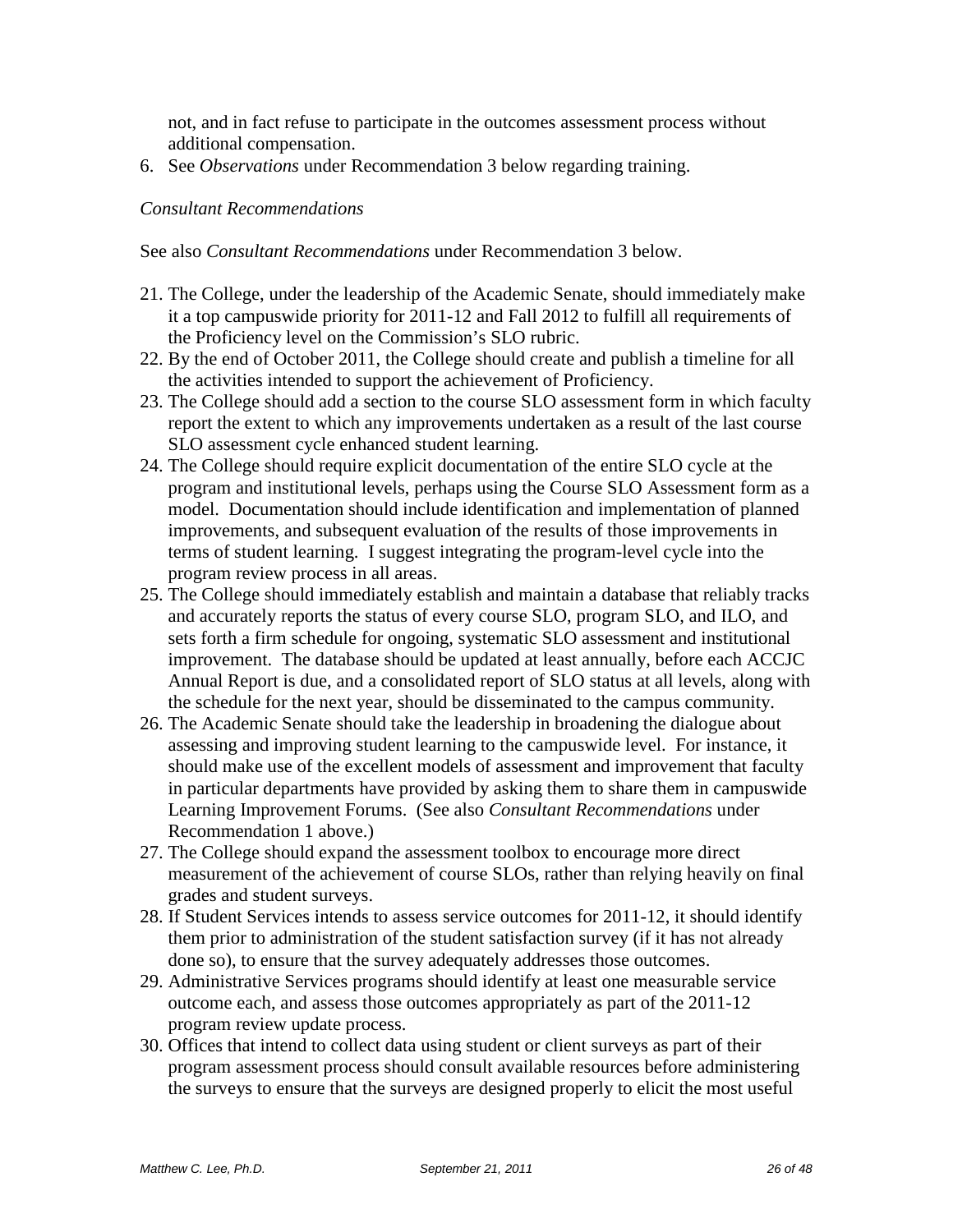information. In addition, when using survey data for this or any other purpose, offices should follow sound research practices in reporting, analyzing, and interpreting survey results. For example, the response rate should always be included in reporting survey results.

- 31. The Office of Instruction, in consultation with appropriate groups and offices, should immediately confirm appropriate assessment methods for, and coordinate assessment of, the ILOs, and establish a schedule for completing the ILOs cycle, to include the following steps, no later than Fall 2012:
	- a. Make any necessary preparations to apply the assessment methods already chosen for the ILOs.
	- b. Establish a criterion for each ILO, achievement of which demonstrates the desired degree of institutional effectiveness (if that has not already been done).
	- c. By the end of Fall 2011, assess achievement of each ILO; analyze the results to establish a baseline; and identify and plan for needed course, program, or service improvements or ILO modifications, if any.
	- d. Implement identified course, program, or service improvements, and/or modified ILOs, beginning in Spring 2012.
	- e. By the end of Fall 2012, reassess achievement of each ILO; analyze the results; identify and schedule needed course, program, or service improvements or ILO modifications, if any; and continue the cycle.
- 32. The College should complete a systematic evaluation of SLO structures and processes at all levels by Fall 2012, perhaps in conjunction with the Learning Improvement Forums mentioned above (or similar campuswide dialogue opportunities). Based on the evaluation results, it should identify needed improvements in the structures and processes, and implement them in Spring 2013 if possible, but no later than the beginning of Fall 2013.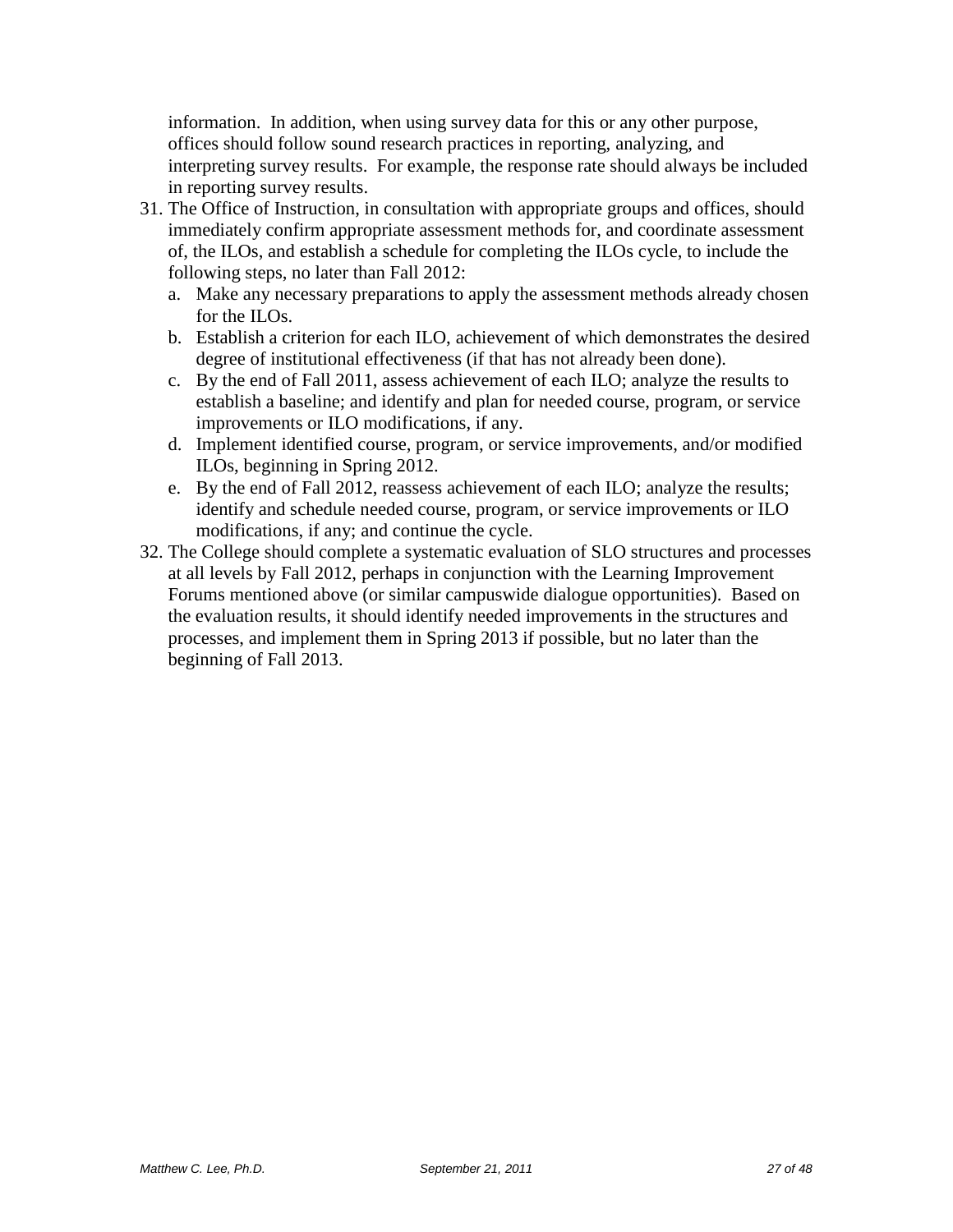#### **Team Recommendation 3: Integrated Planning, Evaluation, Resource Allocation, and Decision-Making Process**

In order to meet the standard and to ensure that the college progresses toward the *Sustainable Continuous Quality Improvement level of the Accrediting Commission for Community and Junior Colleges' rubric for planning, the team recommends that the college continue to apply the recommendations of the 1999 and 2005 comprehensive evaluation teams and ensure that its established planning processes include ongoing and systematic evaluation and planning with clearly established timelines to refine its key processes and improve student learning. The team recommends that the college conduct dialogue about institutional effectiveness that is ongoing, robust and pervasive, continue collecting data, and ensure that analyses of the data are widely distributed and used throughout the institution; that there is ongoing review and adaptation of evaluation and planning processes; that there is a consistent and continuous commitment to improving student learning; and that educational effectiveness is a demonstrable priority in all planning structures and processes. (I.A.4, I.B.2, I.B.3, 4, II.A.2, III.A.2, III.A.6, III.B.2.b, III.C.2, III.D.l.a)*

- I.A.4: The institution's mission is central to institutional planning and decision making.
- I.B.2: The institution sets goals to improve its effectiveness consistent with its stated purposes. The institution articulates its goals and states the objectives derived from them in measurable terms so that the degree to which they are achieved can be determined and widely discussed. The institutional members understand these goals and work collaboratively toward their achievement.
- I.B.3: The institution assesses progress toward achieving its stated goals and makes decisions regarding the improvement of institutional effectiveness in an ongoing and systematic cycle of evaluation, integrated planning, resource allocation, implementation, and reevaluation. Evaluation is based on analyses of both quantitative and qualitative data.
- I.B.4: The institution provides evidence that the planning process is broad-based, offers opportunities for input by appropriate constituencies, allocates necessary resources, and leads to improvement of institutional effectiveness.
- II.A.2: The institution assures the quality and improvement of all instructional courses and programs offered in the name of the institution, including collegiate, developmental, and pre-collegiate courses and programs, continuing and community education, study abroad, short-term training courses and programs, programs for international students, and contract or other special programs, regardless of type of credit awarded, delivery mode, or location.
- III.A.2: The institution maintains a sufficient number of qualified faculty with full-time responsibility to the institution. The institution has a sufficient number of staff and administrators with appropriate preparation and experience to provide the administrative services necessary to support the institution's mission and purposes.
- III.A.6: Human resource planning is integrated with institutional planning. The institution systematically assesses the effective use of human resources and uses the results of the evaluation as the basis for improvement.
- III.B.2.b: Physical resource planning is integrated with institutional planning. The institution systematically assesses the effective use of physical resources and uses the results of the evaluation as the basis for improvement.
- III.C.2: Technology planning is integrated with institutional planning. The institution systematically assesses the effective use of technology resources and uses the results of evaluation as the basis for improvement.
- III.D.l.a: Financial planning is integrated with and supports all institutional planning.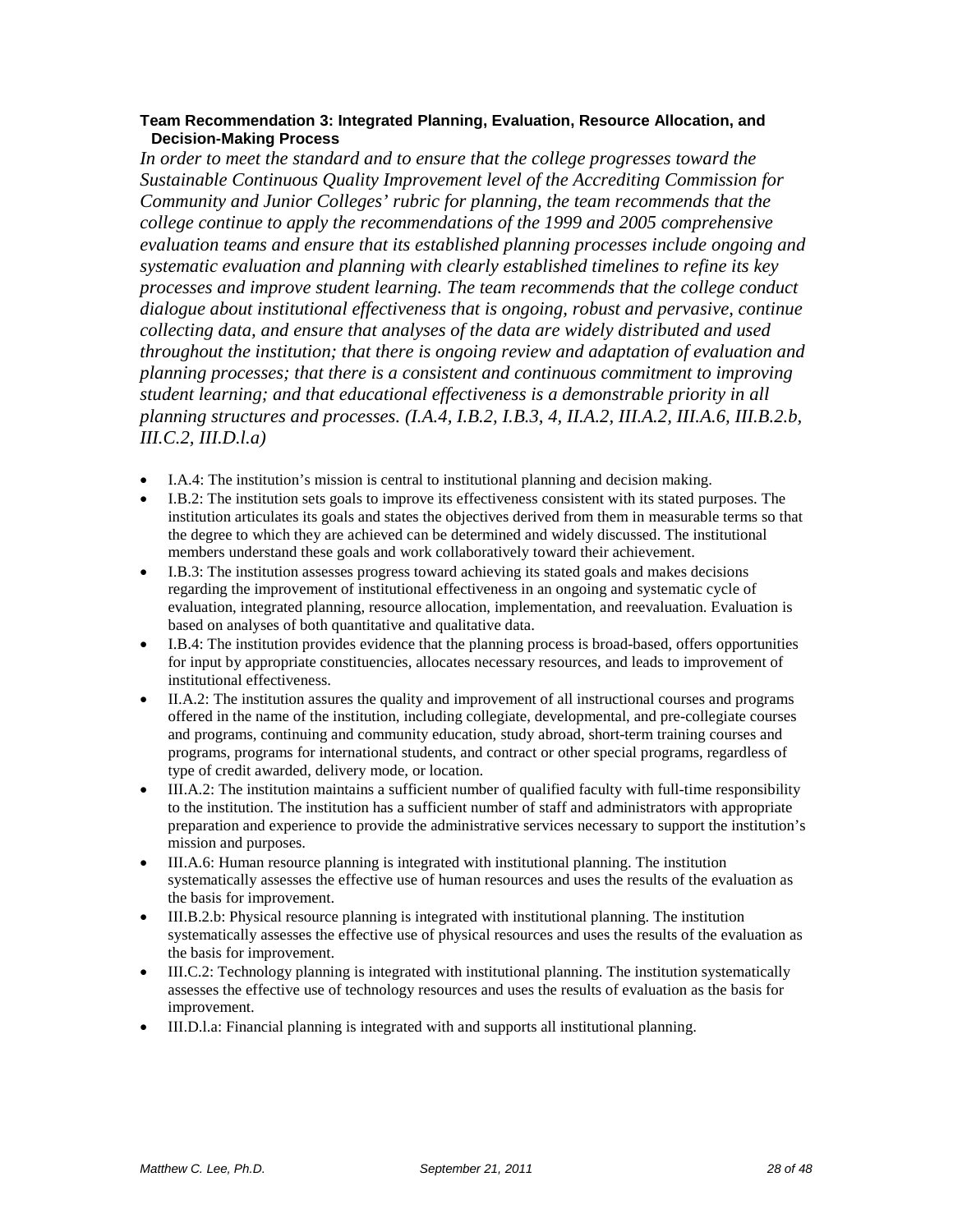## *Observations*

- 1. See also the Observations under Recommendation 1 above.
- 2. The Commission expected all colleges to have reached the Sustainable Continuous Quality Improvement (SCQI) level in the Commission's *Rubric for Evaluating Institutional Effectiveness* for Planning way back in 2008. Much of Recommendation 3 comprises a quote from that rubric at the SCQI level. The team found that Merced is "working toward the proficiency level" instead.
- 3. Completion and integration of the whole planning cycle is sound practice and will help the College become more effective at everything it does. That outcome is at least as important as complying with Commission recommendations.
- 4. Planning is *never* finished. The cycle of planning, resource allocation, implementation, and evaluation should be part and parcel of the College's culture, embedded in its operations and institutional conversations.
- 5. Merced's established planning processes include three primary components: Program review, the resource allocation process (together with the staffing prioritization processes), and the Strategic Plan. There are other plans, such as the Educational and Facilities Master Plan, the Faculty and Staff Diversity Plan, and the Matriculation Plan, but these three components represent the main line of planning at the College, so my focus here will be on them.
	- a. Program review does typically include some evaluation of program performance and planning for improvements, though (as noted under Recommendation 1 above) it is not as systematic or integrated as it should be, and documentation of improvements actually implemented and then reassessed is hard to find.
	- b. Resource Allocation
		- (1) Virtually everyone to whom I spoke acknowledged that resource allocations have become markedly more transparent in the last two years.
		- (2) Funds for many resource requests that used to come through the program review process have now been built into the normal departmental budgets, leaving the program review process to focus on one-time items and new initiatives.
		- (3) It is unclear whether prioritization of resource allocations at each level is based on a common rubric or other formal method, or on informal discussion.
		- (4) Moreover, for the first time, in 2012-13 the College will be enforcing the rule that most resource requests, to be considered in the allocation priorities process, must be justified in a program review document. The main exceptions are human resources requests and certain strategic needs.
			- a) A faculty-needs prioritization process recommends priorities annually for new and replacement faculty hiring requests filed by Instruction and Student Services programs. Each request includes a standard set of student performance and productivity data related to the requesting program. The priorities are submitted to the President, and do not go through the standard resource allocation process.
			- b) All classified and management hiring requests come through the area Vice Presidents and are discussed and prioritized in Cabinet. A Staffing Priorities Committee used to have the responsibility of making priority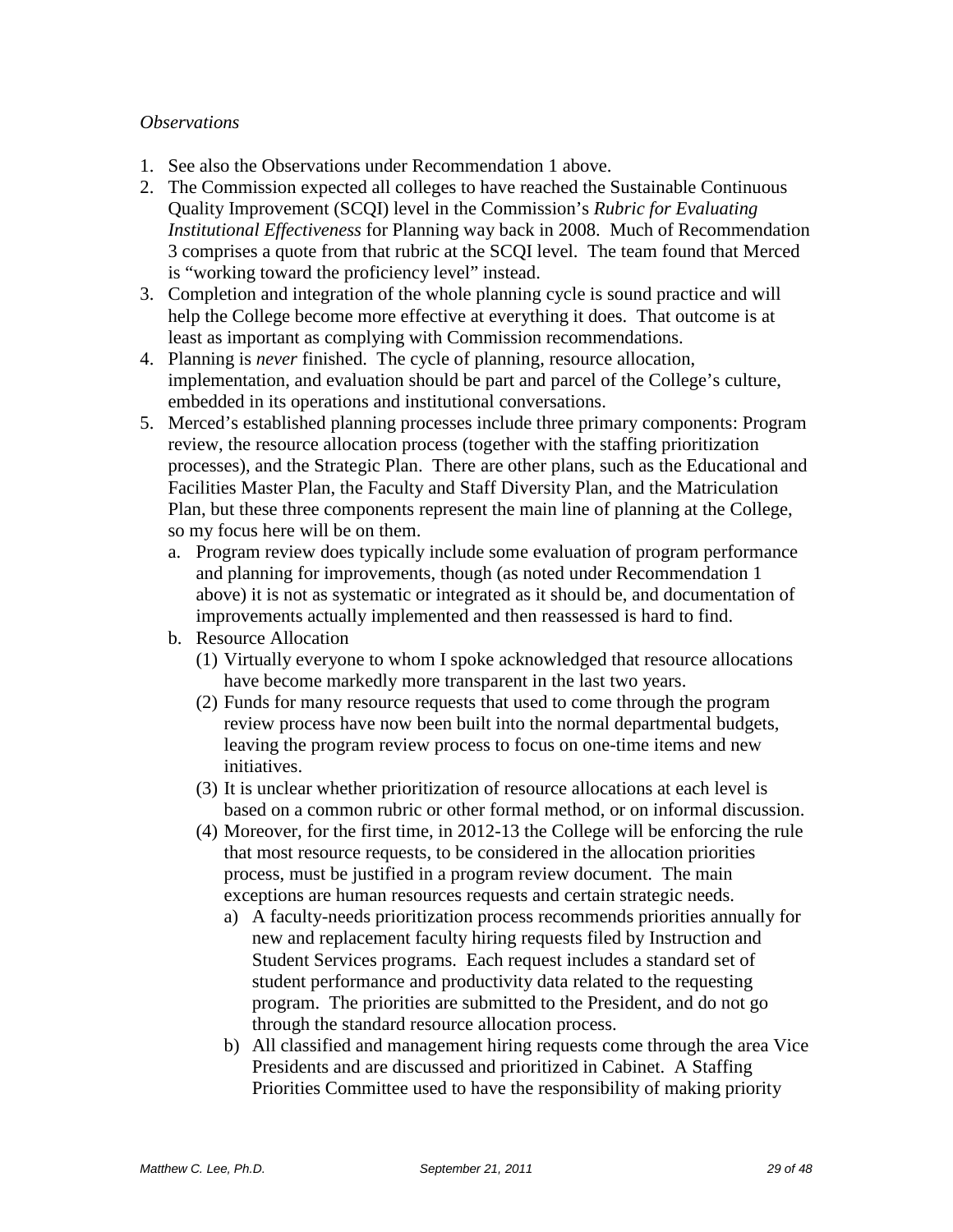recommendations to the Cabinet for classified and management hiring, but it was dissolved some years ago, essentially because such staffing needs remained perennially unfunded. (See *Consultant Recommendations* under Recommendation 8 below.)

- c) The Planned Expenditures Committee, made up of the President and the Vice Presidents, recommends specific funding allocations for strategic purposes. For 2011-12, for example, those purposes included life-cycle funding for technology and preparation for the College's fiftieth anniversary. Recommendations of this group merge with those from the Educational Master Planning Committee (whose recommendations derive from the program review process and the other Master Planning Committees) toward the end of the standard resource allocation process.
- c. Work on the Strategic Plan began in May 2010 in preliminary discussions with a consultant. Development continued until Fall 2010, when the consultant gathered input from stakeholder groups in a series of charrettes, from an online survey, and through a Facebook page. A 14-member task force then drafted new Vision, Mission, and Core Values statements and a set of strategic goals and objectives in November 2010. Some refinements of the draft evidently followed, but the final version was not approved until September 6, 2011. The Plan contains five Goals in the form of strategic directions, each with a set of broad objectives. It does not contain activities/strategies, timelines, responsibilities, resource requirements, or any provision for evaluation and revision.
- 6. The Master Planning Handbook originally published in December 2009 describes the mission, membership, and accountability practices of each Master Planning Committee and the Budget Committee, along with the subcommittees and organizational units that pertain to each. The Handbook goes into much more detail for Student Services than for the other areas of the College. It is intended to document Merced's level of integration of planning and resource allocation (see also Recommendation 1 above), describes program review as a mechanism for internal accountability, and in some areas discusses evaluation of effectiveness. However, its primary focus is clearly more on resource allocation than on master planning and the improvement of student learning and institutional effectiveness.
- 7. Information about the resource allocation results of the planning process appears to be available to the campus community primarily through the Master Planning Committees.
- 8. Interviewees report that the lag time of more than one year between completion of a program review and fulfillment of approved resource requests has caused no problems so far.
- 9. Dialogue about the improvement of institutional effectiveness and student learning, as noted under Recommendations 1 and 2 above, does occur, but tends to do so in particular departments and groups, rather than in campuswide forums; reportedly it cannot yet be described as "ongoing, robust, and pervasive." One major problem almost universally cited by interviewees was the fact that too many committee members do not report back regularly to their constituents, and do not bring their constituents' concerns back to the committees on which they serve.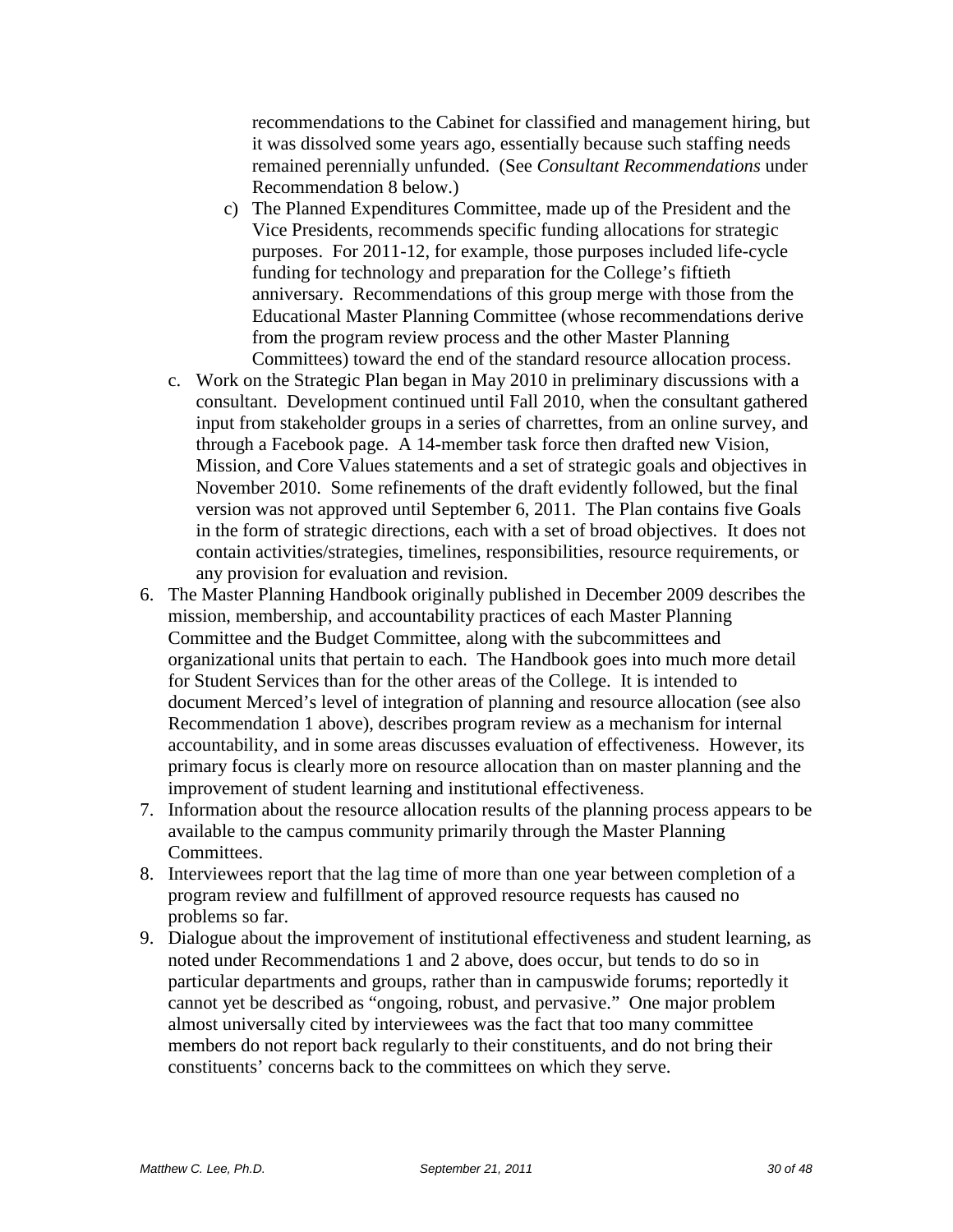- 10. Systematic data collection and reporting for instructional program review is provided by the Office of Grants and Institutional Research (OGIR), but that office does not appear to provide a great deal of assistance in data interpretation, evaluation methods for program performance or planning processes, or assessment of learning or other outcomes. The latter task evidently falls to the program review and SLO coordinators in Instruction and Student Services, when other demands on their time permit.
- 11. Targeted individual training and assistance in program and SLO assessment by the program review and SLO coordinators (e.g., afternoon work sessions for all comers) reportedly has not produced a knowledge-and-comfort level among faculty and staff sufficient to promote universal participation in these processes, nor ongoing, robust, and pervasive dialogue about improving institutional effectiveness and student learning. Two well-informed interviewees suggested that more training of cohort leaders and focused campuswide forums would help achieve both ends.
- 12. The instructional program review and SLO co-coordinators have scheduled a series of assessment workshops through the Fall 2011 semester, and are working on a comprehensive handbook on the integrated program review and SLO assessment process.
- 13. Beyond the assistance provided by the program review and SLO coordinators, responsibilities for the coordination and monitoring of all these processes are diffuse, and there is reportedly a history of disagreement between faculty and administration regarding who is responsible for what. Consequently, the effectiveness of coordination and monitoring reportedly varies by department. In Instruction, the establishment of the IPRSLOAC (if it is approved) should help with these important functions.
- 14. Evaluation and improvement of program review, resource allocation, and SLO processes are covered under Recommendations 1 and 2 above. As yet there is no system for evaluation and improvement of the full, integrated planning, evaluation, resource allocation, and decision-making process at Merced, nor of the extent to which "there is a consistent and continuous commitment to improving student learning," nor of the extent to which "educational effectiveness is a demonstrable priority in all planning structures and processes."
- 15. Instruction has been working on an Instructional Operational and Master Planning Process manual for well over a year. It is intended to document and explain sharedgovernance structures and processes, administrative structures and processes, and the relationships among them. It is still very much in rough-draft form.
- 16. Fall 2009 Accreditation Survey Results
	- a. Faculty and classified staff who expressed an opinion disagreed that there is broad participation in planning processes at Merced, according to the Fall 2009 Accreditation Survey, while managers and especially administrators thought there was broad participation. In general, managers and especially administrators have a much higher opinion of governance and planning processes than the other employee categories, according to the survey results.
	- b. Participation in shared governance committees varies among employee groups, with administrators and full-time faculty most involved. The adjunct faculty was the only group in which most were not involved at all.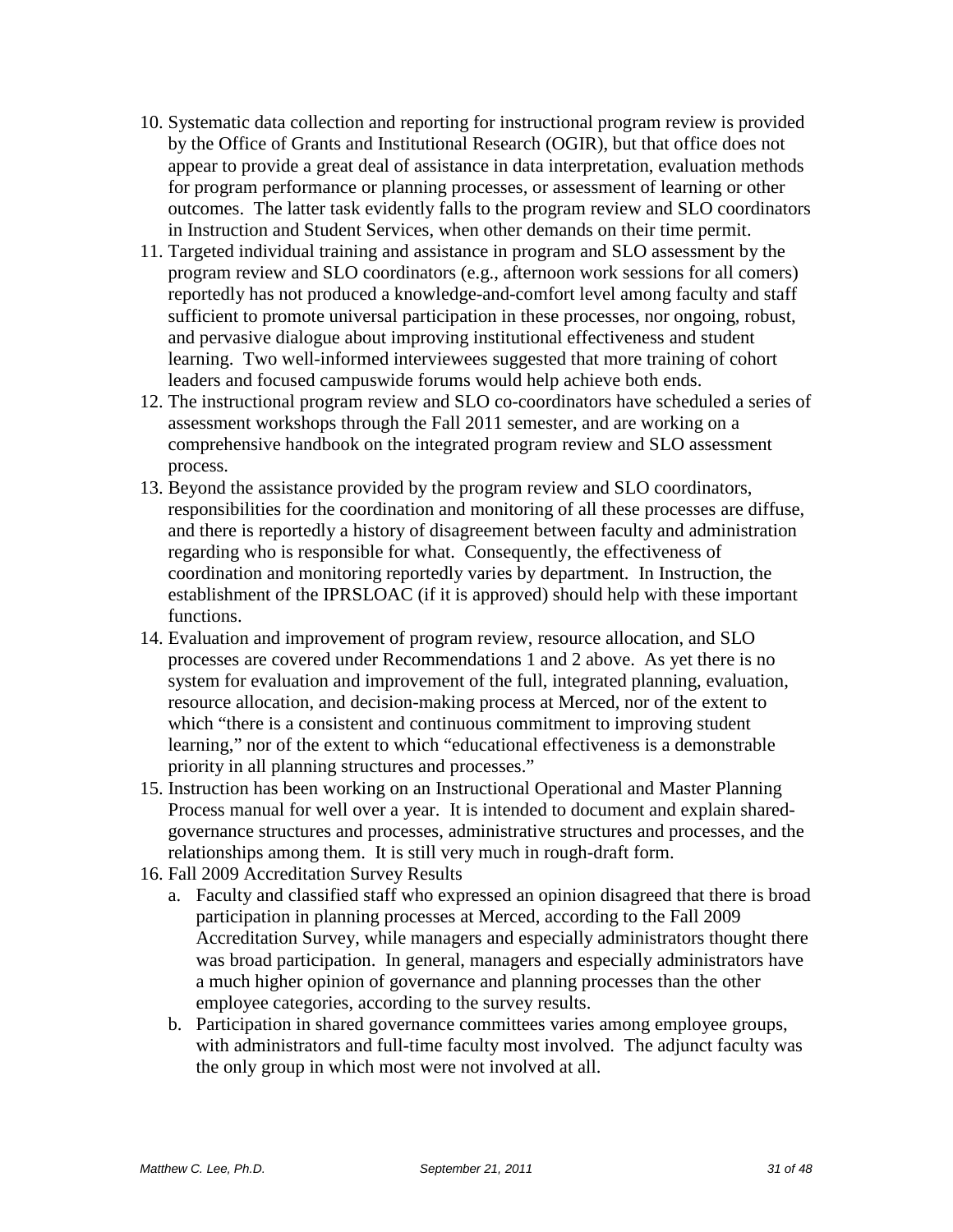- 17. The College has considered bringing in a consultant from the Statewide Academic Senate to present a workshop on faculty roles in these integrated processes, in the hopes of encouraging wider participation.
- 18. See *Effective Integrated Program Review, Annual Planning, and Resource Allocation with Outcomes* at the end of this report for an outline of an integrated process.

## *Consultant Recommendations*

See also *Consultant Recommendations* under Recommendation 1 above.

- 33. At the earliest opportunity, the College should add activities/strategies, timelines, responsibilities, and resource requirements to the Strategic Plan, and require that program review and resource allocation processes consider it, in order for it to function as a meaningful guide to planning and decision-making on campus. The College should also establish formally a regular schedule for review and update of the Strategic Plan, including the mission, vision, and core values.
- 34. The College should provide regular, engaging opportunities for all employees to learn about and discuss the nature, concepts, and applications of integrated planning, program review, resource allocation, and implementation, and their roles in those processes. Bringing in outside experts such as the Statewide Academic Senate consultant would be an excellent start.
- 35. The President or Vice President for Administrative Services should notify the campus when final results of the resource allocation process have been posted on the College website, and include a link to the results in the notice.
- 36. The College should promote the assessment workshops scheduled by the instructional program review and SLO co-coordinators, and do whatever is necessary to encourage attendance by as many faculty, faculty leads, and deans (and especially Master Planning Committee members) as possible. These workshops appear to be the College's best immediate opportunity to move everyone, at least in Instruction, onto the same page regarding integrated program review and SLO assessment and their relationship to broader institutional planning processes and structures. Participants can then serve as information resources for their colleagues who were unable to attend.
- 37. The College should give middle managers and program leaders well-defined responsibilities in the coordination and monitoring of program review, SLO assessment, resource allocation, and related collaborative processes, and delineate the relationship between their responsibilities and those of the IPRSLOAC (if it is approved) and other bodies on campus that are involved in these processes. The College should provide intensive training in these areas for new managers and program leaders, and annual refreshers for experienced managers and program leaders. The managers and program leaders should share their expertise regularly with other departmental faculty and staff regarding all these processes, and thus help ensure a common understanding of them at all levels of the institution. (See also Recommendations 1 and 2 above.)
- 38. The College should provide initial training and annual refreshers to all sharedgovernance committee members and conveners on their respective responsibilities,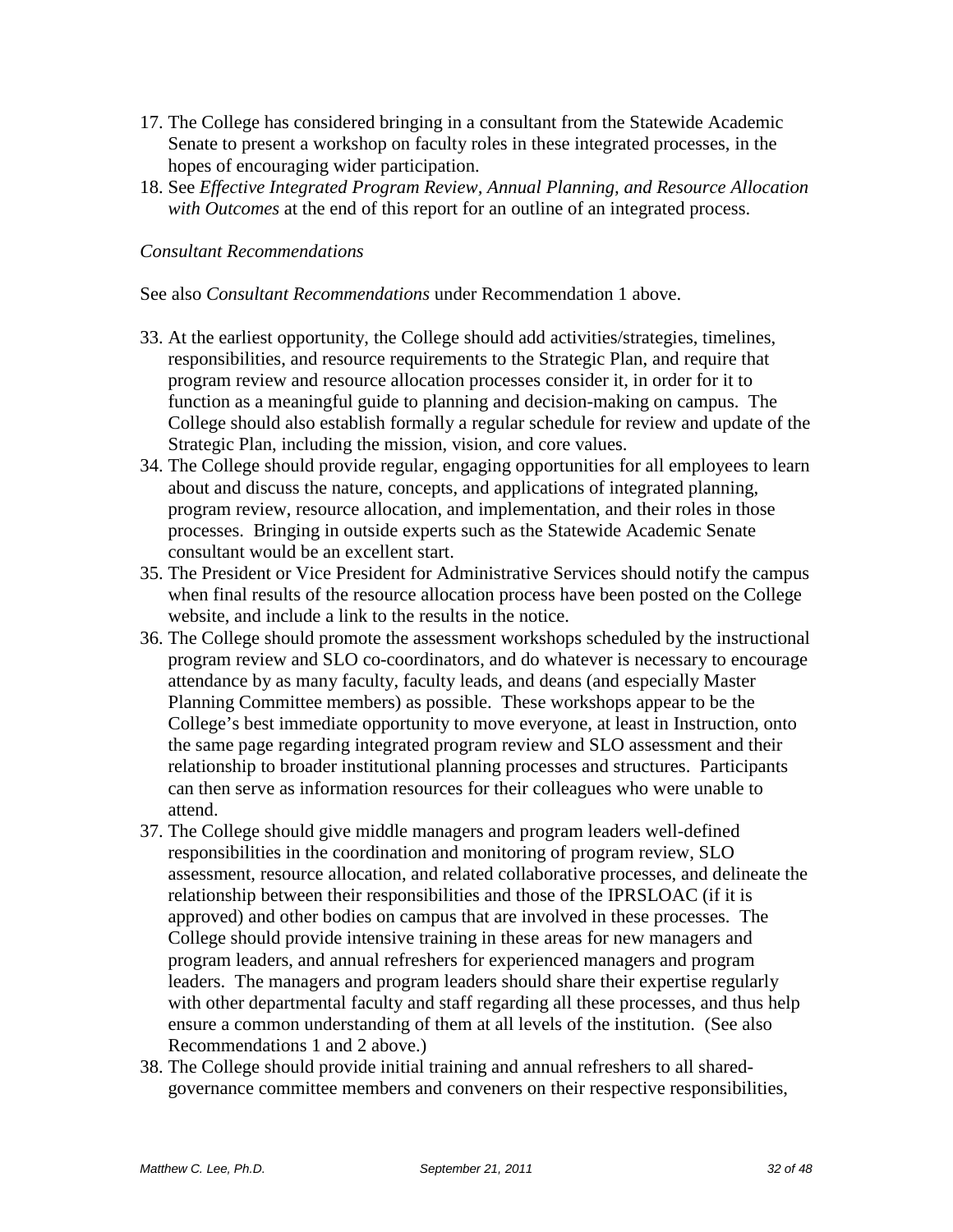including regular two-way communication with their constituents. An outline of those responsibilities should be made available to all prospective committee members at the time of their appointment. Training should also include how to participate effectively on committees.

- 39. The College should revise the Master Planning Handbook and the functions of the Master Planning Committees to include more integration of planning for improvement per se, rather than focusing so intently on resource allocations, and to streamline and clarify how all the deliberative planning and resource allocation pieces fit together. A properly revised, comprehensive version of the Master Planning Handbook might also serve as a governance handbook in the short term, but a separate governance handbook would be more appropriate. A streamlined version of the Instructional Operational and Master Planning Process manual might serve as a starting point for development.
- 40. The College should monitor the program review and resource allocation process to ensure that the lag time between resource request and resource allocation continues to cause no difficulty.
- 41. As noted under Recommendation 1, the College should formalize and document a system for the periodic evaluation and improvement of all structures and processes associated with integrated planning, evaluation, resource allocation, and decisionmaking.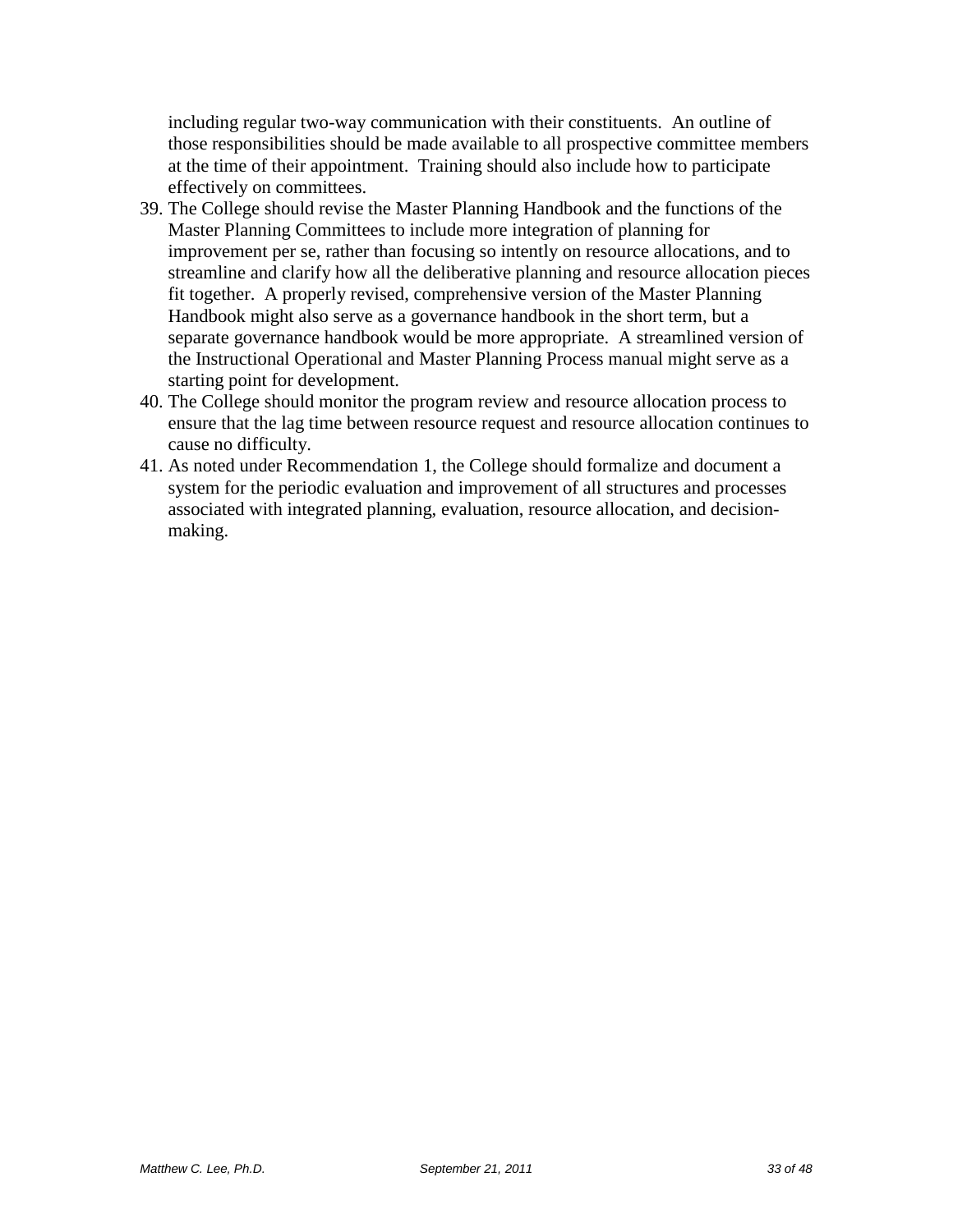#### **Team Recommendation 4: Communication**

*In order to meet this standard, the team recommends that the College improve communication by engaging in dialogue that is inclusive, respectful, intentional, informed, and documented and about institutional quality and improvement. The dialogue should purposefully guide institutional change. This dialogue must include the use of the participatory governance process to develop and implement a plan for effective communication links so that information and recommendations are disseminated to all constituent groups. (I.A.4, I.B.1, I.B.2, I.B.3, I.B.4, I.B.5, I.B.6, I.B.7, III.A.4.c)* 

- I.A.4: The institution's mission is central to institutional planning and decision making.
- I.B.1: The institution maintains an ongoing, collegial, self-reflective dialogue about the continuous improvement of student learning and institutional processes.
- I.B.2: The institution sets goals to improve its effectiveness consistent with its stated purposes. The institution articulates its goals and states the objectives derived from them in measurable terms so that the degree to which they are achieved can be determined and widely discussed. The institutional members understand these goals and work collaboratively toward their achievement.
- I.B.3: The institution assesses progress toward achieving its stated goals and makes decisions regarding the improvement of institutional effectiveness in an ongoing and systematic cycle of evaluation, integrated planning, resource allocation, implementation, and reevaluation. Evaluation is based on analyses of both quantitative and qualitative data.
- I.B.4: The institution provides evidence that the planning process is broad-based, offers opportunities for input by appropriate constituencies, allocates necessary resources, and leads to improvement of institutional effectiveness.
- I.B.5: The institution uses documented assessment results to communicate matters of quality assurance to appropriate constituencies.
- I.B.6: The institution assures the effectiveness of its ongoing planning and resource allocation processes by systematically reviewing and modifying, as appropriate, all parts of the cycle, including institutional and other research efforts.
- I.B.7: The institution assesses its evaluation mechanisms through a systematic review of their effectiveness in improving instructional programs, student support services, and library and other learning support services.
- III.A.4.c: The institution subscribes to, advocates, and demonstrates integrity in the treatment of its administration, faculty, staff and students.

#### *Observations*

- 1. Recommendation 4 did not appear in the Commission's Action Letter, so the College is not required to write a response to it until the midterm report. However, communication problems appear to underlie many of the issues with which the College has been wrestling in recent years, and good communication across the campus can only facilitate productive responses to all the Recommendations. Many of my recommendations in the other sections are intended to improve communication, among other things.
- 2. A great deal of institutional information flows electronically to every computer on campus every day. Newsletters from Instruction (including some divisional newsletters), Administrative Services, and Technology and Institutional Research help keep the campus informed of issues, deadlines, procedures, and upcoming events. Emails sent to the entire campus by the President and the Vice President for Student Services perform the same function. Responses to this flow of information reportedly range from appreciation to automatic deletion. There is evidently no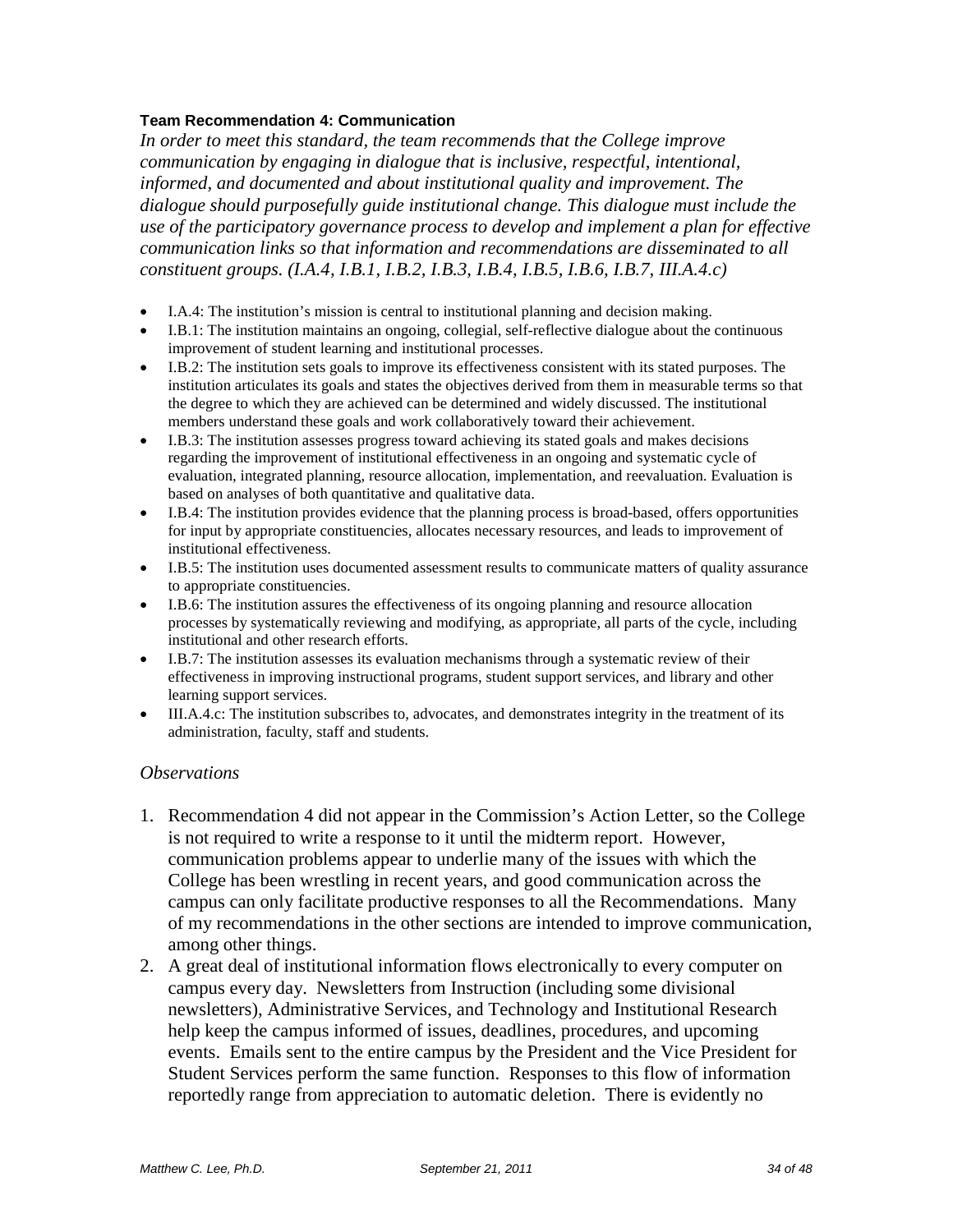systematic way for the sender or the recipient to distinguish among interesting fluff, important information, and something that might be crucial.

- 3. The MC4ME Sharepoint portal, the MC-NET portal from which data are still being transferred, and to a lesser extent the College's public website provide a wealth of information to the campus community. However, it can be difficult to find information on all these sites if one does not already know the right URL. Moreover, posting a document does not constitute informing one's target audience if audience members do not know to look for the document there.
- 4. Cohort meetings are now required at least three times per term across the College. If that rule is followed and the meetings are properly organized, meaningful communication should improve campuswide.
- 5. Many of the misunderstandings that arise between and among individuals and groups on campus would be prevented with more effective, timely communication.

## *Consultant Recommendations*

See also *Consultant Recommendations* under the other Recommendations.

- 42. The College should establish a shared-governance task force charged with developing and coordinating implementation of effective communication structures and processes on campus, consistent with Strategic Plan Goal Two. The task force, which should report to the new College Council and complete its work by June 2012, should consider at least the following aspects of communication in its deliberations and designs:
	- a. The need for a variety of modes, from meetings and forums to email and voicemail
	- b. The need for a balanced approach that considers the amount, quality, and urgency of information distributed in light of the time such information demands of the recipients
	- c. The need to distinguish among urgent, important, and routine information, with criteria, indicators, and delivery options for each type
	- d. The need for direct communication between the President and the campus community to maintain transparency. Examples of methods used successfully at other colleges include the following:
		- (1) A monthly electronic bulletin or column sharing issues, observations, and news
		- (2) A "Chat with the President" forum, luncheon, or table in the quad once or twice a year
	- e. The need for training in effective communication and collaboration among managers, faculty, staff, and student leadership.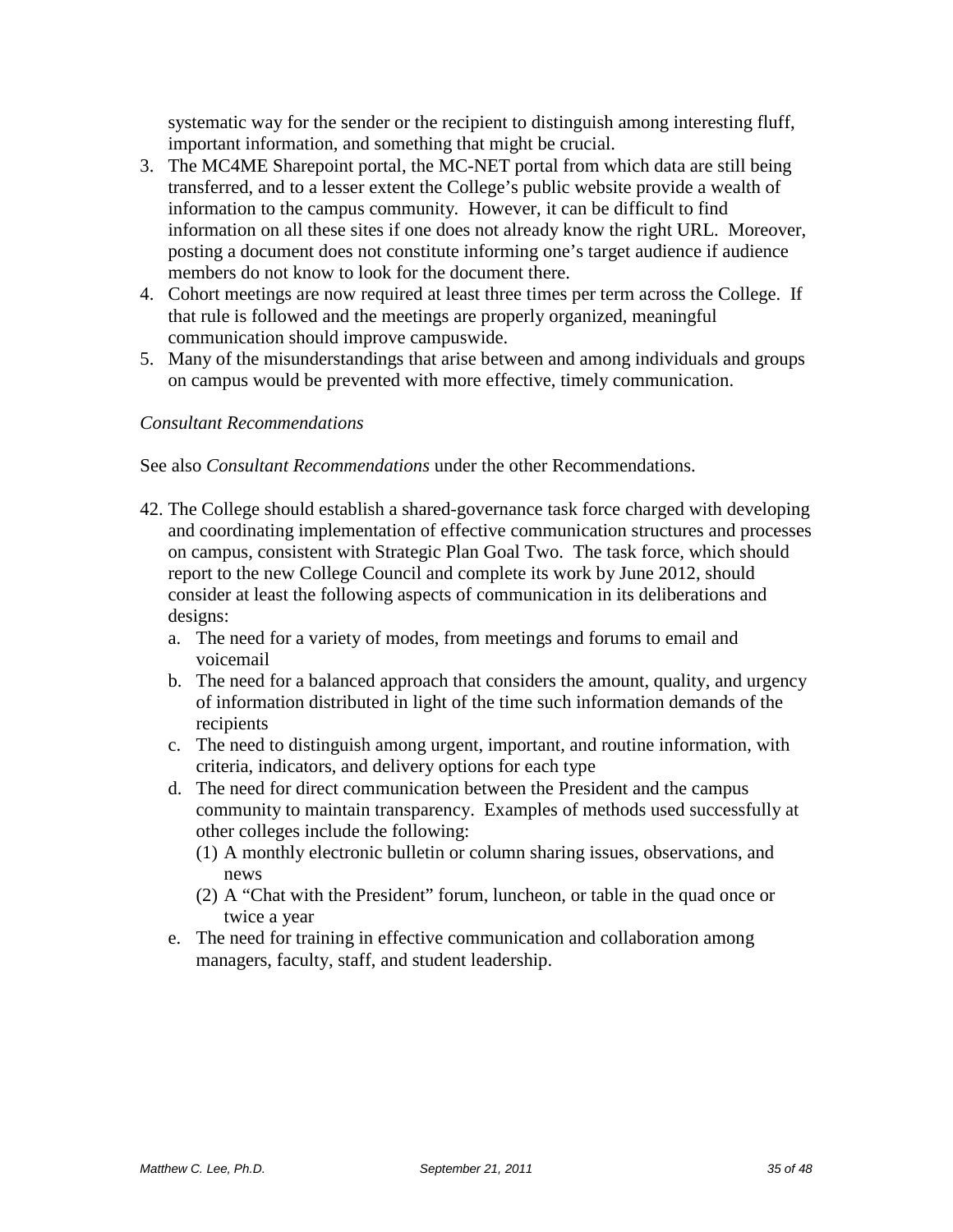#### **Team Recommendation 5: Governing Board**

*In order to meet the standard, the team recommends that the Board model to the college its commitment to continuous improvement, develop and implement a written comprehensive Board development plan that includes, but does not rely primarily on travel and attendance at conferences, and specifically includes delegation of authority to the CEO (policy) without interference in the operation of the college, an examination of the participatory governance processes and the extent to which the Board's behavior supports those governance structures, accreditation standards for Board performance; and analysis of the governing board's 2010 self-evaluation and a plan for improvement. (IV.A.2.a, b; IV.A.3, IV.A.4, IV.A.5, IV.B.l.f, IV.B.l.g, IV.B.l.i, IV.B.l.j)*

- IV.A.2.a: Faculty and administrators have a substantive and clearly defined role in institutional governance and exercise a substantial voice in institutional policies, planning, and budget that relate to their areas of responsibility and expertise. Students and staff also have established mechanisms or organizations for providing input into institutional decisions.
- IV.A.2.b: The institution relies on faculty, its academic senate or other appropriate faculty structures, the curriculum committee, and academic administrators for recommendations about student learning programs and services.
- IV.A.3: Through established governance structures, processes, and practices, the governing board, administrators, faculty, staff, and students work together for the good of the institution. These processes facilitate discussion of ideas and effective communication among the institution's constituencies.
- IV.A.4: The institution advocates and demonstrates honesty and integrity in its relationships with external agencies. It agrees to comply with Accrediting Commission standards, policies, and guidelines, and Commission requirements for public disclosure, self study and other reports, team visits, and prior approval of substantive changes. The institution moves expeditiously to respond to recommendations made by the Commission.
- IV.A.5: The role of leadership and the institution's governance and decision-making structures and processes are regularly evaluated to assure their integrity and effectiveness. The institution widely communicates the results of these evaluations and uses them as the basis for improvement.
- IV.B.l.f: The governing board has a program for board development and new member orientation. It has a mechanism for providing for continuity of board membership and staggered terms of office.
- IV.B.l.g: The governing board's self-evaluation processes for assessing board performance are clearly defined, implemented, and published in its policies or bylaws.
- IV.B.l.i: The governing board is informed about and involved in the accreditation process.
- IV.B.l.j: The governing board has the responsibility for selecting and evaluating the district/system chief administrator (most often known as the chancellor) in a multi-college district/system or the college chief administrator (most often known as the president) in the case of a single college. The governing board delegates full responsibility and authority to him/her to implement and administer board policies without board interference and holds him/her accountable for the operation of the district/system or college, respectively.

#### *Observations*

1. The College has provided workshops on Board responsibilities in the past, with facilitators including Kevin Ramirez and Cindra Smith, and the President has encouraged Board members to attend the Community College League of California and other conferences, with limited success. However, there is no written, comprehensive Board development plan that includes the elements listed in the Recommendation.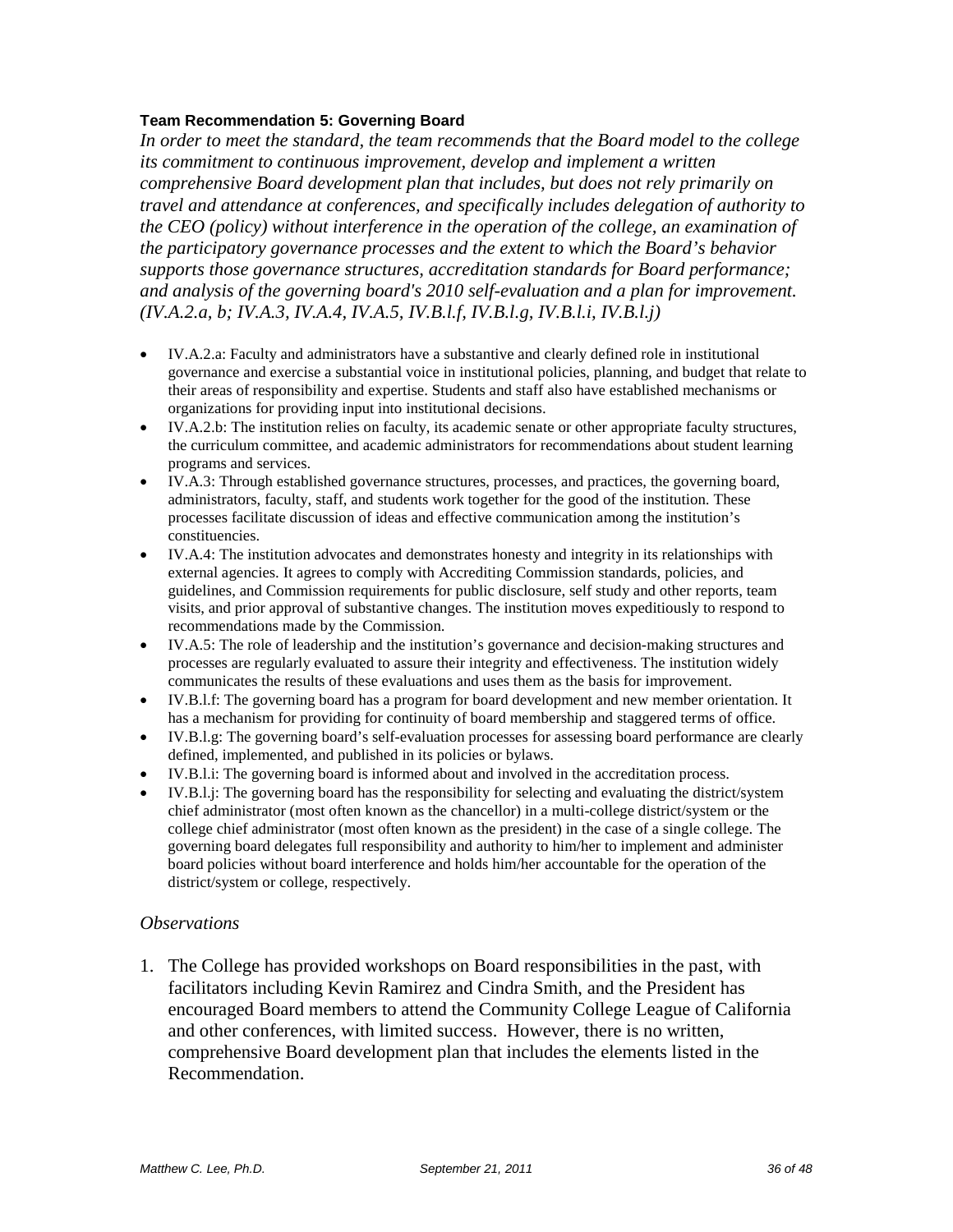- 2. The College employed consultant Cindra Smith to provide a half-day workshop for the Board on April 9, 2011, after the exit interview but before receipt of the evaluation team's report. Judging from the minutes of the session, the subject matter included Board duties and responsibilities, delegation of authority to the College President, Board education, and Board self-evaluation, but not modeling a commitment to continuous improvement, examining and supporting participatory governance processes, or accreditation standards for Board performance. The session did not produce a Board development plan, an analysis of the 2010 self-evaluation, nor a plan for improvement.
- 3. A follow-up workshop is scheduled for November 2011 that will include an analysis of the 2010 Board self-evaluation and a plan for improvement, if the results warrant it, along with integration of Board development and education.
- 4. Reportedly, the incidence of Board "interference in the operation of the College," or micromanagement, has declined, but the problem still exists.

## *Consultant Recommendations*

- 43. The College should ensure that the November 2011 workshop includes, as planned, an analysis of the 2010 self-evaluation and a plan for improvement, if the results warrant it, along with integration of Board development and education.
- 44. The College should broaden the November 2011 workshop, or schedule a third workshop, specifically to create a written, comprehensive Board development plan that does not rely primarily on travel and conferences, and includes coverage of at least the following issues:
	- a. Delegation of authority to the President
	- b. Noninterference in the operation of the College
	- c. College participatory governance structures and processes and the Board's relation to and support of them
	- d. Accreditation standards related to Board performance
	- e. The Board self-evaluation and improvement process
	- f. Consideration of models for Board practices (documentation on which I will forward to the President), such as the following:
		- (1) The Association of Governing Boards' specifications for board responsibilities
		- (2) The Carver method of non-profit board management
- 45. The Board of Trustees and the Superintendent/President should develop a policy that defines the Board's role in support of accreditation. Such a policy should clearly specify Board review processes and information sources, and facilitate the Board's knowledge of accreditation issues and of the College's accreditation status.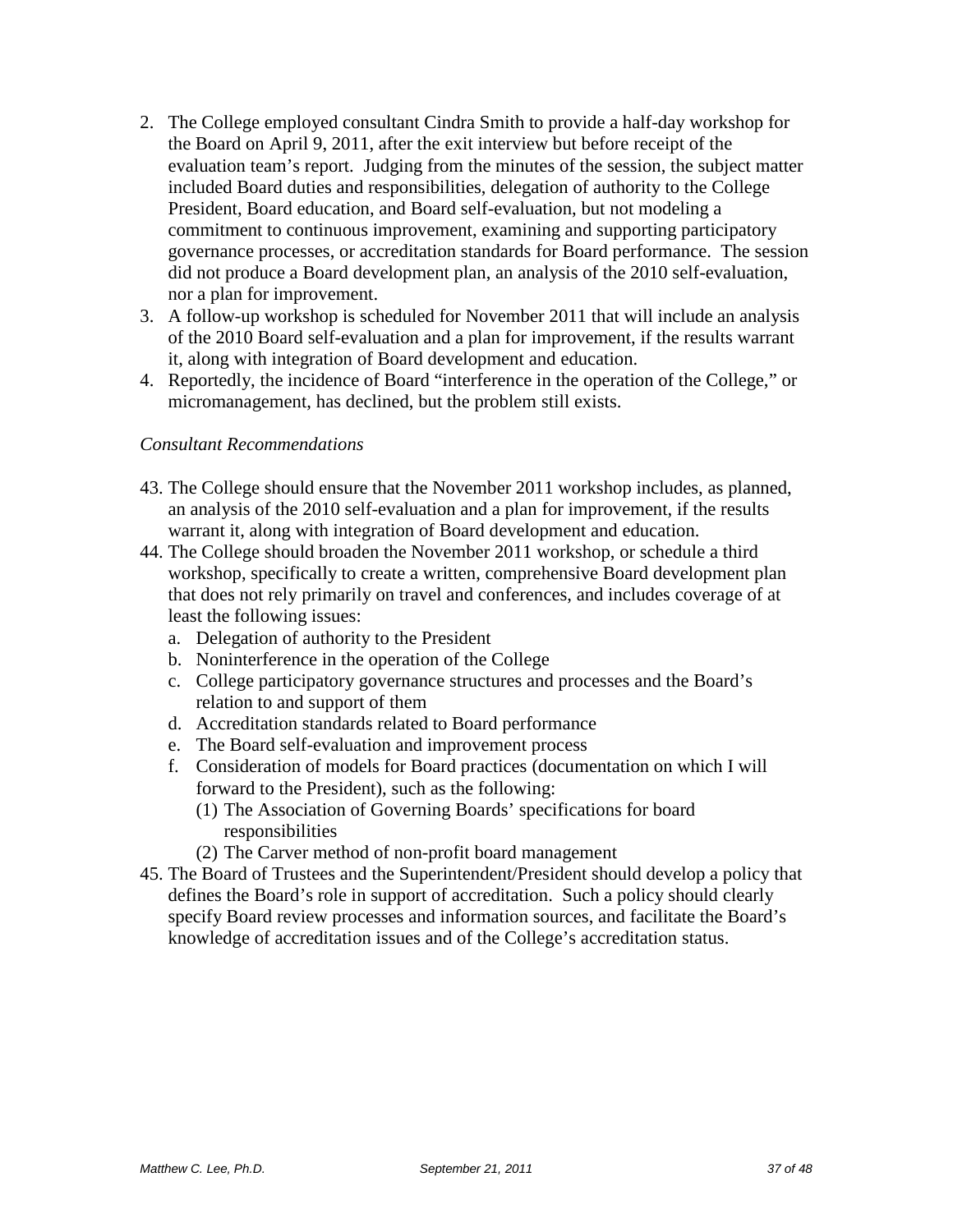#### **Team Recommendation 8: Human Resources**

*In order to meet the standard, the team recommends that the college develop and implement an organizational structure that includes a fully functional human resources division and develop, implement, and evaluate a Faculty and Staff Diversity Plan in order to adequately assess its record in employment equity and diversity consistent with its mission. The team recommends that processes for hiring classified and management staff be integrated with Institutional Planning. The College also needs to systematically assess the effective use of human resources and uses the results of the evaluation as the basis for improvement. (III.A.1.b, III.A.3, III.A.4.a-c, III.A.6)*

- III.A.1.b: The institution assures the effectiveness of its human resources by evaluating all personnel systematically and at stated intervals. The institution establishes written criteria for evaluating all personnel, including performance of assigned duties and participation in institutional responsibilities and other activities appropriate to their expertise. Evaluation processes seek to assess effectiveness of personnel and encourage improvement. Actions taken following evaluations are formal, timely, and documented.
- III.A.3: The institution systematically develops personnel policies and procedures that are available for information and review. Such policies and procedures are equitably and consistently administered.
- III.A.4.a: The institution creates and maintains appropriate programs, practices, and services that support its diverse personnel.
- III.A.4.b: The institution regularly assesses its record in employment equity and diversity consistent with its mission.
- III.A.4.c: The institution subscribes to, advocates, and demonstrates integrity in the treatment of its administration, faculty, staff and students.
- III.A.6: Human resource planning is integrated with institutional planning. The institution systematically assesses the effective use of human resources and uses the results of the evaluation as the basis for improvement.

#### *Observations*

- 1. For a community college of Merced's size and age to lack "a fully functional human resources division" is an extremely serious deficiency.
- 2. The College has no permanent full-time manager of the Human Resources (HR) Department. The current structure calls for an HR Supervisor to manage an office that consists of two HR Analysts. One HR Analyst is now functioning in an interim capacity as HR Supervisor, but a majority of the managerial load has fallen upon the Vice President for Administrative Services (VPAS) since the departure of the last permanent HR Supervisor in December 2010.
- 3. The classified position responsible for coordinating the hiring of adjunct faculty resides within the Office of Instruction, rather than HR.
- 4. As at any community college, Merced's HR Department performs a wide variety of tasks, many of which involve compliance with law and regulation, as well as District policies. At existing staff levels and without a permanent manager, the Department has reportedly fallen behind in a number of areas, including the following:
	- a. Update and implementation of the Faculty and Staff Diversity Plan, with all the processes related thereto
	- b. Performance evaluations of classified staff and management (although the backlog has been reduced in recent months)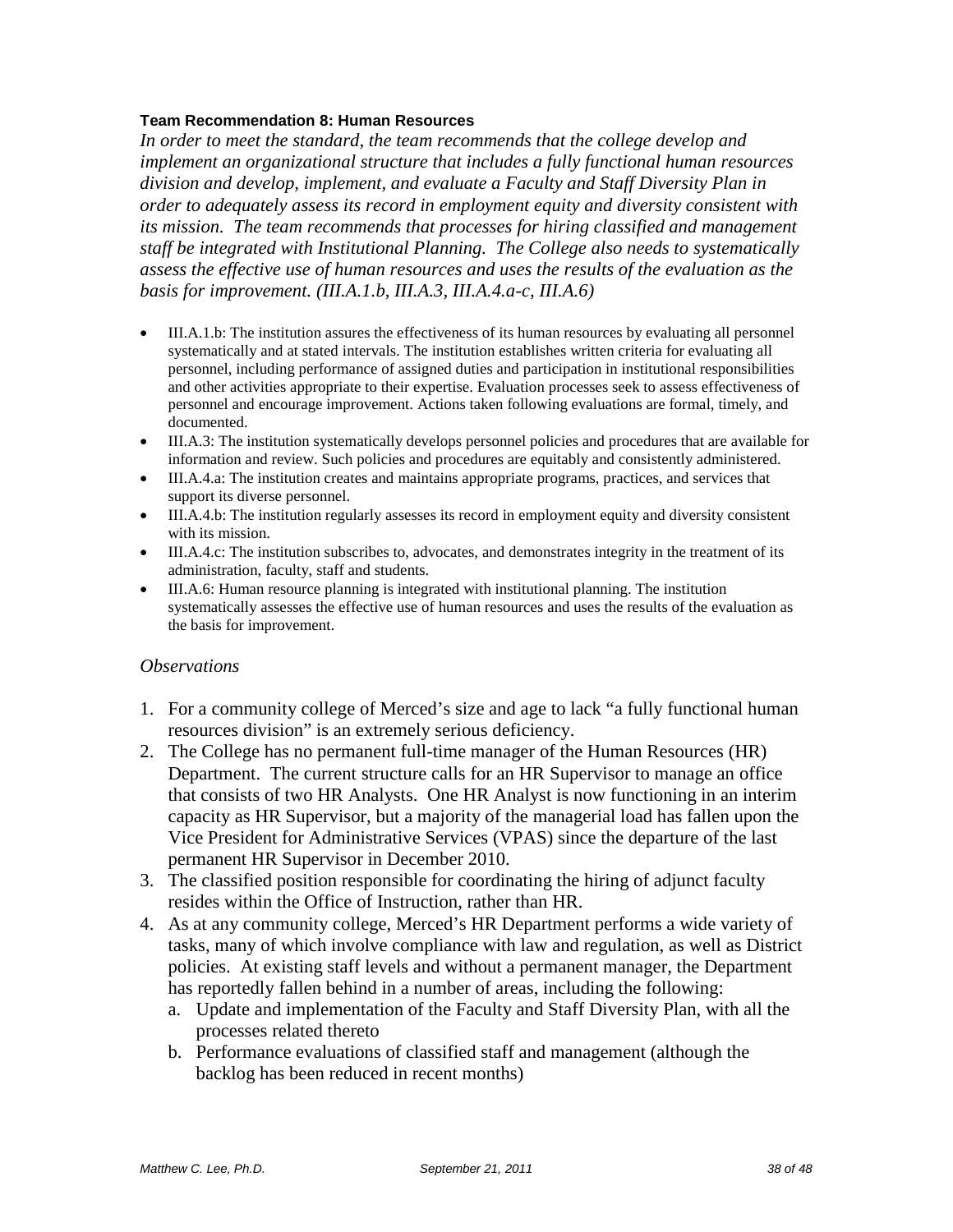- c. Automation and streamlining of HR functions, such as classified timesheet processing, and completion of associated tasks, such as data entry and HR table updates. (Automation necessarily relies upon information technology support, of course.)
- d. Review and maintenance of HR-related policies and procedures
- e. Systematic job description/classification review and update
- f. Evaluation and improvement of HR operations through program review. The last program review took place over three years ago.
- 5. A specific proposal for augmenting the HR Department has been under discussion at the College since March 2010.
- 6. In its conclusions regarding Standard III.A, the team recommended that "the college evaluate the blended administrative structure in the Office of Instruction adopted in 2008 to determine its effectiveness," even though it did not include this provision in its formal Recommendation 8. Curiously, in April 2009 the College had already established a Restructure Task Force with broad representation to do just that. The group met three times in Spring 2009, four times in Fall 2009, then apparently not again till October12, 2010, and finally on February 28, 2011. The group's work concluded with a summary of evaluation survey findings that it forwarded to the President. The reasons for the long hiatus, and the ultimate outcome of the evaluation, are unknown to me.
- 7. The Faculty and Staff Diversity Plan has not been updated since 1994.
- 8. ACCJC Standard III.A.1.c requires that "Faculty and others directly responsible for student progress toward achieving stated student learning outcomes have, as a component of their evaluation, effectiveness in producing those learning outcomes." The team "found no evidence to show that the effectiveness of producing the student learning outcomes and student progress toward the stated outcomes is included as part of the evaluation." Although the team did not cite this issue in a Recommendation, the College should be aware that ACCJC evaluation teams have done so at many other colleges.

## *Consultant Recommendations*

- 46. The College should devote the resources necessary to resolve this Recommendation as soon as possible. At a minimum, that requires the following, in my judgment:
	- a. Hire a full-time, permanent manager of the HR Department at a compensation and organizational level that will attract experienced and competent candidates. The position should be at the director level or higher. Without appropriate, expert, full-time HR leadership at the proper level, this Recommendation cannot be resolved.
	- b. Evaluate the existing organizational structure for adjunct hiring. If the results warrant any modifications (e.g., incorporation of that function into HR), make those modifications, and evaluate the structure again in a year's time.
	- c. Revise the existing proposal for augmenting the HR Department in light of Recommendation 8, based on an updated operational needs analysis and on current function and staffing data from comparable colleges in the Central Valley. If the analysis indicates that Merced's HR staffing level (one full-time, permanent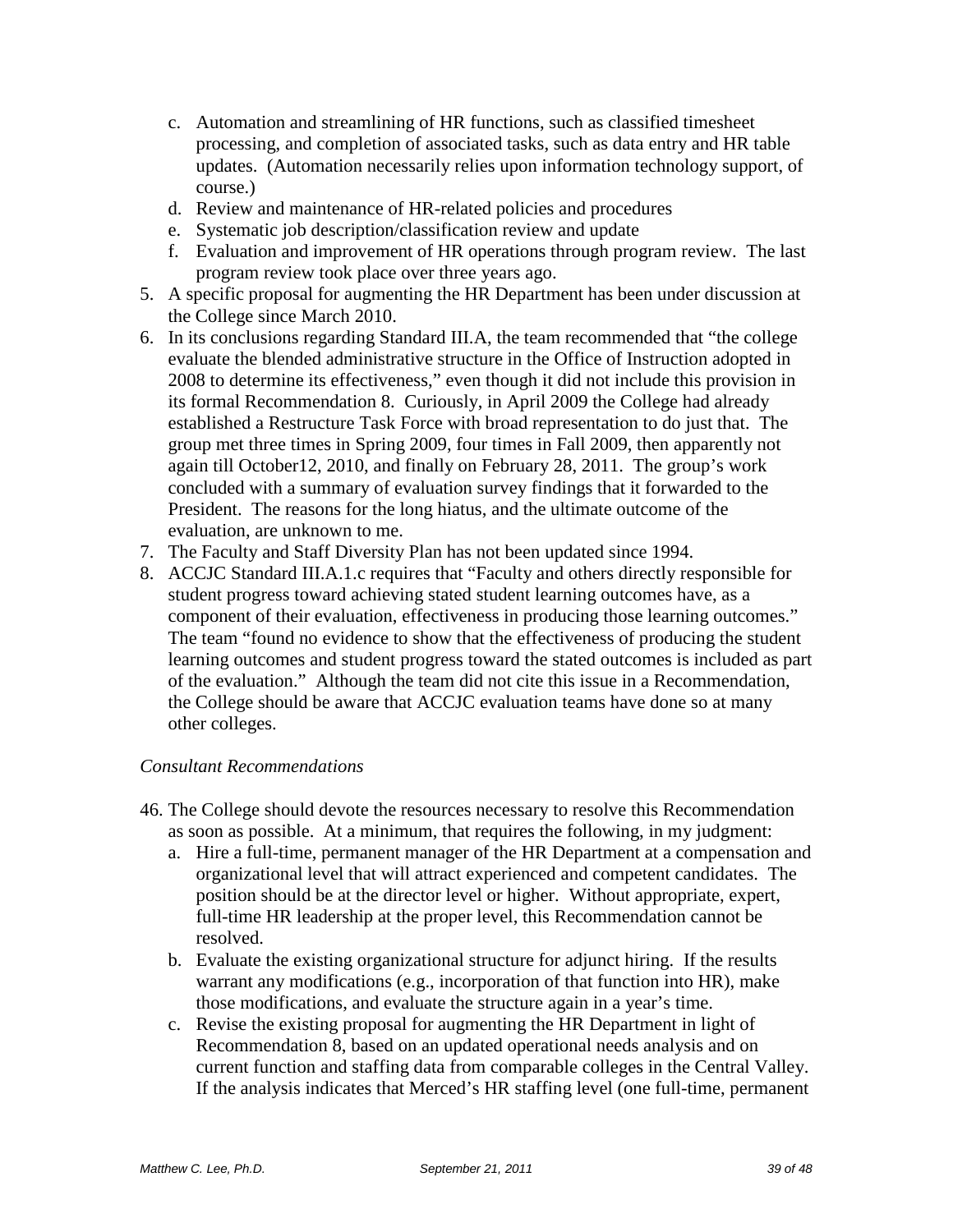manager and two HR Analysts, with the possible addition of an adjunct hiring coordinator) is still inadequate to carry out all the functions of the Department, then the Planned Expenditures Committee should include in the next staff planning and prioritization cycle the request for additional staff sufficient to render HR "fully functional," to borrow the language of the Recommendation.

- d. Provide the technical support needed to automate as many currently manual tasks as existing systems will permit, such as classified staff absence reporting.
- e. Rigorously train the manager and staff in all essential functions to optimize efficient operation of the Department and ensure compliance with all applicable law, regulation, and policy. Such training should include, for example, gaining familiarity with the contents and interpretation of the collective bargaining agreements, and using Datatel HR functions to their fullest capacity to minimize time-consuming manual processing of paperwork.
- 47. The College should thoroughly update the Faculty and Staff Diversity Plan by March 1, 2012.
- 48. To address the portion of the Recommendation concerning hiring classified and management staff, the College should, at a minimum, merge the final classified and management staffing priorities into the final resource allocation priority list, just as the Planned Expenditures Committee items are merged into that list. The College should also consider two more fully integrated alternatives, as follows:
	- a. Requiring that classified and management hiring requests be justified through the program review and/or Master Planning Committee processes, and enter the resource allocation process that way
	- b. Establishing a separate process analogous to the faculty hiring prioritization process for management positions, classified positions, or both
- 49. The Human Resources Department, in consultation with the appropriate groups, should develop and coordinate a periodic, systematic evaluation of the use of human resources collegewide, and make recommendations for improvement as needed.
- 50. The College should evaluate the organizational placement of contract management functions, including negotiations with units, contract compliance, and grievances; make any modifications needed; and ensure that those functions are appropriately coordinated with the responsibilities of the Human Resources Department.

# *Accrediting Commission Action Probabilities*

Making predictions about Commission actions is a dangerous enterprise at best, because of uncertainties inherent in its processes. If all the campus leadership, committee members, and others at the College recognize the urgency of action, unite their efforts, contribute mightily over the next few months, demonstrably resolve all the Recommendations, and convey their accomplishments accurately and persuasively in the March 2012 Follow-Up Report, it is possible that the Commission will grant full reaffirmation in June 2012. However, based on my analysis, the amount of work that remains to be done is such that the probability of that happening is small. Indeed, if the College's progress over the next few months is insufficient, the Commission could even see fit to move it to Probation. In my opinion, if the College works very productively between now and February 2012 along the lines set forth in my recommendations and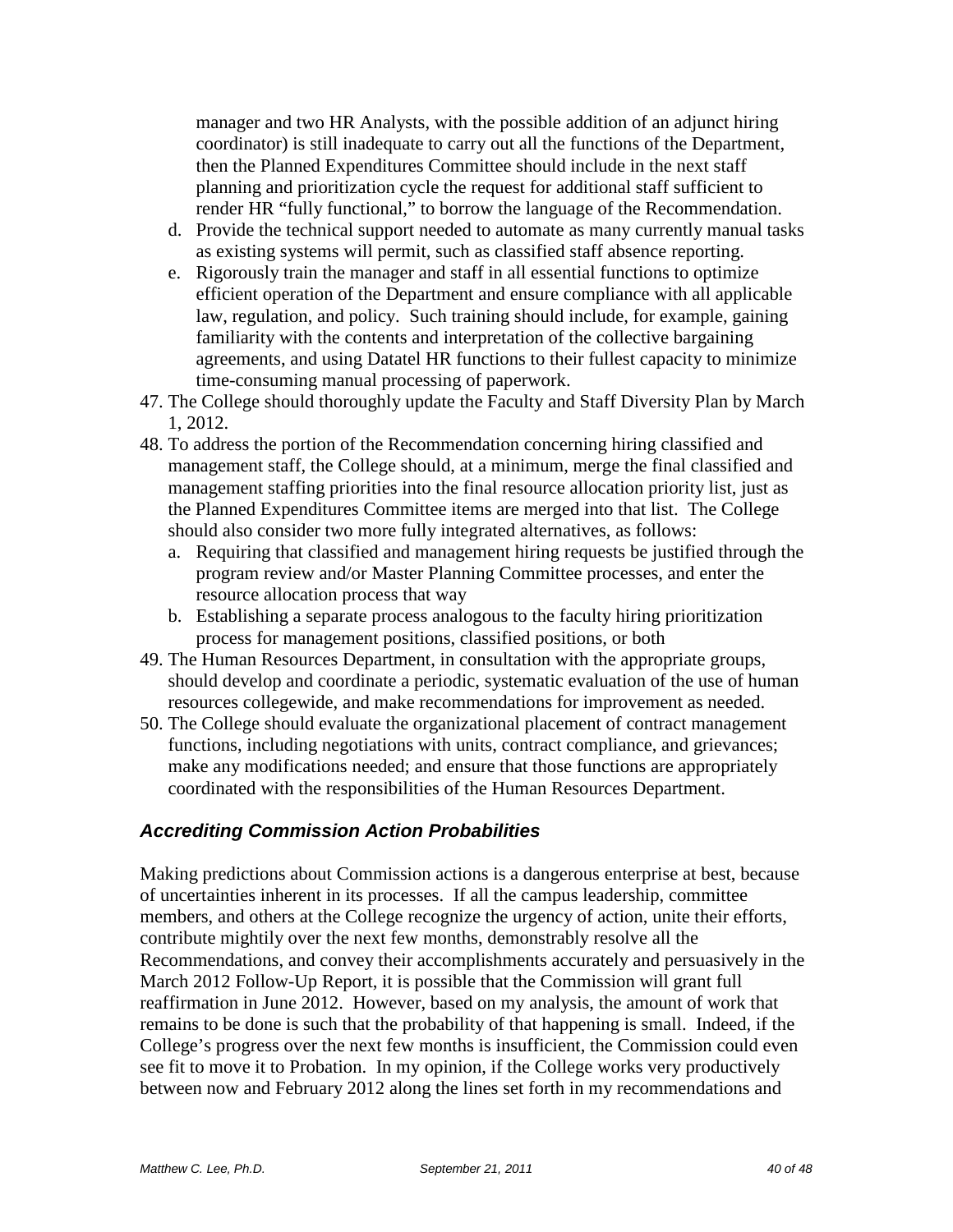writes a strong Follow-Up Report, the most probable outcome of the June 2012 Commission meeting is continuation on Warning, with a requirement for another Follow-Up Report by October 2012 or March 2013. If my reasoning is sound, then Merced's most effective approach will be to exert its best efforts through the remainder of this academic year and into the next to complete work on all applicable Recommendations, and aim for full reaffirmation in either January or June 2013, based on an October 2012 or March 2013 Follow-Up Report.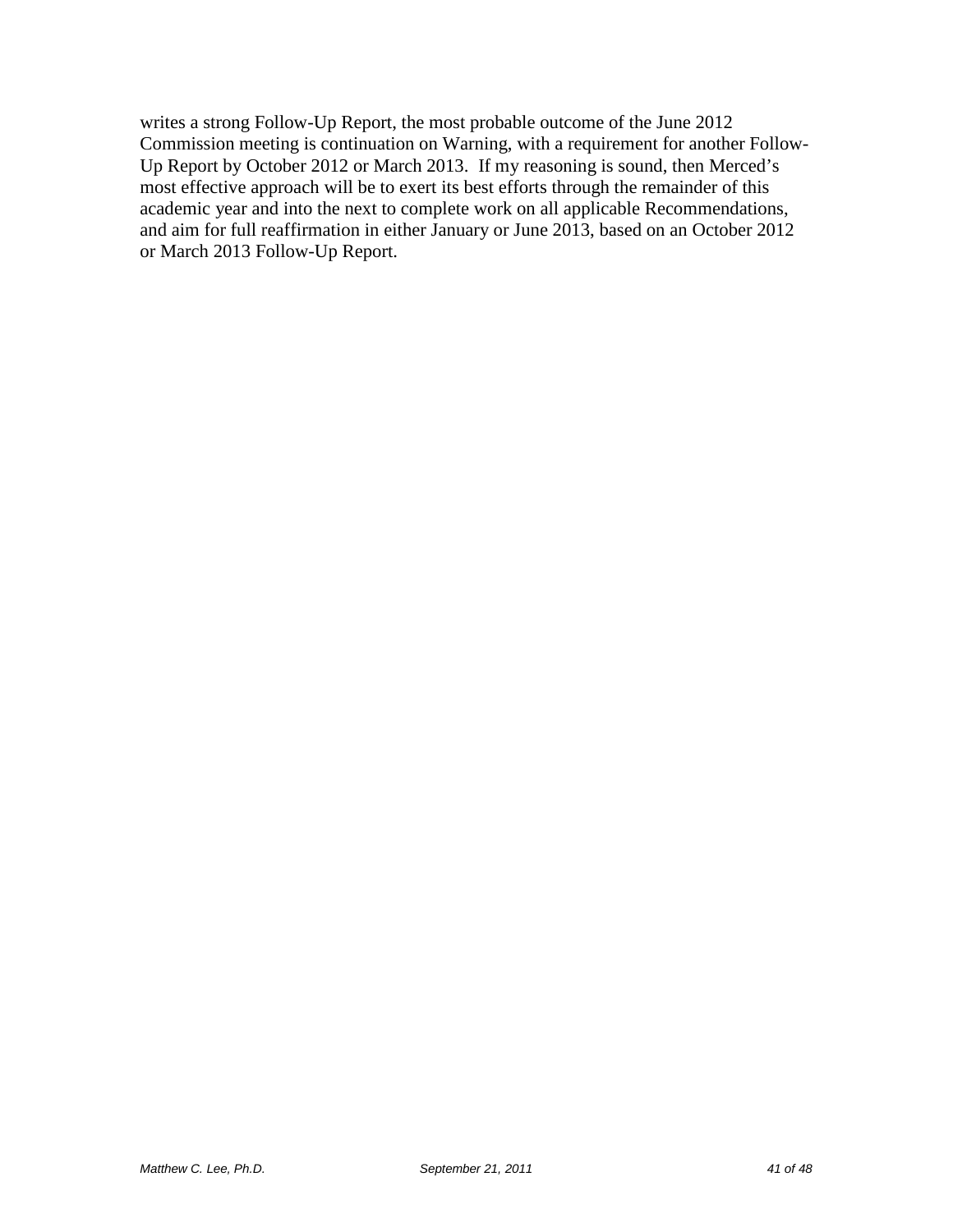# **Sound Practice in Completion and Integration of Planning Cycles**

Every sound planning process is cyclical, and includes three primary elements: Planning itself, Implementation of the plan, and Evaluation of the results, or PIE for short. If the results of the evaluation indicate that changes are needed, the next step is planning for those changes, and the cycle begins again. Integration of resource allocation means inserting that step between Planning and Implementation. These general steps apply equally well to program review, annual planning, and application of SLOs and other outcomes. See the examples below:

# *Effective Program Review*

- Document every step.
- Identify the appropriate measures of program effectiveness.
- At the appropriate time, assess program effectiveness by applying the measures.
- Analyze results of the assessment.
- Plan specific changes to maintain or increase effectiveness (if the results warrant them).
- Implement the planned changes.
- Begin the cycle again.

## *Effective Annual Planning and Resource Allocation*

- Document every step.
- At the appropriate time, assess the effects of any previously implemented improvements and progress on any previously established goals and objectives.
- Analyze results of the assessment.
- Analyze implications of and for higher-level plans (e.g., Strategic Plan, Educational Master Plan).
- Plan Stage 1: Set specific goals (preferably a small number, in priority order) clearly based on analysis results, to maintain or increase effectiveness.
- Plan Stage 2: Formulate measurable objectives that will mark progress toward each goal (along with activities needed to achieve each objective if appropriate); establish a timeline or target date for completion of each objective; and identify the people responsible for ensuring progress toward each objective.
- Plan Stage 3: Identify any resources demonstrably required over the next three years to achieve each objective or make significant progress toward each goal.
- Allocate resources in priority order to the limit of available funds.
- Implement the Plan, using resources as needed.
- Begin the cycle again.

## *Effective Application of SLOs and Analogous Outcomes*

- Document every step.
- Develop sound outcomes mapped to outcomes at other levels.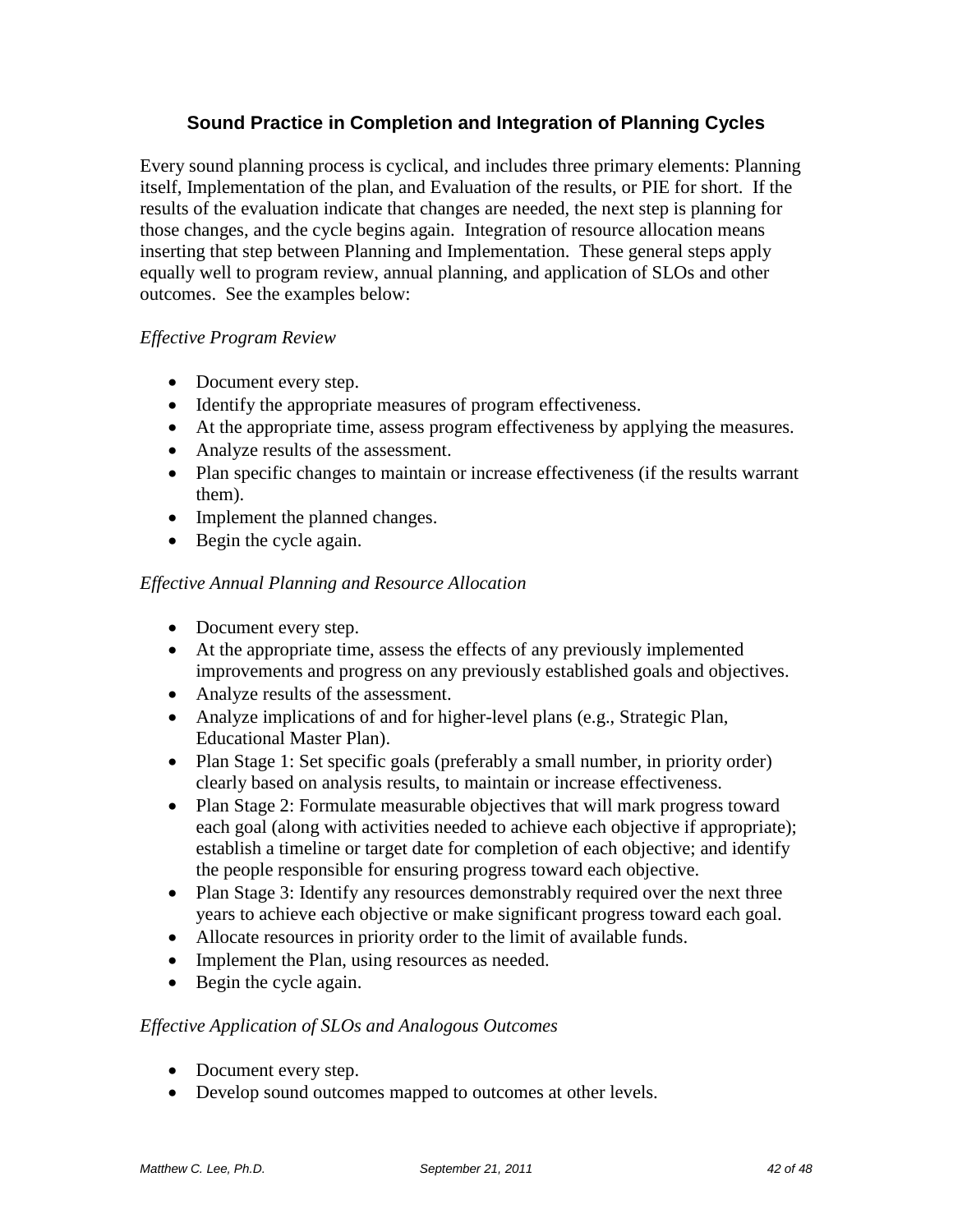- Identify appropriate assessment methods and criterion levels for each of them.
- If appropriate, implement program or service improvements to facilitate achievement of specified outcomes.
- At the appropriate time, assess the degree of achievement of outcomes.
- Analyze results of the assessment.
- Analyze implications of and for outcomes at other levels.
- Identify and plan for specific improvements needed to facilitate achievement of outcomes, and/or modify outcomes, as the analysis suggests.
- Implement planned improvements and/or modified outcomes.
- Begin the cycle again.

Because all three processes above share certain fundamental elements, integrating them is conceptually straightforward, as the reader can see in the example below:

# <span id="page-42-0"></span>*Effective Integrated Program Review, Annual Planning, and Resource Allocation with Outcomes*

- Document every step.
- Identify the appropriate measures of program effectiveness, which include but are not limited to achievement of SLOs and/or other outcomes, with appropriate methods and criterion levels for each of them.
- Implement program or service improvements to facilitate achievement of specified outcomes, if those improvements are not already underway.
- At the appropriate time:
	- o Assess program effectiveness by applying the measures, including the degree of achievement of outcomes.
	- o Assess the effects of any previously implemented improvements, and progress on any previously established goals and objectives.
- Analyze results of the assessments.
- Analyze implications of and for higher-level plans (e.g., Strategic Plan, Educational Master Plan) and outcomes at other levels.
- Modify outcomes if analysis results warrant it.
- Plan Stage 1: Set specific goals (preferably a small number, in priority order) clearly based on analysis results, to maintain or increase effectiveness; goals include program or service improvements to facilitate achievement of outcomes if analysis results warrant such changes.
- Plan Stage 2: Formulate measurable objectives that will mark progress toward each goal (along with activities needed to achieve each objective if appropriate); establish a timeline or target date for completion of each objective; and identify the people responsible for ensuring progress toward each objective.
- Plan Stage 3: Identify any resources demonstrably required over the next three years to achieve each objective or make significant progress toward each goal.
- Allocate resources in priority order to the limit of available funds.
- Implement the Plan, using resources as needed; implement outcome modifications, if any.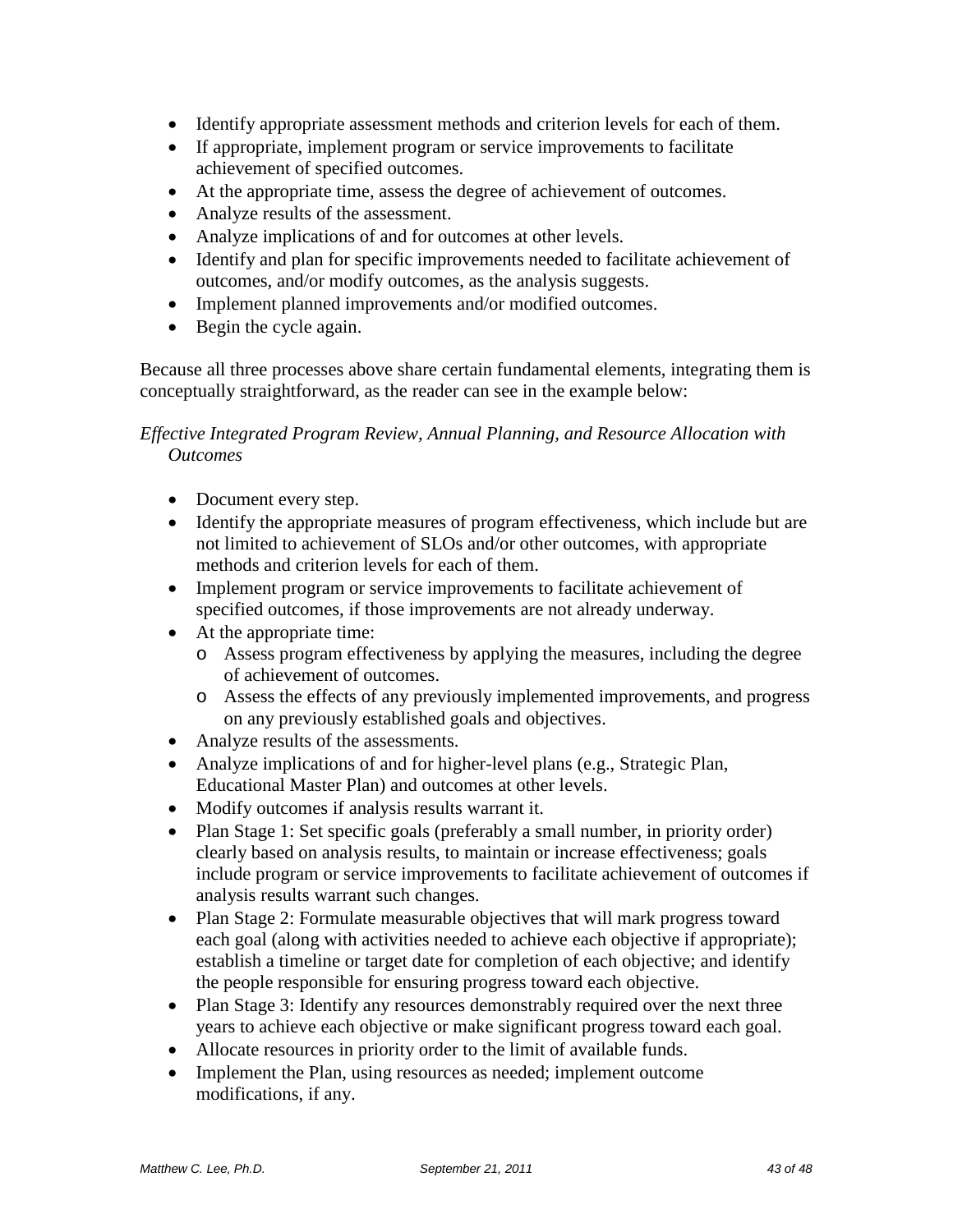• Begin the cycle again.

If plans or warranted changes are not implemented, or if they are implemented but not reevaluated, then the cycle has broken down. Moreover, the institution must clearly document every step of each cycle to demonstrate its effectiveness, both to itself and to the Commission.

These characteristics of effective planning processes are consistent with the Standards of the Accrediting Commission for Community and Junior Colleges. But the most important reason for sound integrated planning, resource allocation, implementation, and evaluation processes and structures is that doing these things right will help the institution carry out all its essential functions better with every passing year, which will in turn benefit its students enormously.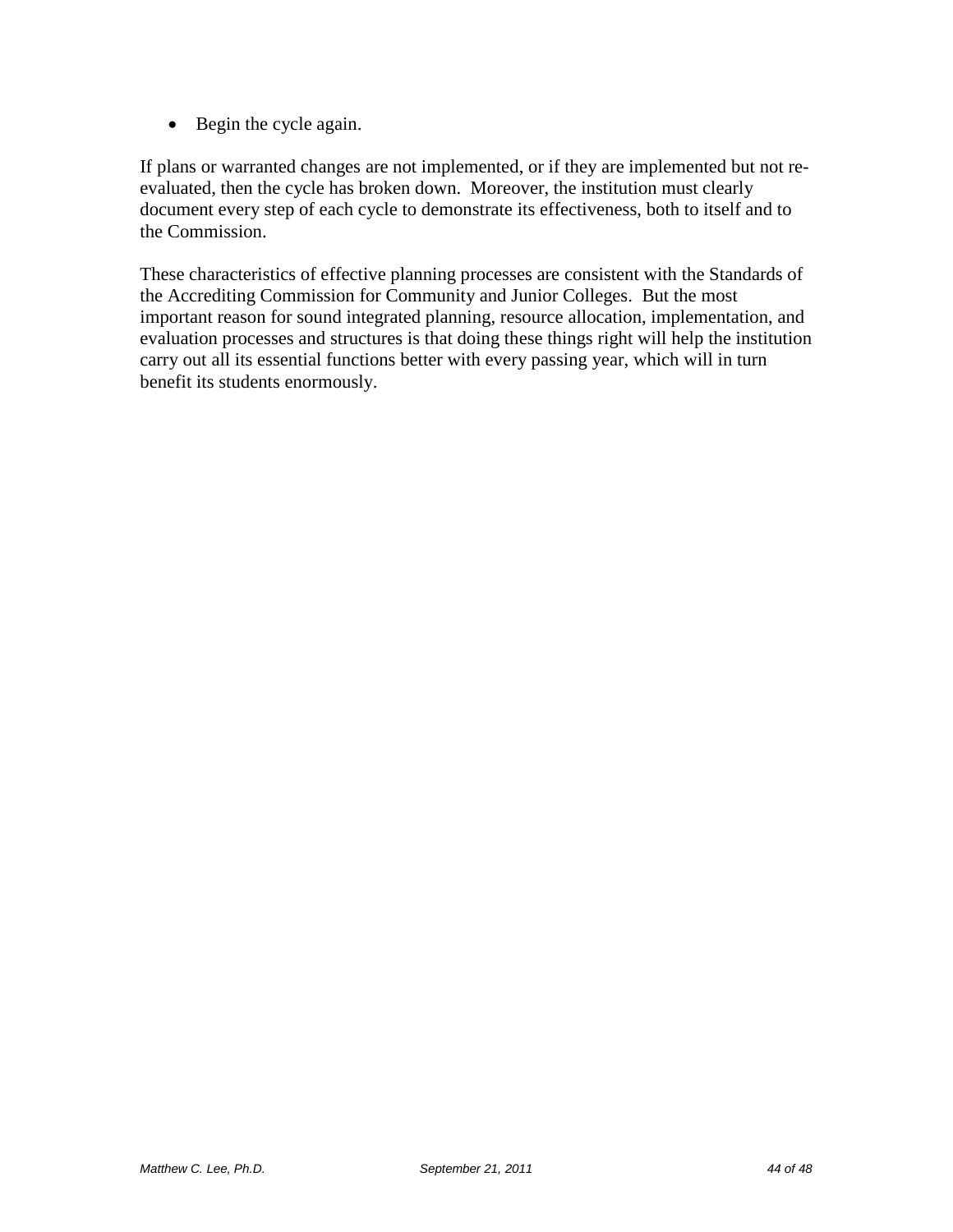# **Model College Council Purposes, Roles, Functions, and Membership**

- I. Purposes, Roles, and Functions of the College Council
	- A. The fundamental purpose of the College Council should be providing information, facilitating communication, and solving problems related to shared governance.
	- B. The Council should function as a clearinghouse for potential or actual sharedgovernance issues.
		- 1. Refer issues to appropriate organizational structures if they already exist.
		- 2. If they do not exist, recommend establishment of new committees, to include the following elements:
			- a. Specific committee charges
			- b. Number of members
			- c. Selection/representation criteria
			- d. Terms of service
			- e. Reporting
		- 3. Engage in regular two-way communication with constituent groups and the campus community about issues.
	- C. The Council should provide information to and model best practices for sharedgovernance committees. For example:
		- 1. Develop and distribute a description of the member and convener responsibilities that the College expects to be fulfilled on its committees.
		- 2. Adhere to best practices in committee representation. For example, representatives should participate in discussions and decision-making fully empowered to act on behalf of their constituents; only rarely should they have to check with their constituents before acting, and then only if they feel inadequately informed regarding their constituents' interests related to the issue at hand.
		- 3. Describe alternative practices for committee decision models and quorums.
		- 4. Provide information on open-meeting practices.
		- 5. Provide information on interpretation and application of Title 5 governance requirements.
		- 6. Inform all committees that minutes or summaries are required.
	- D. The Council should serve as a forum for discussion of the progress of identified shared-governance committees that report to it.
		- 1. X Committee
		- 2. Y Committee
		- 3. Z Committee
		- 4. The Council may recommend addition of any other committees that should report to it.
	- E. The Council should assume oversight and maintenance of the Organizational Handbook.
	- F. The Council should monitor Policies and Procedures related to shared governance, and recommend modifications thereof, or new Policies or Procedures, as needed.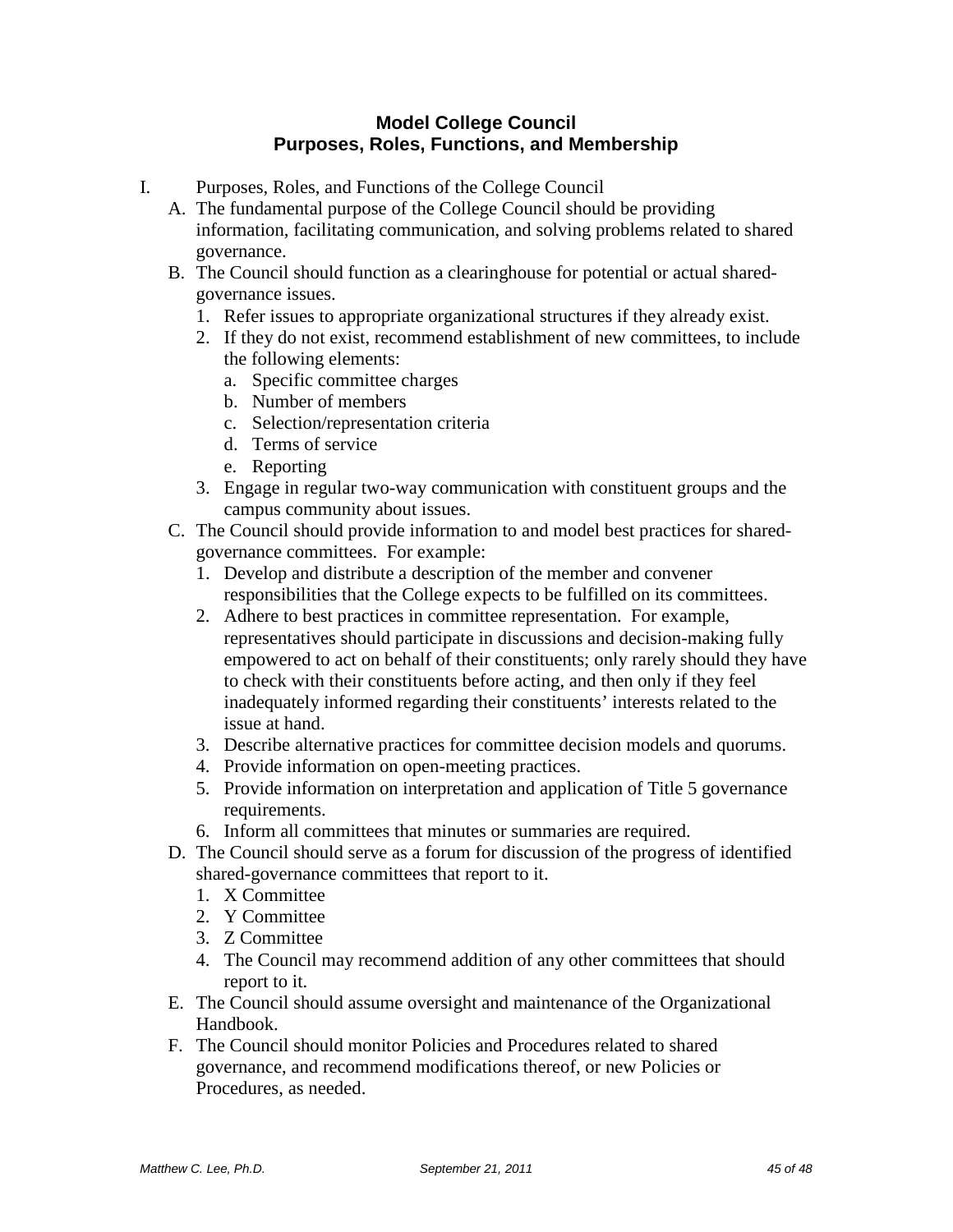- G. The Council should coordinate the systematic evaluation of governance and administrative structures, processes, and services. For example:
	- 1. Request and participate in the design of surveys.
	- 2. Monitor committee participation by constituencies and College areas.
- H. The Council should coordinate campus training in shared governance principles and practice.
- I. The Council should promote integration of plans by monitoring alignment among them, and recommending corrective action when necessary.
- J. The Council may take on additional responsibilities appropriate for the top-level shared-governance body at the College.
- K. All action items approved by the Council constitute recommendations to the College President.
- L. The Council should make its recommendations on the basis of consensus.
- II. Membership of the College Council (designees are discouraged)
	- A. College President
	- B. Vice President, Instruction
	- C. Vice President, Student Services
	- D. Vice President, Administrative Services
	- E. Academic Senate President
	- F. Classified Senate President
	- G. Associated Students President
	- H. Management Team Chair
	- I. Faculty Association President
	- J. CSEA President
	- K. Resource persons as needed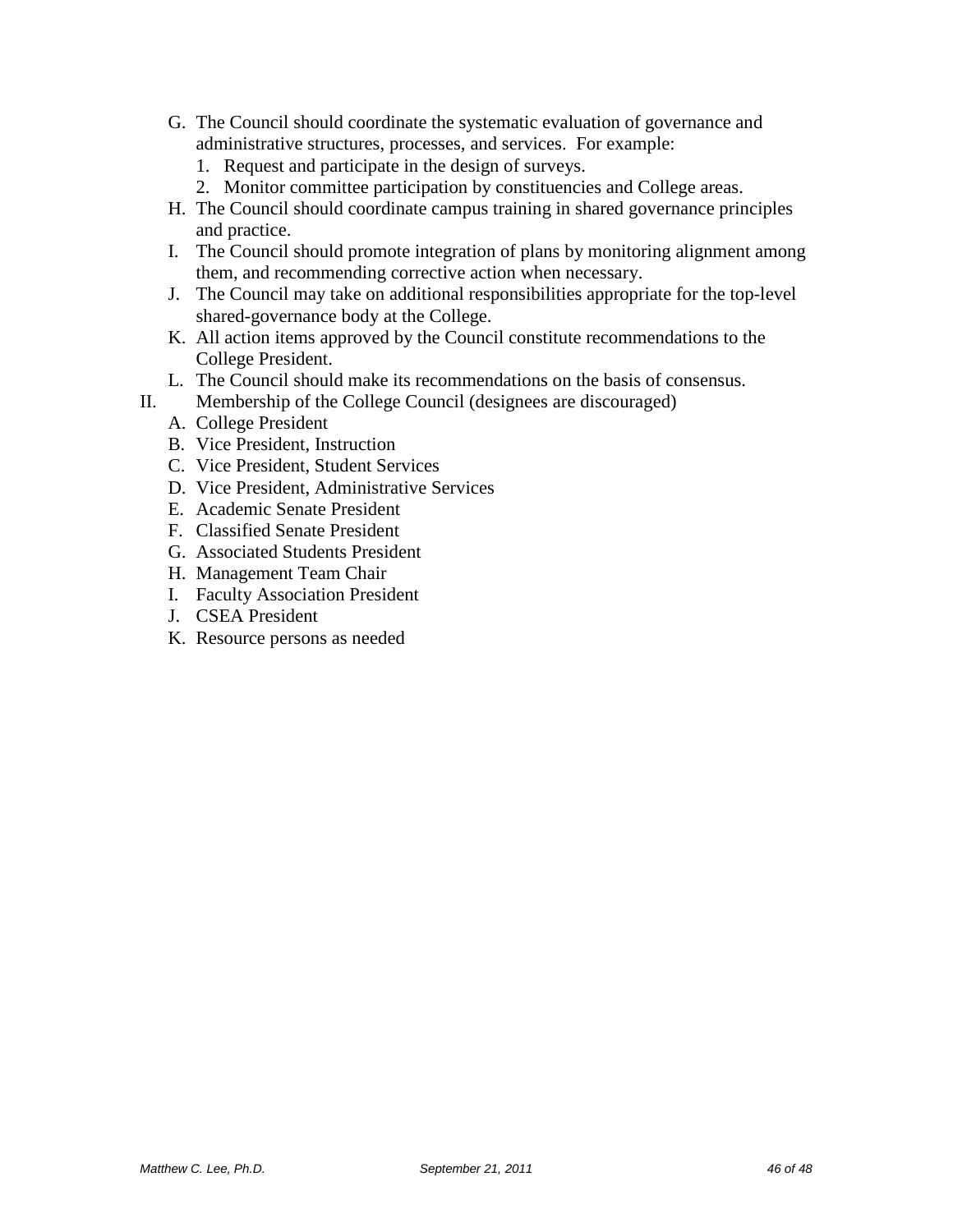# **Accrediting Commission Recommendations for Merced College**

#### *Action Required:*

*March 15, 2012 Follow-Up Report, with Resolution of All Deficiencies by March 2013*

#### **Recommendation 1: Program Review**

In order to meet the standard and ensure that progress continues toward achieving the Sustainable Continuous Quality Improvement level of the Accrediting Commission for Community and Junior Colleges' rubric for program review, the team recommends that the college continue to apply the recommendations of the 1999 and 2005 comprehensive evaluation teams, fully implement its new program review process, and ensure that the process is ongoing, systematic and used to assess and improve student learning and achievement and that the results of program review are used to continually refine and improve program practices. (I.B.2, I.B.3, I.B.5, IIA, II.A.5, II.C.2, III.D.3)

#### **Recommendation 2: Student Learning Outcomes**

To meet the standard and ensure that the proficiency level of the Accrediting Commission for Community and Junior Colleges' (ACCJC) rubric for student learning outcomes is reached by the fall 2012 deadline established by the ACCJC, the team recommends that the college continue its efforts to fully implement the recommendation of the previous team and ensure that student learning outcomes and assessment are ongoing, systematic and used for continuous quality improvement regardless of location or means of delivery; dialogue about student learning is ongoing, pervasive and robust; evaluation and fine tuning of organizational structures to support student learning is ongoing; student learning improvement is a visible priority in all practices and structures across the college; a timeline indicating how the college will meet the Commission's fall 2012 requirement of proficiency is created and published; and learning outcomes are specifically linked to program reviews. (II.A.1, II.A.1.a, c, II.A.2.a, h, II.C.2, III.A.1.c)

#### **Recommendation 3: Integrated Planning, Evaluation, and Resource Allocation, and Decision-Making Process**

In order to meet the standard and to ensure that the college progresses toward the Sustainable Continuous Quality Improvement level of the Accrediting Commission for Community and Junior Colleges' rubric for planning, the team recommends that the college continue to apply the recommendations of the 1999 and 2005 comprehensive evaluation teams and ensure that its established planning processes include ongoing and systematic evaluation and planning with clearly established timelines to refine its key processes and improve student learning. The team recommends that the college conduct dialogue about institutional effectiveness that is ongoing, robust and pervasive, continue collecting data, and ensure that analyses of the data are widely distributed and used throughout the institution; that there is ongoing review and adaptation of evaluation and planning processes; that there is a consistent and continuous commitment to improving student learning; and that educational effectiveness is a demonstrable priority in all planning structures and processes. (I.A.4, I.B.2, I.B.3, 4, II.A.2, III.A.2, III.A.6, III.B.2.b, III.C.2, III.D.l.a)